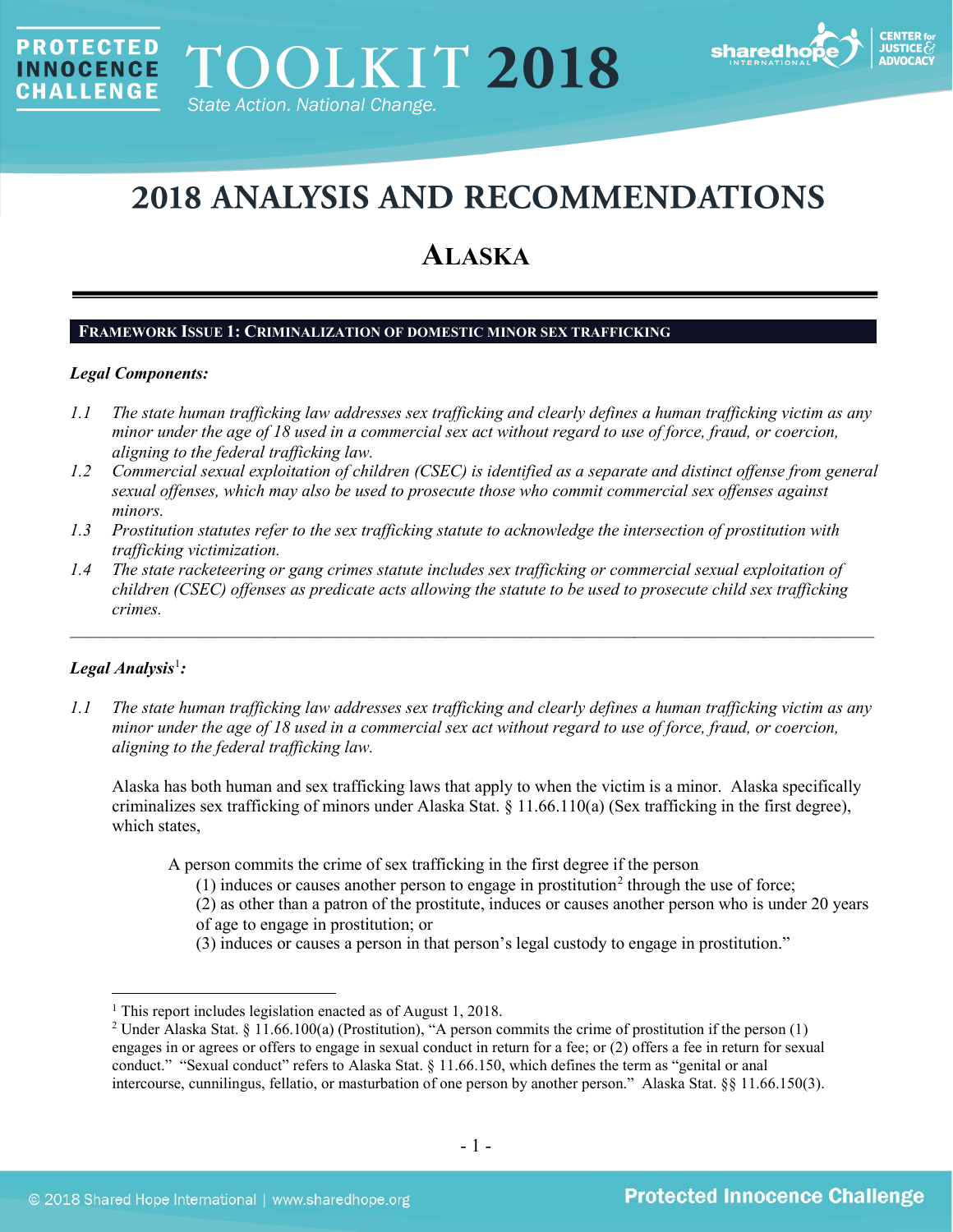The crime is a Class A felony, punishable by imprisonment for 3–6 years and a possible fine not to exceed \$250,000. Alaska Stat. §§ 11.66.110(c), 12.55.125(c)(1), 12.55.035(b)(2). If subsection (2) is violated, the crime becomes an unclassified felony, punishable by imprisonment for  $20-35$  years,<sup>3</sup> depending on the victim's age, and a possible fine not to exceed \$500,000.<sup>[4](#page-1-1)</sup> Alaska Stat.  $\S$  11.66.110(d), 12.55.125(i)(1)(A), 12.55.035(b)(1). It is not a defense that a trafficker "reasonably believed that the person induced or caused to engage in prostitution was 20 years of age or older." Alaska Stat. § 11.66.110(b).

Alaska also criminalizes sex trafficking in the second, third, and fourth degrees. Alaska Stat. § 11.66.120(a) (Sex trafficking in the second degree) states that a person commits the crime if the person

<span id="page-1-4"></span>(1) manages, supervises, controls, or owns, either alone or in association with others, a prostitution enterprise other than a place of prostitution;

(2) procures or solicits a patron for a prostitute; or

(3) offers, sells, advertises, promotes, or facilitates travel that includes commercial sexual conduct<sup>5</sup> as enticement for the travel."

Violations are a Class B felony punishable by imprisonment for 0–2 years and a possible fine not to exceed \$100,000. Alaska Stat. §§ 11.66.120(b), 12.55.125(d)(1), 12.55.035(b)(3).

Under Alaska Stat. § 11.[6](#page-1-3)6.130(a)<sup>6</sup> (Sex trafficking in the third degree),

A person commits the crime of sex trafficking in the third degree if the person

- (1) receives compensation for prostitution services rendered by another; and
- (2) with intent to promote prostitution,

. . . .

<span id="page-1-5"></span>(A) manages, supervises, controls, or owns, either alone or in association with others, a place of prostitution;

(C) receives or agrees to receive money or other property under an agreement or understanding that money or other property is derived from prostitution; or

(D) engages in conduct that institutes, aids, or facilitates a prostitution enterprise.

<span id="page-1-2"></span><sup>5</sup> Pursuant to Alaska Stat. § 11.66.120(a)(3) (Sex trafficking in the second degree), "in this paragraph, "commercial sexual conduct" means sexual conduct for which anything of value is given or received by any person."

<span id="page-1-0"></span><sup>&</sup>lt;sup>3</sup> When a person's second felony conviction is a sexual felony they will automatically receive a mandatory imprisonment term of 35–40 years. If the sexual felony is a third felony conviction they will automatically receive an imprisonment term of 99 years. Alaska Stat. § 12.55.125. Sexual felony is defined in Alaska Stat. § 12.55.185(f) as "sexual assault in the first degree, sexual abuse of a minor in the first degree, sex trafficking in the first degree, sexual assault in the second degree, sexual abuse of a minor in the second degree, unlawful exploitation of a minor, distribution of child pornography, sexual assault in the third degree, incest, indecent exposure in the first degree, possession of child pornography, online enticement of a minor, and felony attempt, conspiracy, or solicitation to commit those crimes."

<span id="page-1-1"></span><sup>&</sup>lt;sup>4</sup> Unless otherwise specified, the sentences of imprisonment for all felonies provided throughout this report are based on the assumption that the defendant has no prior felony convictions, and that none of the aggravating or mitigating factors listed in Alaska Stat. §§ 12.55.155–12.55.175 or in the sentencing provisions themselves are present. A defendant with prior felony convictions will be subject to a greater minimum sentence of imprisonment. Alaska Stat. § 12.55.125. The presence of aggravating factors, such as where "the defendant was the leader of a group of three or more persons who participated in the offense" or "the offense was [certain sexual offenses or distribution of indecent material to minors] and the defendant was 10 or more years older than the victim" "may allow imposition of a sentence above the presumptive range," while the presence of mitigating factors "may allow imposition of a sentence below the presumptive range . . . ." Alaska Stat. § 12.55.155(c)(3), (18)(E), (d).

<span id="page-1-3"></span> $\delta$  The text of under Alaska Stat. § 11.66.130 cited here and elsewhere in this report includes amendments made by the enactment of Senate Bill 54 during the 2017-2018 Regular Session of the Alaska Legislature (effective November 29, 2017).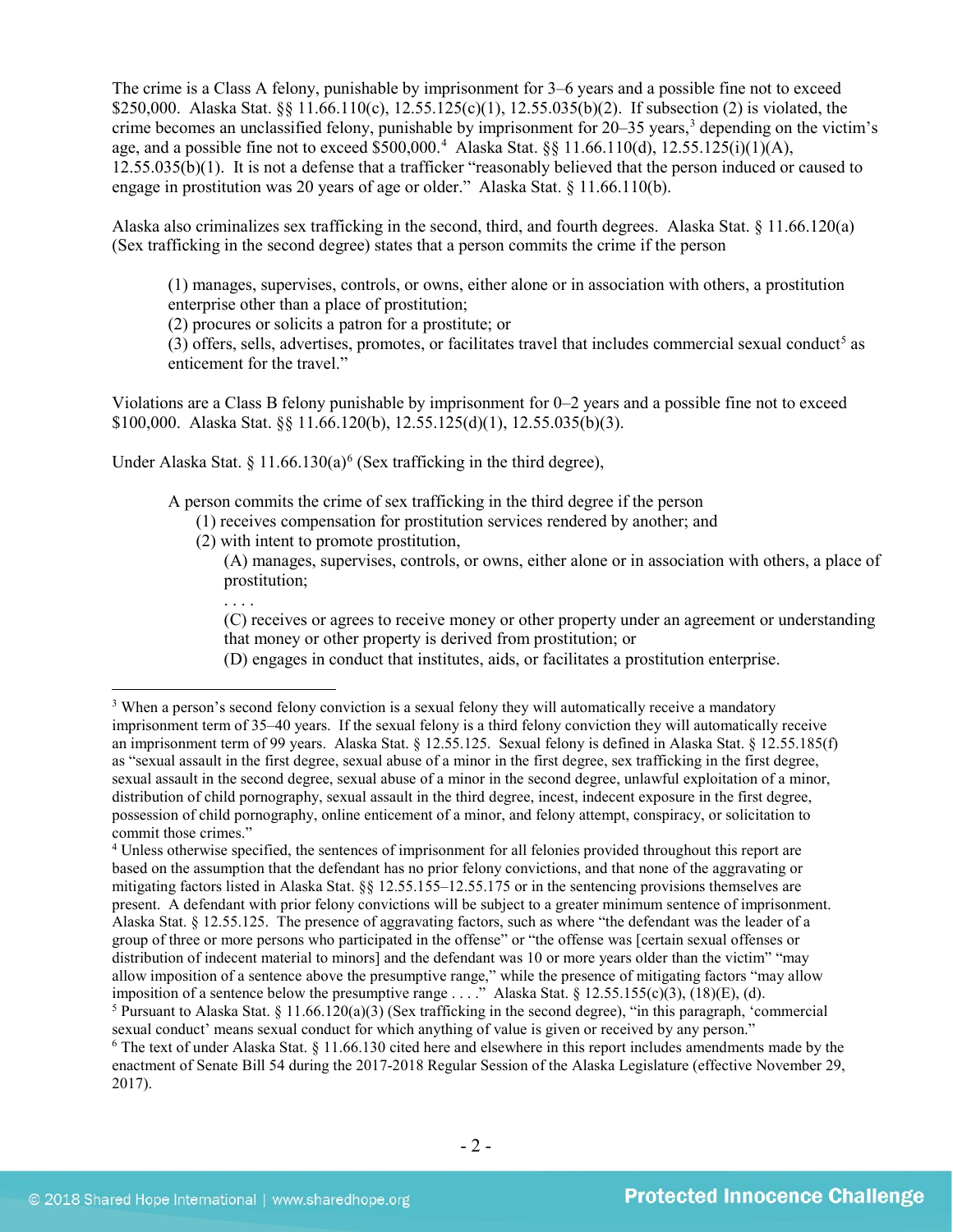<span id="page-2-6"></span>Violations are a Class C felony punishable by 0–2 years imprisonment and a possible fine of not more than \$50,000. Alaska Stat. §§ 11.66.130(c), 12.55.125(e)(1), [7](#page-2-0) 12.55.035(b)(4).

<span id="page-2-9"></span><span id="page-2-8"></span>Alaska Stat. § 11.66.135(a)<sup>[8](#page-2-1)</sup> (Sex trafficking in the fourth degree) states that a person commits the crime if the person "(1) receives compensation for prostitution services rendered by another; and (2) engages in conduct that institutes, aids, or facilitates prostitution under circumstances not proscribed under AS 11.66.130(a)2)(D)." Violations of this provision are a Class A misdemeanor punishable by up to 1 year imprisonment<sup>[9](#page-2-2)</sup> and a possible fine not to exceed \$25,000. Alaska Stat. §§ 11.66.135(c), 12.55.135(a),<sup>[10](#page-2-3)</sup> 12.55.035(b)(5).

<span id="page-2-7"></span>Since Alaska's sex trafficking laws only apply to the use of minors for prostitution and do not specifically include using minors for the creation of images of child sexual exploitation (ICSE) or sexual performances, such offenses would fall under Alaska's human trafficking laws, which require force, threat of force, or deception. Alaska Stat. § 11.41.360 (Human trafficking in the first degree) states that it is a Class A felony when a "person compels or induces another person to engage in sexual conduct,<sup>[11](#page-2-4)</sup> adult entertainment,<sup>[12](#page-2-5)</sup> or labor

(1) one year, if the

(A) conviction is for a crime with a mandatory minimum term of 30 days or more of active imprisonment;

(B) trier of fact finds the aggravating factor that the conduct constituting the offense was among the most serious conduct included in the definition of the offense;

(C) defendant has past criminal convictions . . . similar in nature to the offense for which the defendant is being sentenced;

(E) conviction is for a violation of . . . .

(ii) AS 11.41.440 [Sexual abuse of a minor in the fourth degree];

(iii) AS 11.41.460 [Indecent exposure in the second degree];

. . . . (2) 30 days.

<span id="page-2-3"></span><sup>10</sup> The text of under Alaska Stat.  $\S$  12.55.135 cited here and elsewhere in this report includes amendments made by the enactment of Senate Bill 54 during the 2017-2018 Regular Session of the Alaska Legislature (effective November 29, 2017).

<span id="page-2-4"></span><sup>11</sup> *See supra* note [2.](#page-0-2)

<span id="page-2-5"></span><sup>12</sup> "Adult entertainment" is defined in Alaska Stat. § 11.41.360(b)(1) by referring to Alaska Stat. § 23.10.350(f)(1)– (3), which states,

A minor under the age of 18 may not be employed or allowed to work in any capacity on the premises of a business that offers adult entertainment. In this subsection, "business that offers adult entertainment" means a business in which one or more individuals are employed or contracted to, wholly or in part, or permitted to entertain others by

(1) removing clothes or other items that clothe or hide the person's body;

(2) dancing or in any other manner exhibiting the individual's body in a completely or almost completely unclothed state;

<span id="page-2-0"></span> <sup>7</sup> The text of under Alaska Stat. § 12.55.125 cited here and elsewhere in this report includes amendments made by the enactment of Senate Bill 54 during the 2017-2018 Regular Session of the Alaska Legislature (effective November 29, 2017).

<span id="page-2-1"></span><sup>8</sup> The text of under Alaska Stat. § 11.66.135 cited here and elsewhere in this report includes amendments made by the enactment of Senate Bill 54 during the 2017-2018 Regular Session of the Alaska Legislature (effective November 29, 2017).

<span id="page-2-2"></span><sup>9</sup> Pursuant to Alaska Stat. § 12.55.135(a), a Class A misdemeanor is punishable by a term of imprisonment of up to: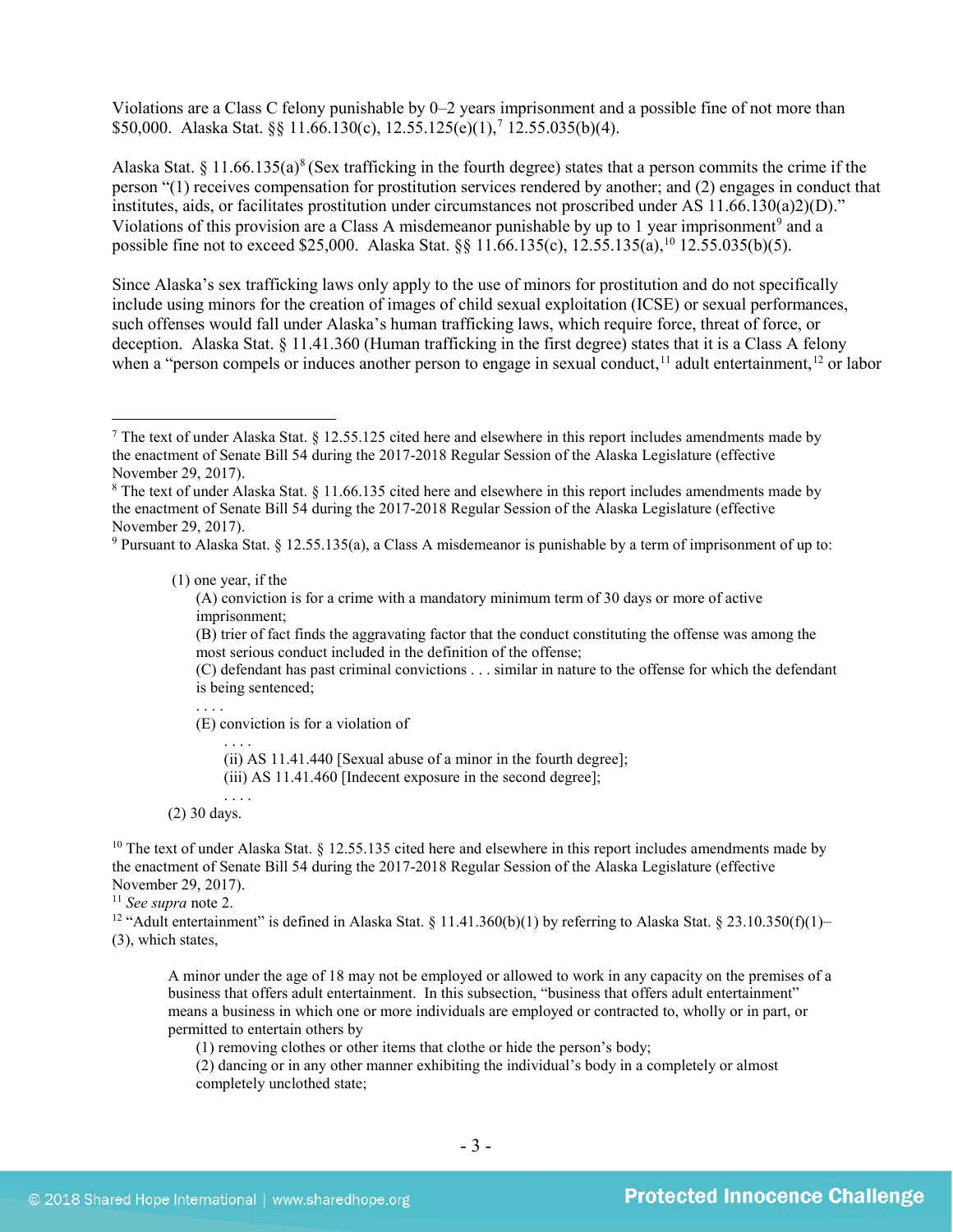in the state by force or threat of force against any person, or by deception."[13](#page-3-0) A Class A felony is punishable by imprisonment for 3–6 years and a possible fine not to exceed \$250,000. Alaska Stat.  $\S$  12.55.125(c)(1),  $12.55.035(b)(2)$ .

Alaska Stat. § 11.41.365(a) (Human trafficking in the second degree) states "[a] person commits the crime of human trafficking in the second degree if the person obtains a benefit from the commission of human trafficking under AS 11.41.360 (Human trafficking in the first degree), with reckless disregard that the benefit is a result of the trafficking." This crime is a Class B felony punishable by imprisonment for 0–2 years and a possible fine not to exceed \$100,000. Alaska Stat. §§ 11.41.365(b), 12.55.125(d)(1), 12.55.035(b)(3).

*1.2 Commercial sexual exploitation of children (CSEC) is identified as a separate and distinct offense from general sexual offenses, which may also be used to prosecute those who commit commercial sex offenses against minors.*

The following laws criminalize CSEC in Alaska:

1. Alaska Stat. § 11.41.455 (Unlawful exploitation of a minor) states in part,

(a) A person commits the crime of unlawful exploitation of a minor if, in the state and with the intent of producing a live performance, film, audio, video, electronic, or electromagnetic recording, <sup>[14](#page-3-1)</sup> photograph, negative, slide, book, newspaper, magazine, or other material that visually or aurally depicts the conduct listed in (1)–(7) of this subsection, the person knowingly induces or employs a child under 18 years of age to engage in, or photographs, films, records, or televises a child under 18 years of age engaged in, the following actual or simulated conduct:

(1) sexual penetration;

 $\overline{a}$ 

(2) the lewd touching of another person's genitals, anus, or breast;

(3) participating in an actual or simulated illegal, indecent, or lewd exhibition, act, or practice including

(A) sexual penetration;

- (B) the lewd exhibition or touching of a person's genitals, anus, or breast; or
- (C) bestiality.

<span id="page-3-0"></span><sup>13</sup> "Deception" is defined in Alaska Stat.  $\S$  11.41.360(b)(2) by referring to Alaska Stat.  $\S$  11.46.180, which states in subsection (c), "As used in this section, 'deception' has the meaning ascribed to it in AS 11.81.900 but does not include falsity as to matters having no pecuniary significance or 'puffing' by statements unlikely to deceive reasonable persons in the group addressed." Alaska Stat. § 11.81.900(18) states,

"deception" means to knowingly

(A) create or confirm another's false impression that the defendant does not believe to be true, including false impressions as to law or value and false impressions as to intention or other state of mind;

(B) fail to correct another's false impression that the defendant previously has created or confirmed; (C) prevent another from acquiring information pertinent to the disposition of the property or service involved;

(D) sell or otherwise transfer or encumber property and fail to disclose a lien, adverse claim, or other legal impediment to the enjoyment of the property, whether or not that impediment is a matter of official record; or

(E) promise performance that the defendant does not intend to perform or knows will not be performed;

<span id="page-3-1"></span><sup>14</sup> Under Alaska Stat. § 11.41.455(d), "audio recording" is defined as "a nonbook prerecorded item without a visual component, and includes a record, tape, cassette, and compact disc."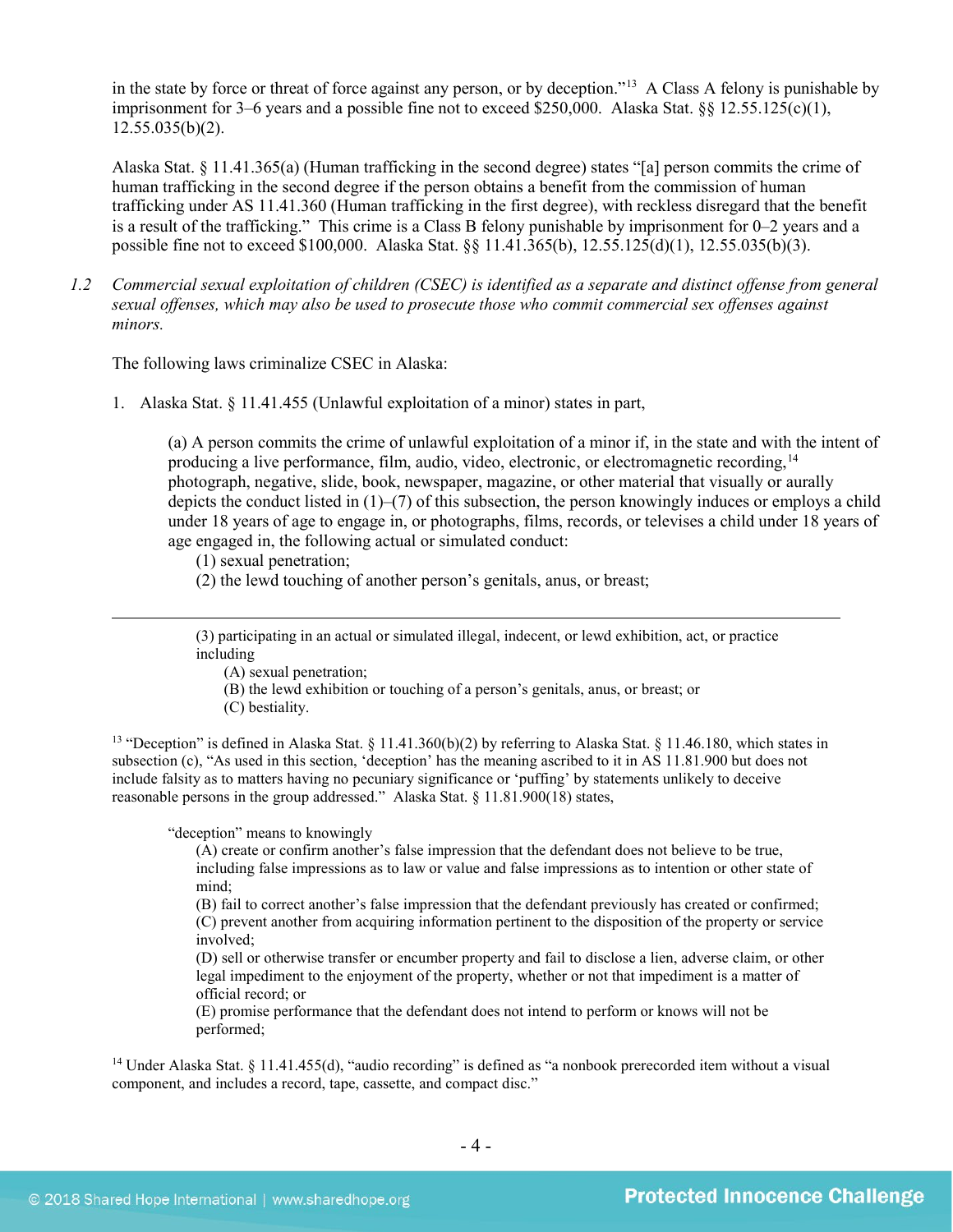(3) the lewd touching by another person of the child's genitals, anus, or breast;

(4) masturbation;

(5) bestiality;

(6) the lewd exhibition of the child's genitals; or

(7) sexual masochism or sadism.

(b) A parent, legal guardian, or person having custody or control of a child under 18 years of age commits the crime of unlawful exploitation of a minor if, in the state, the person permits the child to engage in conduct described in (a) of this section knowing that the conduct is intended to be used in producing a live performance, film, audio, video, electronic, or electromagnetic recording, photograph, negative, slide, book, newspaper, magazine, or other material that visually or aurally depicts the conduct.

This crime is a Class B felony that is punishable by imprisonment for  $5-15^{15}$  $5-15^{15}$  $5-15^{15}$  years and a possible fine not to exceed \$100,000. Alaska Stat. §§ 11.41.455(c)(1), 12.55.125(i)(3)(A), 12.55.035(b)(3). Pursuant to Alaska Stat.  $\S 11.41.455(c)(2)$ , the crime is a "class A felony if the person has been previously convicted of unlawful exploitation of a minor in this jurisdiction or a similar crime in this or another jurisdiction." When a Class A felony "is a second felony conviction and the defendant has a prior conviction for a sexual felony," it is punishable by imprisonment between 30 to 40 years and a possible fine not to exceed \$250,000. Alaska Stat. §§ 12.55.125(i)(2)(D), 12.55.035(b)(2).

- 2. Under Alaska Stat. § 11.66.100 (Prostitution),
	- (a) A Person commits the crime of prostitution if the person

. . . . (2) offers a fee in return for sexual conduct.

(e) Prostitution is a class C felony if

(1) the defendant violates (a) of this section as a patron of a prostitute;

(2) the prostitute is under 18 years of age; and

(3) the defendant is over 18 years of age and at least three years older than the prostitute.

A Class C felony is punishable by 0–2 years in prison with a possible fine not to exceed \$50,000. Alaska Stat. §§ 12.55.125(e)(1), [16](#page-4-1) 12.55.035(b)(4).

3. Alaska Stat. § 11.41.452 (Online enticement of a minor) states,

(a) A person commits the crime of online enticement of a minor if the person, being 18 years of age or older, knowingly uses a computer to communicate with another person to entice, solicit, or encourage the person to engage in an act described in AS  $11.41.455(a)(1) - (7)$  (Unlawful exploitation of a minor) and

(1) the other person is a child under 16 years of age; or

(2) the person believes that the other person is a child under 16 years of age.

. . . . (d) Except as provided in (e) of this section, online enticement is a class B felony.

(e) Online enticement is a class A felony if the defendant was, at the time of the offense, required to register as a sex offender or child kidnapper under AS 12.63 or a similar law of another jurisdiction.

. . . .

<span id="page-4-0"></span> <sup>15</sup> *See supra* note [3.](#page-1-4)

<span id="page-4-1"></span><sup>16</sup> *See supra* note [7.](#page-2-6)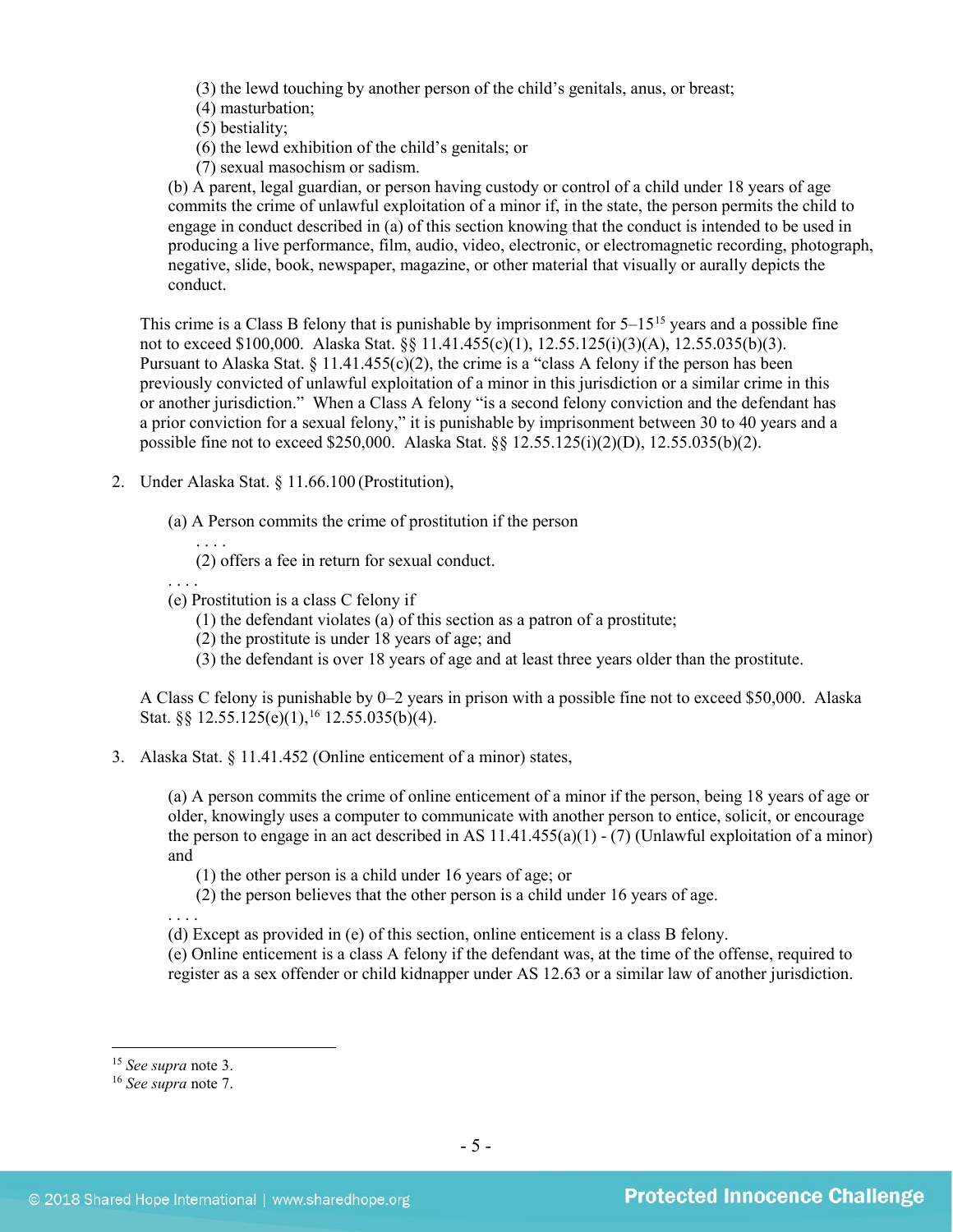Other sexual exploitation laws that may apply in cases of commercial sexual exploitation of a child, although they do not specify commercial exchanges, include the following:

- 1. Alaska Stat. § 11.41.434(a)(1) (Sexual abuse of a minor in the first degree) states, "(a) An offender commits the crime of sexual abuse of a minor in the first degree if (1) being 16 years of age or older, the offender engages in sexual penetration with a person who is under 13 years of age or aids, induces, causes, or encourages a person who is under 13 years of age to engage in sexual penetration with another person." Sexual abuse of a minor in the first degree is an unclassified felony and is punishable by imprisonment for 20–35 years,<sup>[17](#page-5-0)</sup> depending on the age of the victim, and a possible fine not to exceed \$500,000. Alaska Stat. §§ 11.41.434(b), 12.55.125(i)(1)(A), 12.55.035(b)(1).
- 2. Alaska Stat. § 11.41.436(a) (Sexual abuse of a minor in the second degree) is a Class B felony if

(1) being 17 years of age or older, the offender engages in sexual penetration with a person who is 13, 14, or 15 years of age and at least four years younger than the offender, or aids, induces, causes, or encourages a person who is 13, 14, or 15 years of age and at least four years younger than the offender to engage in sexual penetration with another person;

(2) being 16 years of age or older, the offender engages in sexual contact with a person who is under 13 years of age or aids, induces, causes, or encourages a person under 13 years of age to engage in sexual contact with another person;

. . . .

(4) being 16 years of age or older, the offender aids, induces, causes, or encourages a person who is under 16 years of age to engage in conduct described in AS 11.41.455(a)(2)–(6);<sup>[18](#page-5-1)</sup>

. . . .

(7) being under 16 years of age, the offender engages in sexual penetration with a person who is under 13 years of age and at least three years younger than the offender.

An offense is punishable by imprisonment for 5–15 years and a possible fine not to exceed \$100,000. Alaska Stat. §§ 11.41.436(b), 12.55.125(i)(3)(A), 12.55.035(b)(3).

*1.3 Prostitution statutes refer to the sex trafficking statute to acknowledge the intersection of prostitution with trafficking victimization.* 

Alaska's prostitution statute, Alaska Stat. § 11.66.100 (Prostitution), refers to Alaska Stat. § 11.66.110 (Sex trafficking in the first degree). Alaska Stat. § 11.66.100 states,

(a) A person commits the crime of prostitution if the person

(1) engages in or agrees or offers to engage in sexual conduct in return for a fee . . .

- . . . . . . . .
- (c) A person may not be prosecuted under  $(a)(1)$  of this section if the

(1) person witnessed or was a victim of, and reported to law enforcement in good faith, one or more of the following crimes:

. . . . (W) sex trafficking in the first degree under AS 11.66.110; . . . .

 <sup>17</sup> *See supra* note [3.](#page-1-4)

<span id="page-5-1"></span><span id="page-5-0"></span><sup>&</sup>lt;sup>18</sup> Alaska Stat. § 11.41.455 (a)(2)–(6) states, "(2) the lewd touching of another person's genitals, anus, or breast; (3) the lewd touching by another person of the child's genitals, anus, or breast; (4) masturbation; (5) bestiality; (6) the lewd exhibition of the child's genitals."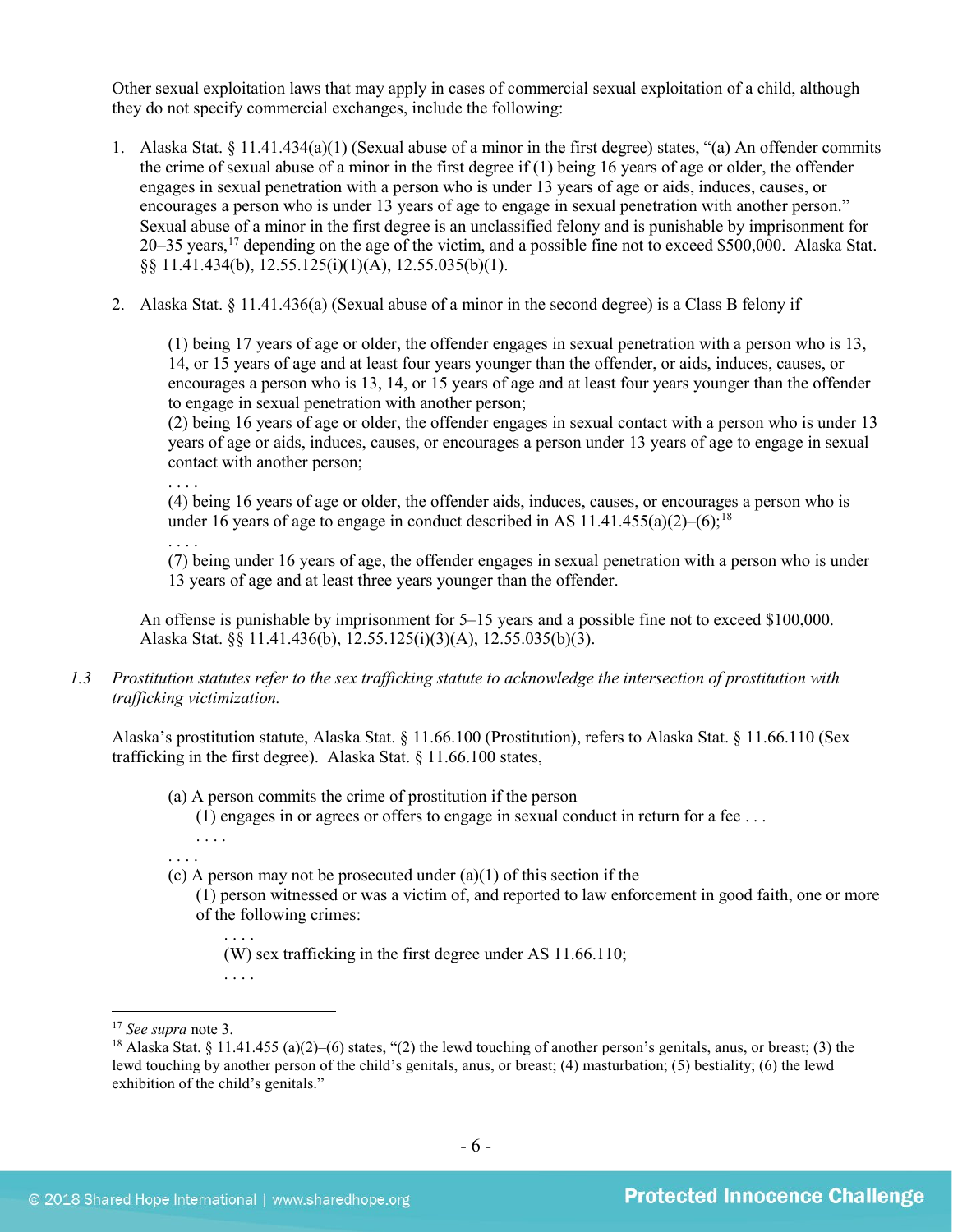(2) evidence supporting the prosecution under  $(a)(1)$  of this section was obtained or discovered as a result of the person reporting the crime to law enforcement; and (3) person cooperated with law enforcement personnel.

. . . .

Because Alaska Stat. § 11.66.100(c) only protects victims who file a report and cooperate with law enforcement personnel, however, some commercially exploited minors may be prosecuted under Alaska Stat. § 11.66.100.

*1.4 The state racketeering or gang crimes statute includes sex trafficking or commercial sexual exploitation of children (CSEC) offenses as predicate acts allowing the statute to be used to prosecute child sex trafficking crimes.* 

Alaska has not enacted a racketeering statute. However, the law provides a limited penalty enhancement for crimes committed in furtherance of gang activity and other laws make it a crime to recruit a gang member or induce a person to commit a crime on behalf of a gang.

Pursuant to Alaska Stat. § 11.61.160 (Recruiting a gang member in the first degree),

(a) A person commits the crime of recruiting a gang member in the first degree if the person uses or threatens the use of force against a person or property to induce a person to participate in a criminal street gang or to commit a crime on behalf of a criminal street gang. (b) Recruiting a gang member in the first degree is a class C felony.

Pursuant to Alaska Stat. § 11.61.165 (Recruiting a gang member in the second degree),

(a) A person commits the crime of recruiting a gang member in the second degree if the person is 18 years of age or older and, without force or the threat of force, encourages or recruits a person who is under 18 years of age and at least three years younger than the offender to participate in a criminal street gang.

(b) Recruiting a gang member in the second degree is a class A misdemeanor.

Pursuant to Alaska Stat. § 12.55.137 (Penalties for gang activities punishable as misdemeanors),

(a) If a person commits an offense that would be a class B misdemeanor and the person committed the offense for the benefit of, at the direction of, or in association with a criminal street gang,  $19$  the offense is a class A misdemeanor.

(b) If a person commits an offense that would be a class A misdemeanor and the person committed the offense for the benefit of, at the direction of, or in association with a criminal street gang, the offense is a class C felony.

1.4.1 Recommendation: Enact a racketeering statute that includes CSEC and trafficking offenses as predicate crimes and may be used to prosecute trafficking enterprises.

<span id="page-6-0"></span><sup>&</sup>lt;sup>19</sup> Alaska Stat. § 11.81.900(13) (Definitions) defines "criminal street gang" as "a group of three or more persons (A) who have in common a name or identifying sign, symbol, tattoo or other physical marking, style of dress, or use of hand signs; and (B) who, individually, jointly, or in combination, have committed or attempted to commit, within the preceding three years, for the benefit of, at the direction of, or in association with the group, two or more offenses under any of, or any combination of, the following: (i) AS 11.41 (Offenses against the person) . . . or (iii) a felony offense."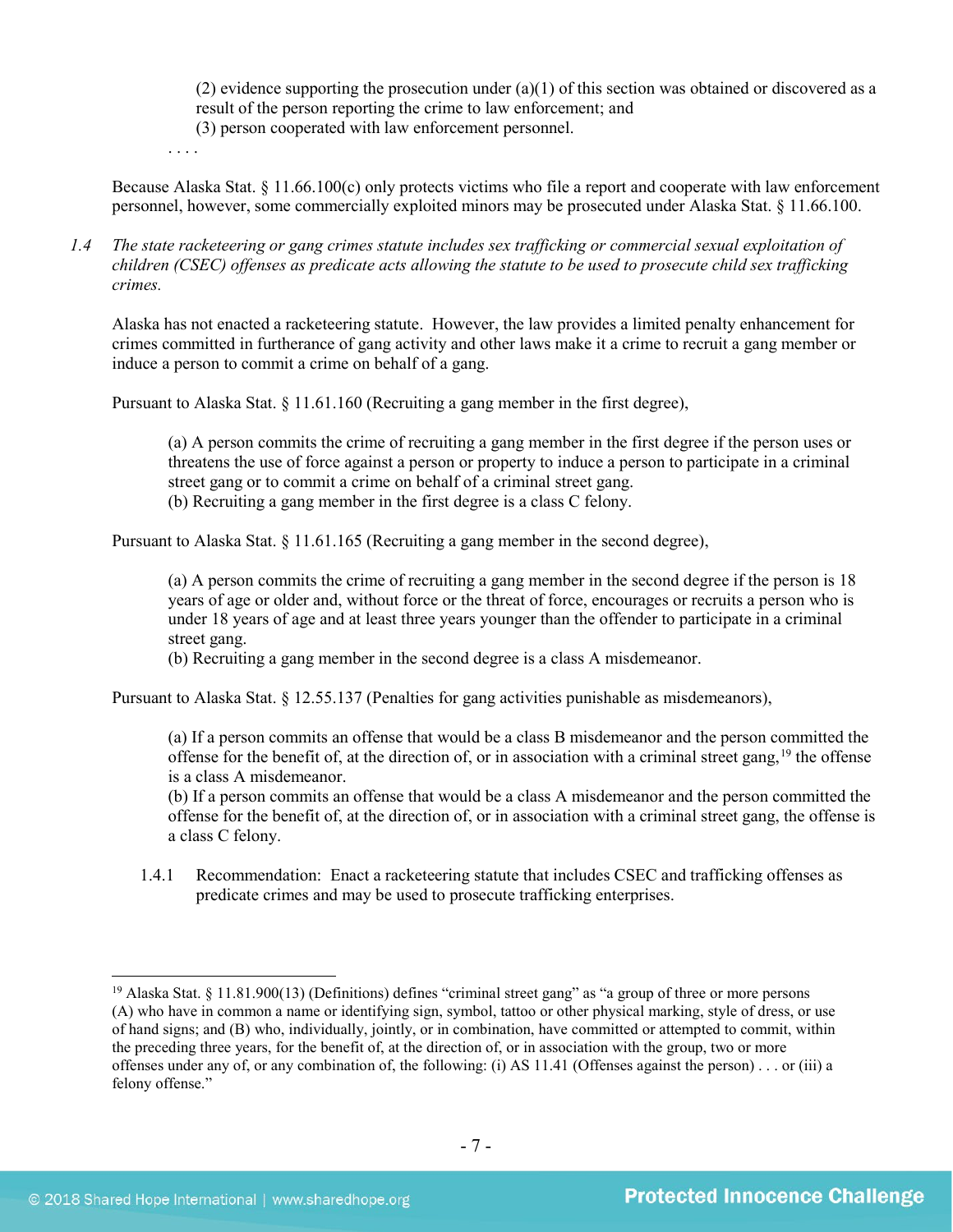### **FRAMEWORK ISSUE 2: CRIMINAL PROVISIONS ADDRESSING DEMAND**

#### *Legal Components:*

- *2.1 The state sex trafficking law can be applied to buyers of commercial sex acts with a minor.*
- *2.2 Buyers of commercial sex acts with a minor can be prosecuted under commercial sexual exploitation of children (CSEC) laws.*
- *2.3 Solicitation laws differentiate between soliciting sex acts with an adult and soliciting sex acts with a minor under 18.*
- *2.4 Penalties for buyers of commercial sex acts with minors are as high as federal penalties.*
- *2.5 Using the Internet or electronic communications to lure, entice, or purchase, or attempt to lure, entice, or purchase commercial sex acts with a minor is a separate crime or results in an enhanced penalty for buyers.*
- *2.6 No age mistake defense is permitted for a buyer of commercial sex acts with any minor under 18.*
- *2.7 Base penalties for buying sex acts with a minor under 18 are sufficiently high and not reduced for older minors.*
- *2.8 Financial penalties for buyers of commercial sex acts with minors are sufficiently high to make it difficult for buyers to hide the crime.*
- *2.9 Buying and possessing images of child sexual exploitation carries penalties as high as similar federal offenses.*

\_\_\_\_\_\_\_\_\_\_\_\_\_\_\_\_\_\_\_\_\_\_\_\_\_\_\_\_\_\_\_\_\_\_\_\_\_\_\_\_\_\_\_\_\_\_\_\_\_\_\_\_\_\_\_\_\_\_\_\_\_\_\_\_\_\_\_\_\_\_\_\_\_\_\_\_\_\_\_\_\_\_\_\_\_\_\_\_\_\_\_\_\_\_

*2.10 Convicted buyers of commercial sex acts with minors are required to register as sex offenders*.

# *Legal Analysis:*

*2.1 The state sex trafficking law can be applied to buyers of commercial sex acts with a minor.*

Alaska Stat. § 11.66.110(a)(2) (Sex trafficking in the first degree) specifically exempts buyers from criminal liability under the sex trafficking of a minor law by stating, "[a] person commits the crime of sex trafficking…if the person…other than a patron of a prostitute, induces or causes another person who is under 20 years of age, to engage in prostitution . . . ."

- 2.1.1 Recommendation: Amend Alaska Stat. § 11.66.110 (Sex trafficking in the first degree) to make the statute applicable to the actions of buyers of commercial sex with minors.
- *2.2 Buyers of commercial sex acts with a minor can be prosecuted under commercial sexual exploitation of children (CSEC) laws.*

Alaska Stat. § 11.66.100 (Prostitution) makes it a crime to purchase sex acts with a minor. It states,

(a) A Person commits the crime of prostitution if the person

. . . . (2) offers a fee in return for sexual conduct.

. . . . (e) Prostitution is a class C felony if

- (1) the defendant violates (a) of this section as a patron of a prostitute;
- (2) the prostitute is under 18 years of age; and
- (3) the defendant is over 18 years of age and at least three years older than the prostitute.

A Class C felony is punishable by 0–2 years in prison with a possible fine not to exceed \$50,000. Alaska Stat. §§ 12.55.125(e)(1), [20](#page-7-0) 12.55.035(b)(4).

<span id="page-7-0"></span> <sup>20</sup> *See supra* note [7.](#page-2-6)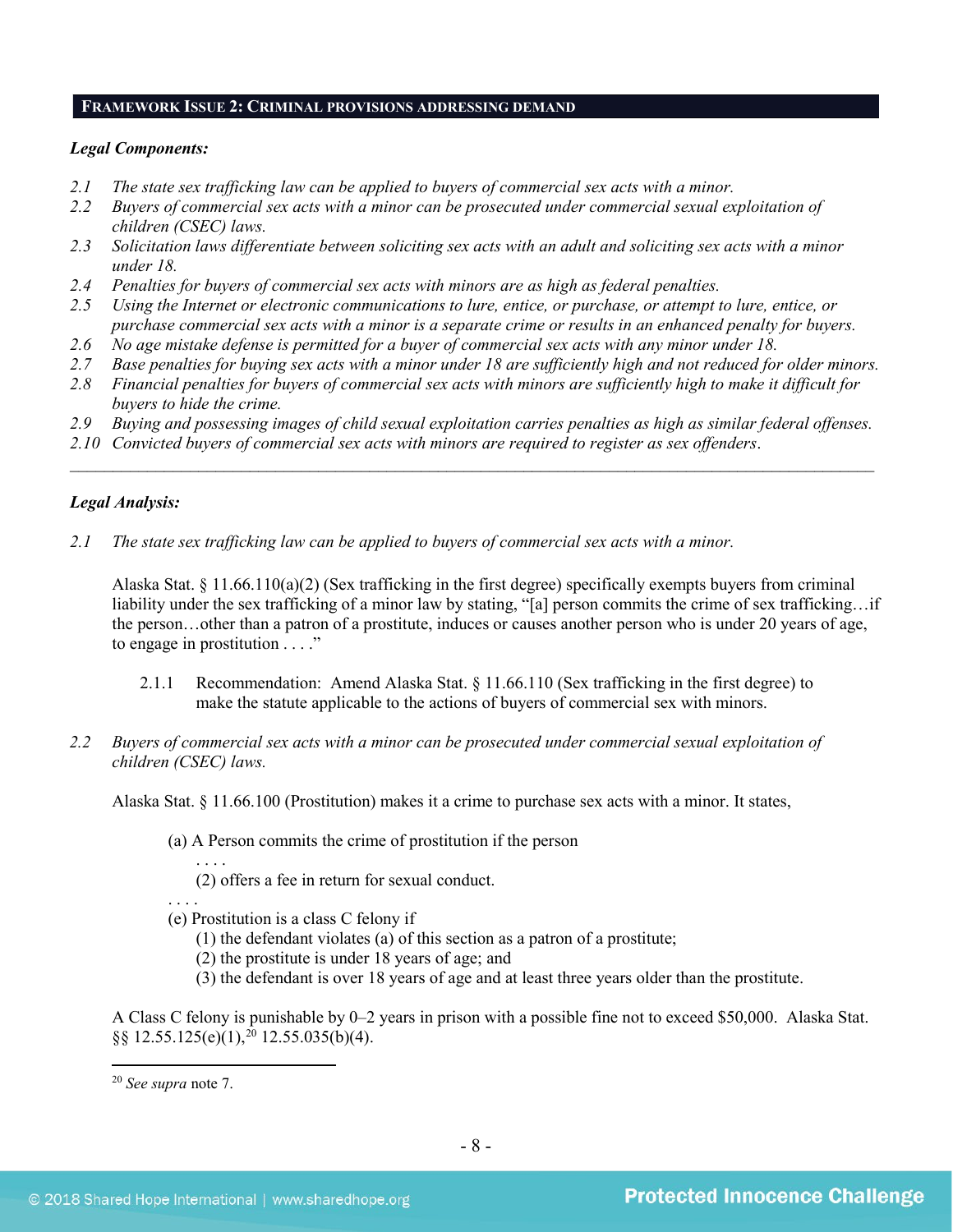*2.3 Solicitation laws differentiate between soliciting sex acts with an adult and soliciting sex acts with a minor under 18.*

Under Alaska Stat. § 11.66.100 (Prostitution),

- (a) A person commits the crime of prostitution if the person
	- (1) engages in or agrees or offers to engage in sexual conduct in return for a fee; or
	- (2) offers a fee in return for sexual conduct.
- . . . . (d) Except as provided in (e) of this section, prostitution is a class B misdemeanor.

(e) Prostitution is a class C felony if

(1) the defendant violates (a) of this section as a patron of a prostitute;

(2) the prostitute is under 18 years of age; and

(3) the defendant is over 18 years of age and at least three years older than the prostitute.

A Class B misdemeanor is punishable by imprisonment for up to 10 days and a possible fine not to exceed \$2,000. Alaska Stat. §§ 12.55.135(b)(1),<sup>[21](#page-8-0)</sup> 12.55.035(b)(6). In contrast, a Class C felony is punishable by up 0– 2 years in prison with a possible fine not to exceed \$50,000. Alaska Stat.  $\S § 12.55.125(e)(1)$ ,<sup>[22](#page-8-1)</sup> 12.55.035(b)(4).

*2.4 Penalties for buyers of commercial sex acts with minors are as high as federal penalties.*

A buyer convicted under Alaska Stat. § 11.66.100 (Prostitution) would be guilty of a Class C felony, which is punishable by 0–2 years in prison with a possible fine not to exceed \$50,000. Alaska Stat. §§ 11.66.100(e),  $12.55.125(e)(1),<sup>23</sup>12.55.035(b)(4).$  $12.55.125(e)(1),<sup>23</sup>12.55.035(b)(4).$  $12.55.125(e)(1),<sup>23</sup>12.55.035(b)(4).$ 

<span id="page-8-6"></span>In comparison, if the victim is under the age of 14, a conviction under the Trafficking Victims Protection Act  $(TVPA)^{24}$  $(TVPA)^{24}$  $(TVPA)^{24}$  for child sex trafficking is punishable by 15 years to life imprisonment and a fine not to exceed \$250,000. 18 U.S.C. §§ 1591(b)(1),  $3559(a)(1)$ ,  $3571(b)(3)$ . If the victim is between the ages of 14–17, a conviction is punishable by 10 years to life imprisonment and a fine not to exceed \$250,000. 18 U.S.C.  $\S$ § 1591(b)(2), 3559(a)(1), 3571(b)(3). A conviction is punishable by mandatory life imprisonment, however, if the buyer has a prior conviction for a federal sex offense<sup>[25](#page-8-4)</sup> against a minor. 18 U.S.C. § 3559(e)(1). To the extent buyers can be prosecuted under other federal CSEC laws,  $^{26}$  a

<span id="page-8-5"></span><sup>26</sup> 18 U.S.C. §§ 2251A(b) (Selling or buying of children), 2251(a) (Sexual exploitation of children), 2423(a) (Transportation of a minor with intent for minor to engage in criminal sexual activity), 2422(a) (Coercion and enticement), 2252(a)(2), (a)(4) (Certain activities relating to material involving the sexual exploitation of minors).

<span id="page-8-0"></span> <sup>21</sup> *See supra* note [10.](#page-2-7)

<span id="page-8-1"></span><sup>22</sup> *See supra* note [7.](#page-2-6)

<span id="page-8-2"></span><sup>23</sup> *See supra* note [7.](#page-2-6)

<span id="page-8-3"></span><sup>&</sup>lt;sup>24</sup> Trafficking Victims Protection Act (TVPA) of 2000, Pub. L. No. 106-386, 114 Stat. 1464, 1466 (codified in scattered sections of 18 and 22 U.S.C.).

<span id="page-8-4"></span><sup>&</sup>lt;sup>25</sup> Pursuant to 18 U.S.C. § 3559(e)(2), "federal sex offense" is defined as

<span id="page-8-7"></span>an offense under section 1591 [18 USCS § 1591] (relating to sex trafficking of children), 2241 [18 USCS § 2241] (relating to aggravated sexual abuse), 2242 [18 USCS  $\S$  2242] (relating to sexual abuse), 2244(a)(1) [18 USCS  $\S$  2244(a)(1)] (relating to abusive sexual contact), 2245 [18 USCS  $\S$  2245] (relating to sexual abuse resulting in death), 2251 [18 USCS § 2251] (relating to sexual exploitation of children), 2251A [18 USCS § 2251A] (relating to selling or buying of children), 2422(b) [18 USCS § 2422(b)] (relating to coercion and enticement of a minor into prostitution), or  $2423(a)$  [18 USCS §  $2423(a)$ ] (relating to transportation of minors).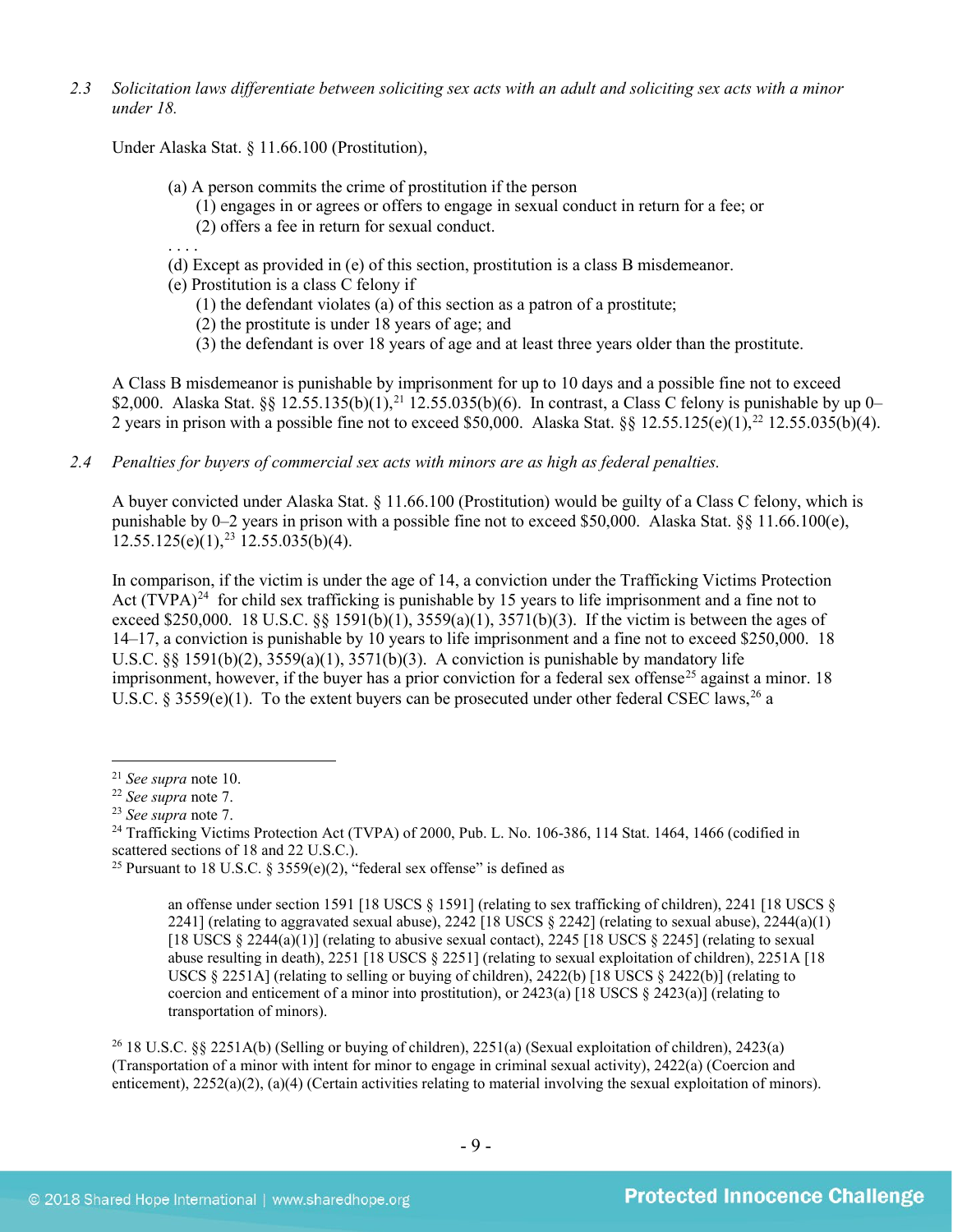conviction is punishable by penalties ranging from a fine not to exceed \$250,000 to life imprisonment and a fine not to exceed \$250,000.[27](#page-9-0)

- 2.4.1 Recommendation: Increase the penalty for Alaska Stat. § 11.66.100 (Prostitution) for the solicitation or purchase of commercial sex with a minor to reflect the seriousness of the offense.
- *2.5 Using the Internet or electronic communications to lure, entice, or purchase, or attempt to lure, entice, or purchase commercial sex acts with a minor is a separate crime or results in an enhanced penalty for buyers.*

Using the Internet or electronic communications to "entice, solicit, or encourage" a minor under 16 years of age to engage in one of the sexual acts listed in Alaska Stat.  $\S 11.41.455^{28}$  $\S 11.41.455^{28}$  $\S 11.41.455^{28}$  (Unlawful exploitation of a minor) is prohibited pursuant to Alaska Stat. § 11.41.452 (Online enticement of a minor). In addition to not protecting all minors under 18, the online enticement of a minor statute does not specifically include purchasing sex acts with minors. The statute states in part that a person is guilty of the online enticement of a minor if a person who is "18 years of age or older, knowingly uses a computer to communicate with another person to entice, solicit, or encourage the person to engage in an act described in AS 11.41.455(a)(1)–(7)<sup>[29](#page-9-2)</sup> (Unlawful exploitation of a minor) and (1) the other person is a child under 16 years of age; or (2) the person believes that the other person is a child under 16 years of age." Alaska Stat. § 11.41.452(a).

Online enticement of a minor is a Class B felony and is punishable by imprisonment for 5–15 years and a possible fine not to exceed \$100,000. Alaska Stat. §§ 11.41.452(d), 12.55.125(i)(3)(A), 12.55.035(b)(3). It is a Class A felony, punishable by imprisonment for 15–30 years, depending on the age of the victim, and a \$250,000 fine, "if the defendant was, at the time of the offense, required to register as a sex offender or child kidnapper under AS 12.63 or a similar law of another jurisdiction.<sup>3</sup> Alaska Stat. §§ 11.41.452(e),  $12.55.125(i)(2)(A), 12.55.035(b)(2).$ 

*2.6 No age mistake defense is permitted for a buyer of commercial sex acts with any minor under 18.*

Under Alaska Stat. § 11.66.100(b) (Prostitution), an affirmative defense is permitted where a buyer "(1) reasonably believed the prostitute to be 18 years of age or older; and (2) undertook reasonable measures to verify that the prostitute was 18 years of age or older." The human trafficking statute does not apply to buyers.

<span id="page-9-0"></span><sup>&</sup>lt;sup>27</sup> 18 U.S.C. §§ 2251A(b) (conviction punishable by imprisonment for 30 years to life and a fine), 2251(e) (conviction punishable by imprisonment for 15–30 years and a fine), 2423(a) (conviction punishable by imprisonment for 10 years to life and a fine), 2422(a) (conviction punishable by a fine, imprisonment up to 20 years, or both),  $2252(b)$  (stating that a conviction under subsection (a)(2) is punishable by imprisonment for 5–20 years and a fine, while a conviction under subsection (a)(4) is punishable by imprisonment up to 10 years, a fine, or both.); *see also* 18 U.S.C §§ 3559(a)(1) (classifying all of the above listed offenses as felonies), 3571(b)(3) (providing a fine up to \$250,000 for any felony conviction).

<span id="page-9-1"></span><sup>&</sup>lt;sup>28</sup> The acts described in Alaska Stat. § 11.41.455(a)(1)–(7) are, "(1) sexual penetration; (2) the lewd touching of another person's genitals, anus, or breast; (3) the lewd touching by another person of the child's genitals, anus, or breast; (4) masturbation; (5) bestiality; (6) the lewd exhibition of the child's genitals; or (7) sexual masochism or sadism."

<span id="page-9-2"></span><sup>29</sup> Alaska Stat. § 11.41.455(a) (Unlawful exploitation of a minor) makes it a crime when a person "knowingly induces or employs a child under 18 years of age to engage in, or photographs, films, records or televises a child under 18 engaged in" enumerated sex acts "with the intent of producing a live performance, film, audio, video, electronic, or electromagnetic recording, photograph, negative, slide, book, newspaper, magazine, or other material that visually or aurally depicts the" enumerated sex acts. Subsection (b) also makes it a crime when a "parent, legal guardian, or person having custody or control of a child under 18 years of age . . . permits the child to engage in conduct described in (a) of this section knowing that the conduct is intended to be used in producing a live performance, film, audio, video, electronic, or electromagnetic recording, photograph, negative, slide, book, newspaper, magazine, or other material that visually or aurally depicts the conduct." *See supra* Component 1.2.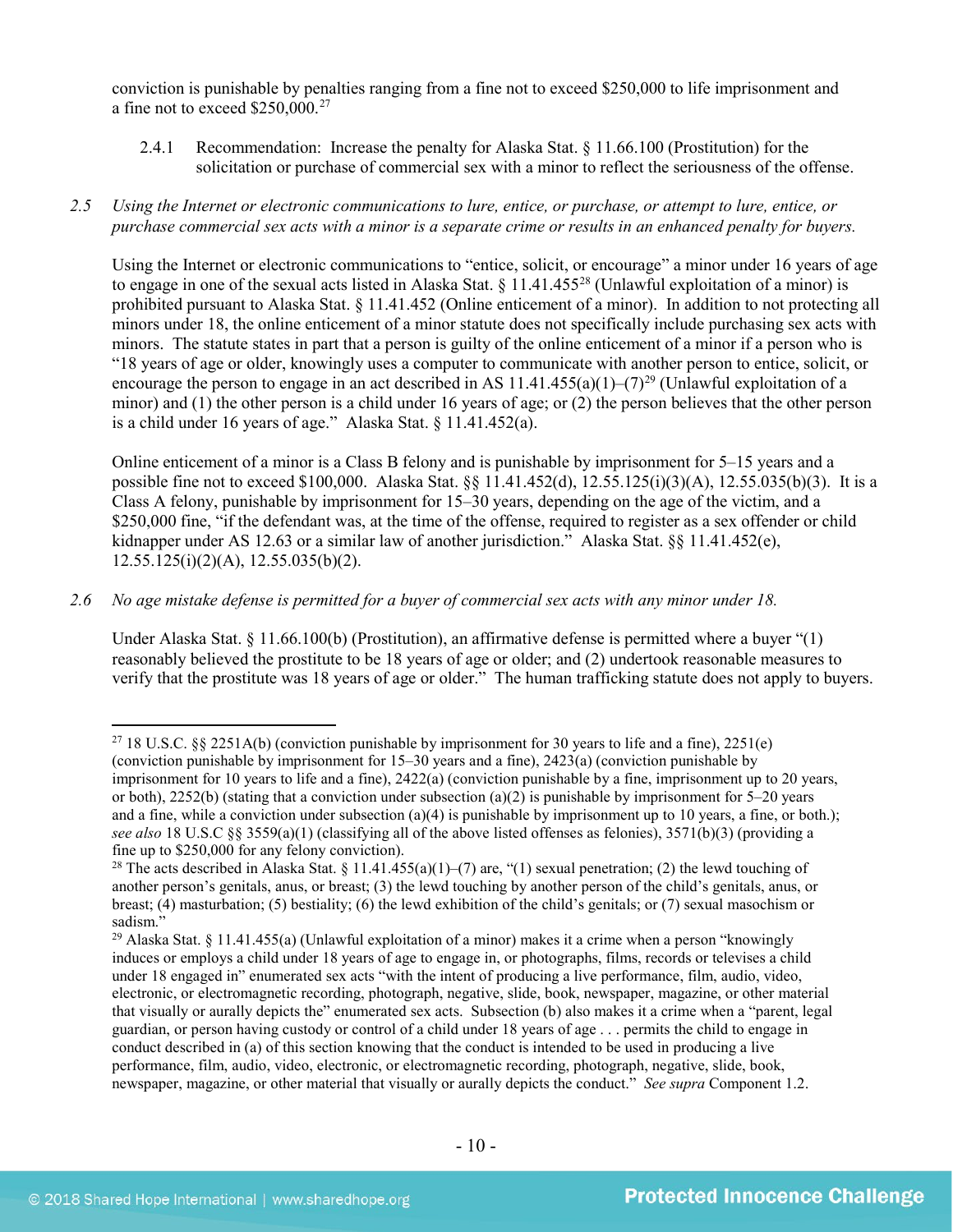- 2.6.1 Recommendation: Amend Alaska Stat. § 11.66.100 (Prostitution) to expressly prohibit a defense based on mistake of age.
- *2.7 Base penalties for buying sex acts with a minor under 18 are sufficiently high and not reduced for older minors.*

Alaska's buyer-applicable CSEC law does not stagger penalties based on a minor's age, but penalties are not sufficiently high. A conviction for soliciting a minor under Alaska Stat. § 11.66.100 (Prostitution) is punishable as a Class C felony by 0–2 years in prison with a possible fine not to exceed \$50,000. Alaska Stat. §§  $11.66.100(e)$ ,  $12.55.125(e)(1)$ ,  $30.12.55.035(b)(4)$  $30.12.55.035(b)(4)$ .

- 2.7.1 Recommendation: Amend Alaska Stat. § 11.66.100 (Prostitution) to provide adequately high penalties for all minors under 18 to reflect the seriousness of the offense.
- *2.8 Financial penalties for buyers of commercial sex acts with minors are sufficiently high to make it difficult for buyers to hide the crime.*

Buyers convicted under Alaska Stat. § 11.66.100 (Prostitution) face a Class C felony punishable by a fine of not more than \$50,000. Alaska Stat. §§ 11.66.100(e), 12.55.035(b)(4). They are also subject to Alaska Stat. § 11.66.145 (Forfeiture), which states, "Property used to institute, aid, or facilitate, or received or derived from, a violation of AS 11.66.100(e) [Prostitution] or 11.66.110 - 11.66.135 [Promoting prostitution in the first degree, Sex trafficking in the second degree, Sex trafficking in the third degree, Sex trafficking in the fourth degree] may be forfeited at sentencing." No specific seizure procedure is authorized.

If the act of commercially purchasing sex is prosecuted as a sexual offense, a violation of Alaska Stat. § 11.41.434 (Sexual abuse of a minor in the first degree) is an unclassified felony that is punishable by a possible fine not to exceed \$500,000. Alaska Stat. §§ 11.41.434(b), 12.55.035(b)(1). A violation of Alaska Stat. § 11.41.436 (Sexual abuse of a minor in the second degree) is a Class B felony and punishable by a maximum fine of \$100,000. Alaska Stat. §§ 11.41.436(b), 12.55.035(b)(3).

Alaska Stat. § 11.41.468(a) (Forfeiture of property used in sexual offense) provides that

<span id="page-10-2"></span>[p]roperty<sup>[31](#page-10-1)</sup> used to aid a violation of AS 11.41.410 - 11.41.458 [Sexual assault in the first through fourth degrees; sexual abuse of a minor in the first through fourth degrees; incest; online enticement of a minor; unlawful exploitation of a minor; and indecent exposure in the first degree] or to aid the solicitation of, attempt to commit, or conspiracy to commit a violation of AS 11.41.410 - 11.41.458 may be forfeited to the state upon the conviction of the offender.

The forfeiture is discretionary, and forfeiture is ordered in the context of a criminal trial.

<span id="page-10-0"></span> <sup>30</sup> *See supra* note [7.](#page-2-6)

<span id="page-10-1"></span><sup>&</sup>lt;sup>31</sup> "Property" is defined in Alaska Stat. § 11.41.468(b) as

computer equipment, telecommunications equipment, photography equipment, video or audio equipment, books, magazines, photographs, videotapes, audiotapes, and any equipment or device, regardless of format or technology employed, that can be used to store, create, modify, receive, transmit, or distribute digital or analog information, including images, motion pictures, and sounds.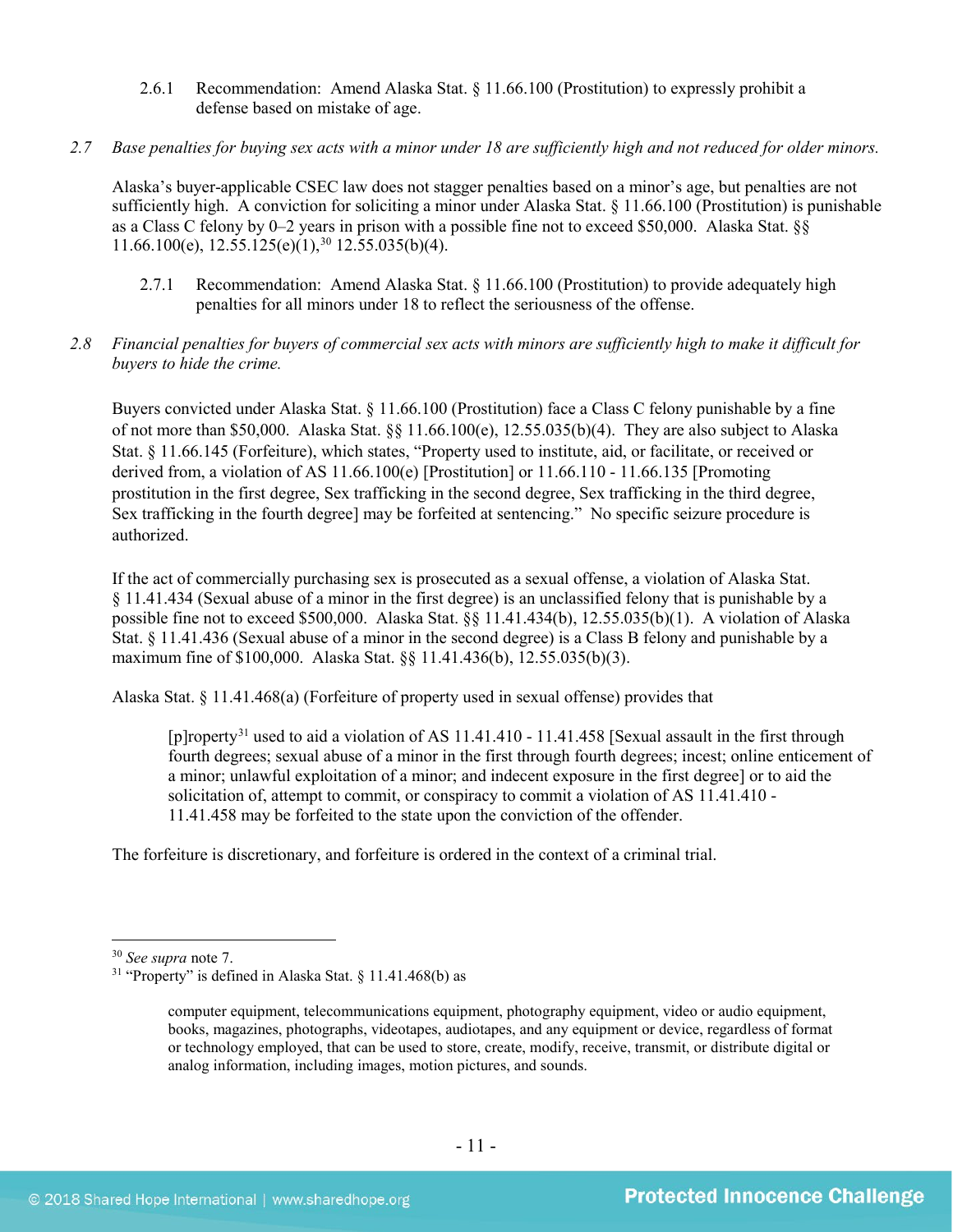<span id="page-11-3"></span>Likewise, Alaska Stat. § 11.61.129(a) (Forfeiture of property used in indecent viewing or photography or child pornography) provides that "[p]roperty<sup>[32](#page-11-0)</sup> used to aid a violation of AS 11.61.123 - 11.61.128<sup>33</sup> (Indecent viewing or photography; distribution of child pornography; possession of child pornography; and distribution of indecent material to minors) or to aid the solicitation of, attempt to commit, or conspiracy to commit a violation of AS 11.61.123 - 11.61.128 may be forfeited to the state upon the conviction of the offender." The forfeiture is discretionary, and forfeiture is ordered in the context of a criminal trial.

In addition, a court shall order a buyer to pay restitution. Alaska Stat. § 12.55.045(a) (Restitution and compensation) provides in part,

[t]he court shall, when presented with credible evidence, unless the victim or other person expressly declines restitution, order a defendant convicted of an offense to make restitution as provided in this section, including restitution to the victim or other person injured by the offense, to a public, private, or private nonprofit organization that has provided or is or will be providing counseling, medical, or shelter services to the victim or other person injured by the offense, or as otherwise authorized by law.

The court considers the following two factors in determining the restitution amount and payment method: "(1) public policy that favors requiring criminals to compensate for damages and injury, including loss of income, to their victims; and (2) financial burden placed on the victim and those who provide services to the victim and other persons injured by the offense as a result of the criminal conduct of the defendant." Alaska Stat. § 12.55.045(a).

*2.9 Buying and possessing images of child sexual exploitation carries penalties as high as similar federal offenses.*

Alaska Stat. § 11.61.127(a) (Possession of child pornography) states,

A person commits the crime of possession of child pornography if the person knowingly possesses or knowingly accesses on a computer with intent to view any material that visually depicts conduct described in AS 11.41.455(a) (Unlawful exploitation of a minor) knowing that the production of the material involved the use of a child under 18 years of age who engaged in the conduct or a depiction of a part of an actual child under 18 years of age who, by manipulation, creation, or modification, appears to be engaged in the conduct.

The statute provides in subsection (c) that "[e]ach film, audio, video, electronic, or electromagnetic recording, photograph, negative, slide, book, newspaper, magazine, or other material that visually or aurally depicts conduct described in AS 11.41.455(a) that is possessed or accessed in violation of (a) of this section is a separate violation of this section." Possessing images of child sexual exploitation (ICSE) is a Class C felony that is punishable by imprisonment for  $2-12$  years<sup>[34](#page-11-2)</sup> and a possible fine not to exceed \$50,000. Alaska Stat. §§ 11.61.127(g), 12.55.125(i)(4)(A), 12.55.035(b)(3).

Alaska Stat. § 11.61.123 (Indecent viewing or photography) states,

<span id="page-11-0"></span><sup>&</sup>lt;sup>32</sup> In Alaska Stat. § 11.61.129, "property" is given the same meaning as in Alaska Stat. § 11.41.468(b) (Forfeiture of property used in a sexual offense). Alaska Stat. § 11.61.129(b).

<span id="page-11-1"></span><sup>33</sup> Alaska Stat. § 11.61.128 was found unconstitutional in *Am. Booksellers Foundation for Free Expression v. Sullivan*, No. 3:10-cv-0193-RRB, 2011 U.S. Dist. LEXIS 70414 (D. Alaska June 30, 2011), on First Amendment grounds because, "[T]here could be a chilling effect on protected speech under the . . . statute . . . . Individuals who fear the possibility of a minor receiving speech intended for an adult may refrain from exercising their right to free speech at all—an unacceptable result. The Government may not reduce the adult population to only what is fit for children." *Id.* at 12 (citing Reno v. ACLU, 521 U.S. 844, 875 (1997)). 34 *See supra* note [3.](#page-1-4)

<span id="page-11-2"></span>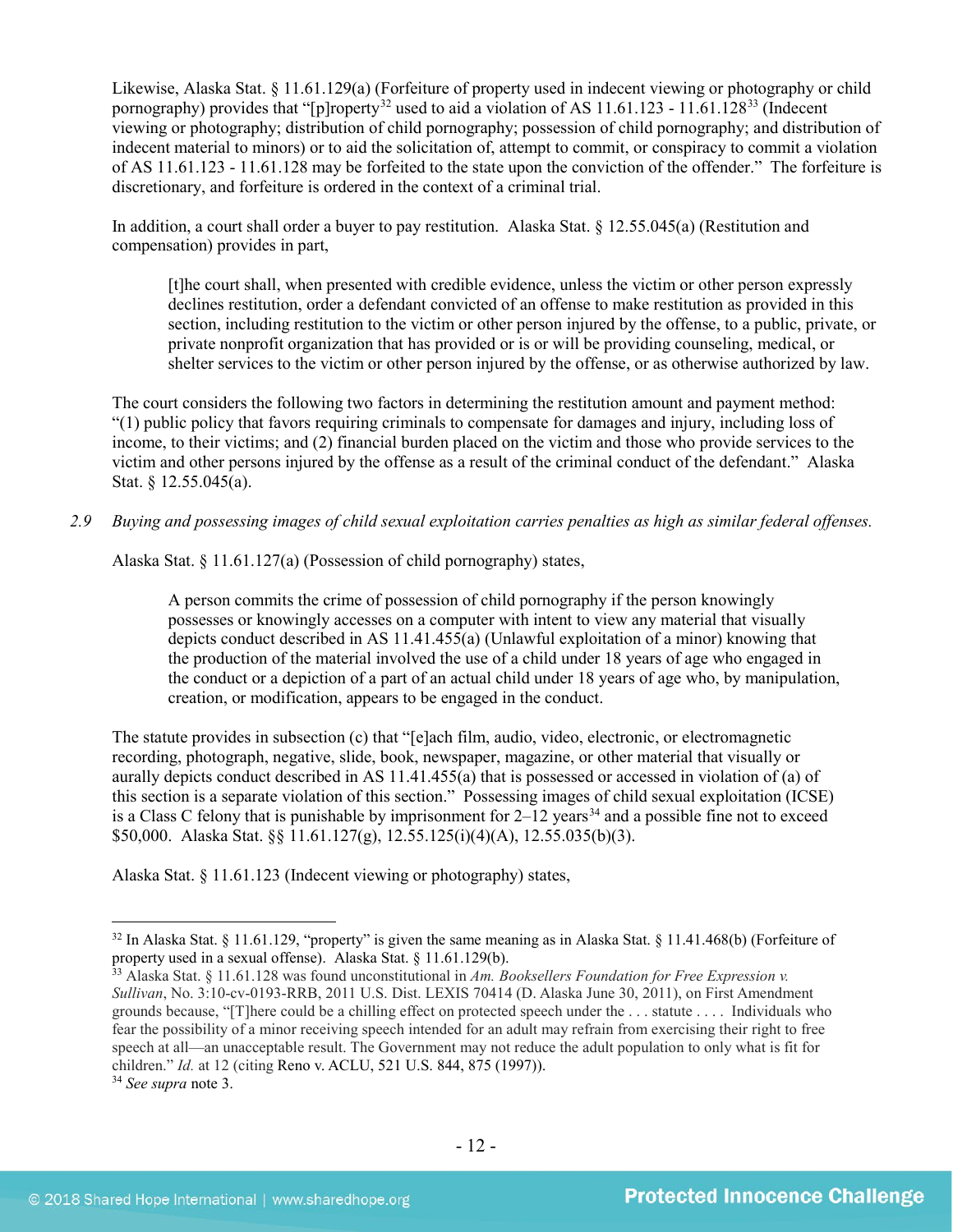(a) A person commits the crime of indecent viewing or photography if, in the state, the person knowingly views, or produces a picture of, the private exposure of the genitals, anus, or female breast of another person and the view or production is without the knowledge or consent of

(1) the parent or guardian of the person viewed, or who is shown in the picture, if the person who is viewed or shown is under 16 years of age; and

(2) the person viewed or shown in the picture, if the person viewed or shown is at least 13 years of age.

<span id="page-12-5"></span>(b) Each viewing of a person, and each production of a picture of a person, whose genitals, anus, or female breast are viewed or are shown in a picture constitutes a separate violation of this section.<sup>35</sup>

If the victim is a minor, a violation is a Class C felony that is punishable by 0–2 years imprisonment and a possible fine not to exceed \$50,000. Alaska Stat. §§ 11.61.123(f)(1), 12.55.125(e)(1),[36](#page-12-1) 12.55.035(b)(3).

In comparison, a federal conviction for possession of ICSE<sup>[37](#page-12-2)</sup> is generally punishable by imprisonment for 5–20 years and a fine not to exceed \$250,000.<sup>38</sup> Subsequent convictions, however, are punishable by imprisonment up to 40 years and a fine not to exceed  $$250,000.<sup>39</sup>$  $$250,000.<sup>39</sup>$  $$250,000.<sup>39</sup>$ 

*2.10 Convicted buyers of commercial sex acts with minors are required to register as sex offenders*.

Under Alaska Stat. § 12.63.010(a) (Registration of sex offenders and related requirements), "A sex offender or child kidnapper who is physically present in the state shall register as provided in this section." Alaska Stat. § 12.63.100(5) (Definitions) defines "sex offender" as "a person convicted of a sex offense . . . in this state or another jurisdiction regardless of whether the conviction occurred before, after, or on January 1, 1999."

(1) "picture" means a film, photograph, negative, slide, book, newspaper, or magazine, whether in print, electronic, magnetic, or digital format; and

(2) "private exposure" means that a person has exposed the person's body or part of the body in a place, and under circumstances, that the person reasonably believed would not result in the person's body or body parts being (A) viewed by the defendant; or (B) produced in a picture; "private exposure" does not include the exposure of a person's body or body parts in a law enforcement facility, correctional facility, designated treatment facility, or a juvenile detention facility . . . .

<span id="page-12-4"></span><span id="page-12-3"></span><sup>38</sup> 18 U.S.C. §§ 2252(b) (stating that a conviction under subsection (a)(2) is punishable by imprisonment for 5–20 years and a fine, while a conviction under subsection (a)(4) is punishable by imprisonment up to 10 years, a fine, or both),  $2252A(b)(1)$  (a conviction is punishable by imprisonment for 5–20 years and a fine),  $1466A(a)$ , (b) (stating that a conviction under subsection (a) is "subject to the penalties provided in section  $2252A(b)(1)$ ," imprisonment for 5–20 years and a fine, while a conviction under subsection (b) is "subject to the penalties provided in section 2252A(b)(2)," imprisonment up to 10 years, a fine, or both); *see also* 18 U.S.C §§ 3559(a)(1) (classifying all of the above listed offenses as felonies), 3571(b)(3) (providing a fine up to \$250,000 for any felony conviction).  $39$  18 U.S.C. §§ 2252(b) (stating if a person has a prior conviction under subsection (a)(2), or a list of other statutes, a conviction is punishable by a fine and imprisonment for 15–40 years, but if a person has a prior conviction under subsection (a)(4), or a list of other statutes, a conviction is punishable by a fine and imprisonment for  $10-20$  years),  $2252A(b)(1)$  (stating if a person has a prior conviction under subsection (a)(2), (a)(3), or a list of other statutes, a conviction is punishable by a fine and imprisonment for  $15-40$  years),  $1466A(a)$ , (b) (stating that the penalty scheme for section 2252A(b) applies); *see also* 18 U.S.C §§ 3559(a)(1) (classifying all of the above listed offenses as felonies), 3571(b)(3) (providing a fine up to \$250,000 for any felony conviction).

<span id="page-12-0"></span> $35$  Alaska Stat. § 11.61.123(e) states in part,

<span id="page-12-1"></span><sup>36</sup> *See supra* note [7.](#page-2-6)

<span id="page-12-2"></span> $37\,18\,$  U.S.C. §§ 2252(a)(2), (a)(4) (Certain activities relating to material involving the sexual exploitation of minors),  $2252A(a)(2)$ –(3) (Certain activities relating to material constituting or containing child pornography), 1466A(a), (b) (Obscene visual representations of the sexual abuse of children).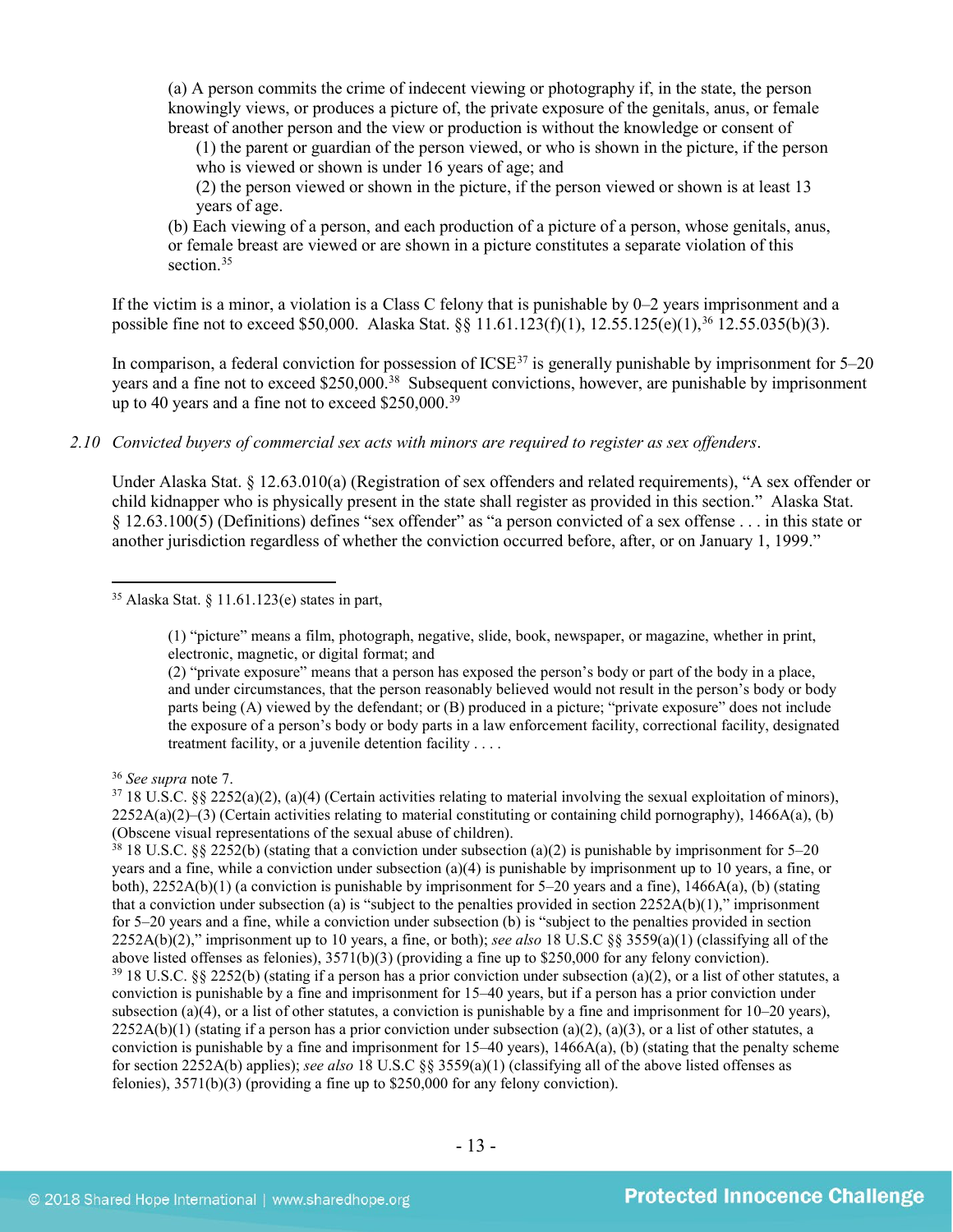Alaska Stat. §  $12.63.100(6)(C)^{40}$  $12.63.100(6)(C)^{40}$  $12.63.100(6)(C)^{40}$  defines "sex offense" to include:

a crime, or an attempt, solicitation, or conspiracy to commit a crime, under the following statutes or a similar law of another jurisdiction:

<span id="page-13-1"></span>(i) AS 11.41.410 - 11.41.438 [Sexual assault in the first through fourth degrees; Sexual abuse of a minor in the first through third degrees];

(ii) AS  $11.41.440(a)(2)$  [Sexual abuse of a minor in the fourth degree];

(iii) AS 11.41.450 - 11.41.458 [Incest; online enticement of a minor; unlawful exploitation of a minor; and indecent exposure in the first degree];

(iv) AS 11.41.460 [Indecent exposure in the second degree] if the indecent exposure is before a person under 16 years of age and the offender has a previous conviction for that offense; (v) AS 11.61.125 - 11.61.128 [Distribution of child pornography; possession of child pornography; and distribution of indecent material to minors];

(vi) AS 11.66.110 [Sex trafficking in the first degree] or  $11.66.130(a)(2)(B)$  [Sex trafficking in the third degree] if the person who was induced or caused to engage in prostitution was under 20 years of age at the time of the offense;

. . . . (ix) AS 11.66.100(a)(2) [Prostitution: offers a fee in return for sexual conduct] if the offender is subject to punishment under AS 11.66.100(e) [Prostitution]; . . . .

"Aggravated sex offense" is defined in Alaska Stat.  $\S$  12.63.100(1)(C) (Definitions) as including "a crime, or an attempt, solicitation, or conspiracy to commit a crime, under AS 11.41.410 [Sexual assault in the first degree], 11.41.434 [Sexual abuse of a minor in the first degree], or a similar law of another jurisdiction or a similar provision under a former law of this state."

<span id="page-13-0"></span><sup>&</sup>lt;sup>40</sup> The text of under Alaska Stat.  $\S$  12.63.100 cited here and elsewhere in this report includes amendments made by the enactment of Senate Bill 54 during the 2017-2018 Regular Session of the Alaska Legislature (effective November 29, 2017).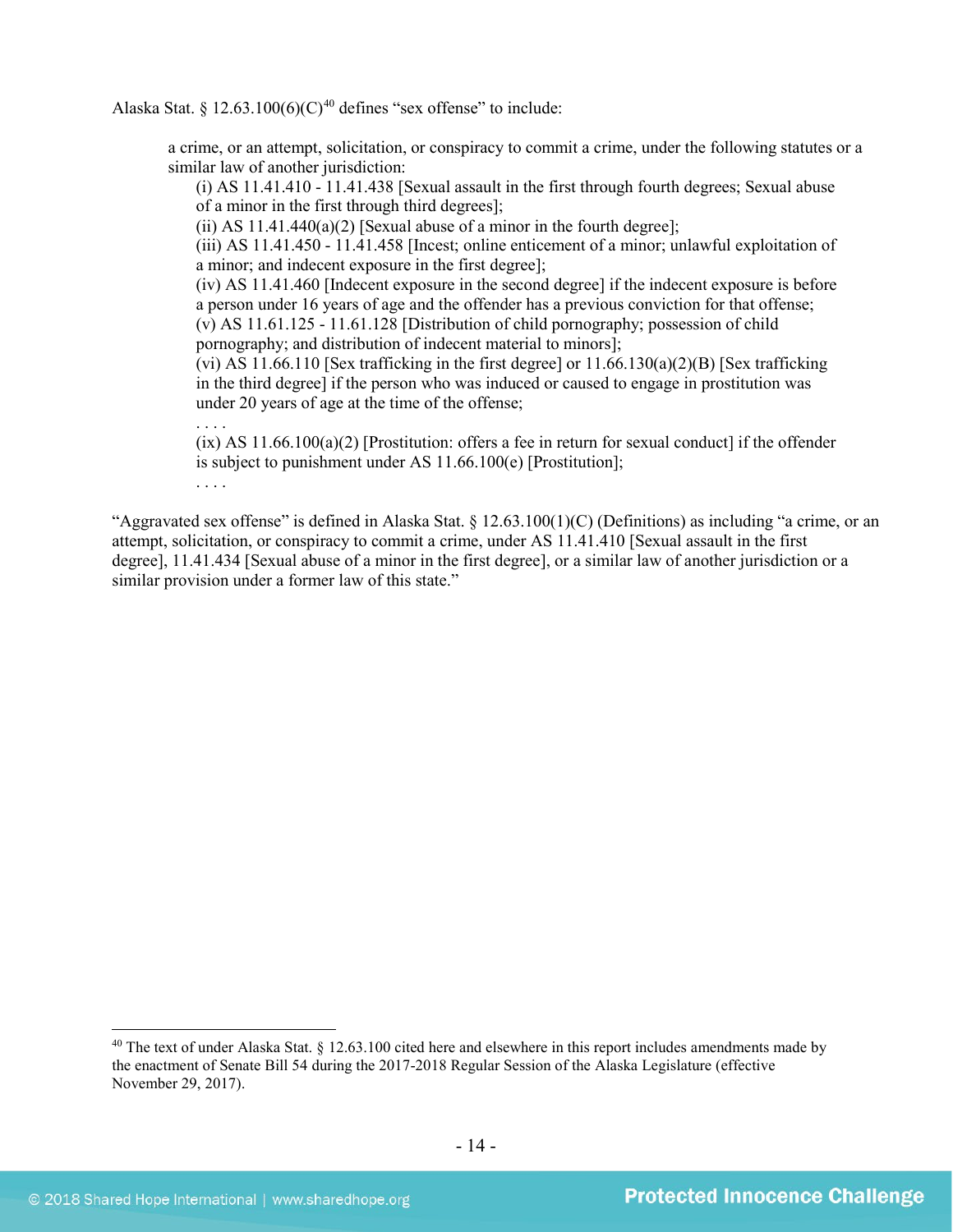#### **FRAMEWORK ISSUE 3: CRIMINAL PROVISIONS FOR TRAFFICKERS**

# *Legal Components:*

- *3.1 Penalties for trafficking a child for sexual exploitation are as high as federal penalties.*
- *3.2 Creating and distributing images of child sexual exploitation carries penalties as high as similar federal offenses*.
- *3.3 Using the Internet or electronic communications to lure, entice, recruit or sell commercial sex acts with a minor is a separate crime or results in an enhanced penalty for traffickers.*
- *3.4 Financial penalties for traffickers, including asset forfeiture, are sufficiently high.*
- *3.5 Convicted traffickers are required to register as sex offenders.*
- *3.6 Laws relating to parental custody and termination of parental rights include sex trafficking or commercial sexual exploitation of children (CSEC) offenses as grounds for sole custody or termination in order to prevent traffickers from exploiting their parental rights as a form of control.*

*\_\_\_\_\_\_\_\_\_\_\_\_\_\_\_\_\_\_\_\_\_\_\_\_\_\_\_\_\_\_\_\_\_\_\_\_\_\_\_\_\_\_\_\_\_\_\_\_\_\_\_\_\_\_\_\_\_\_\_\_\_\_\_\_\_\_\_\_\_\_\_\_\_\_\_\_\_\_\_\_\_\_\_\_\_\_\_\_\_\_\_\_\_\_*

# *Legal Analysis:*

*3.1 Penalties for trafficking a child for sexual exploitation are as high as federal penalties.* 

A violation of Alaska Stat. § 11.41.360 (Human trafficking in the first degree) is a Class A felony, which is punishable by imprisonment for 3–6 years and a possible fine not to exceed \$250,000. Alaska Stat. §§ 11.41.360(c), 12.55.125(c)(1), 12.55.035(b)(2).

A violation of Alaska Stat. § 11.66.110(a)(1), (3) (Sex trafficking in the first degree) is a Class A felony that occurs when a person "(1) induces or causes another person to engage in prostitution through the use of force; . . . or (3) induces or causes a person in that person's legal custody to engage in prostitution." Class A felonies are punishable by imprisonment for 3–6 years and a possible fine not to exceed \$250,000. Alaska Stat. §§  $12.55.125(c)(1)$ ,  $12.55.035(b)(2)$ . A person who "as other than a patron of a prostitute, induces or causes another person under 20 years of age to engage in prostitution" is guilty of an unclassified felony, which is punishable by imprisonment for 20–35 years, depending on the victim's age, and a maximum possible fine of \$500,000. Alaska Stat. §§ 11.66.110(a)(2), (d), 12.55.125(i)(1)(A), 12.55.035(b)(1).

A first conviction of Alaska Stat. § 11.41.455 (Unlawful exploitation of a minor) is a Class B felony punishable by imprisonment for 5–15 years and a possible fine not to exceed \$100,000. Alaska Stat. §§ 11.41.455(c)(1),  $12.55.125(i)(3)(A)$ ,  $12.55.035(b)(3)$ . Under subsection  $(c)(2)$ , "Unlawful exploitation of a minor is a . . . class A felony if the person has been previously convicted of unlawful exploitation of a minor in this jurisdiction or a similar crime in this or another jurisdiction."

Alaska Stat. § 11.41.434(a)(1) (Sexual abuse of a minor in the first degree) states, "(a) An offender commits the crime of sexual abuse of a minor in the first degree if  $(1)$  being 16 years of age or older, the offender engages in sexual penetration with a person who is under 13 years of age or aids, induces, causes, or encourages a person who is under 13 years of age to engage in sexual penetration with another person." Sexual abuse of a minor in the first degree is an unclassified felony and is punishable by imprisonment for 20–35 years, depending on the victim's age, and a possible fine not to exceed \$500,000. Alaska Stat.  $\$ \ 11.41.434(b), 12.55.125(i)(1)(A),  $12.55.035(b)(1)$ .

In comparison, if the victim is under the age of 14, a conviction under the Trafficking Victims Protection Act  $(TVPA)^{41}$  $(TVPA)^{41}$  $(TVPA)^{41}$  for child sex trafficking is punishable by 15 years to life imprisonment and a fine not to exceed

<span id="page-14-0"></span> <sup>41</sup> *See supra* note [24.](#page-8-6)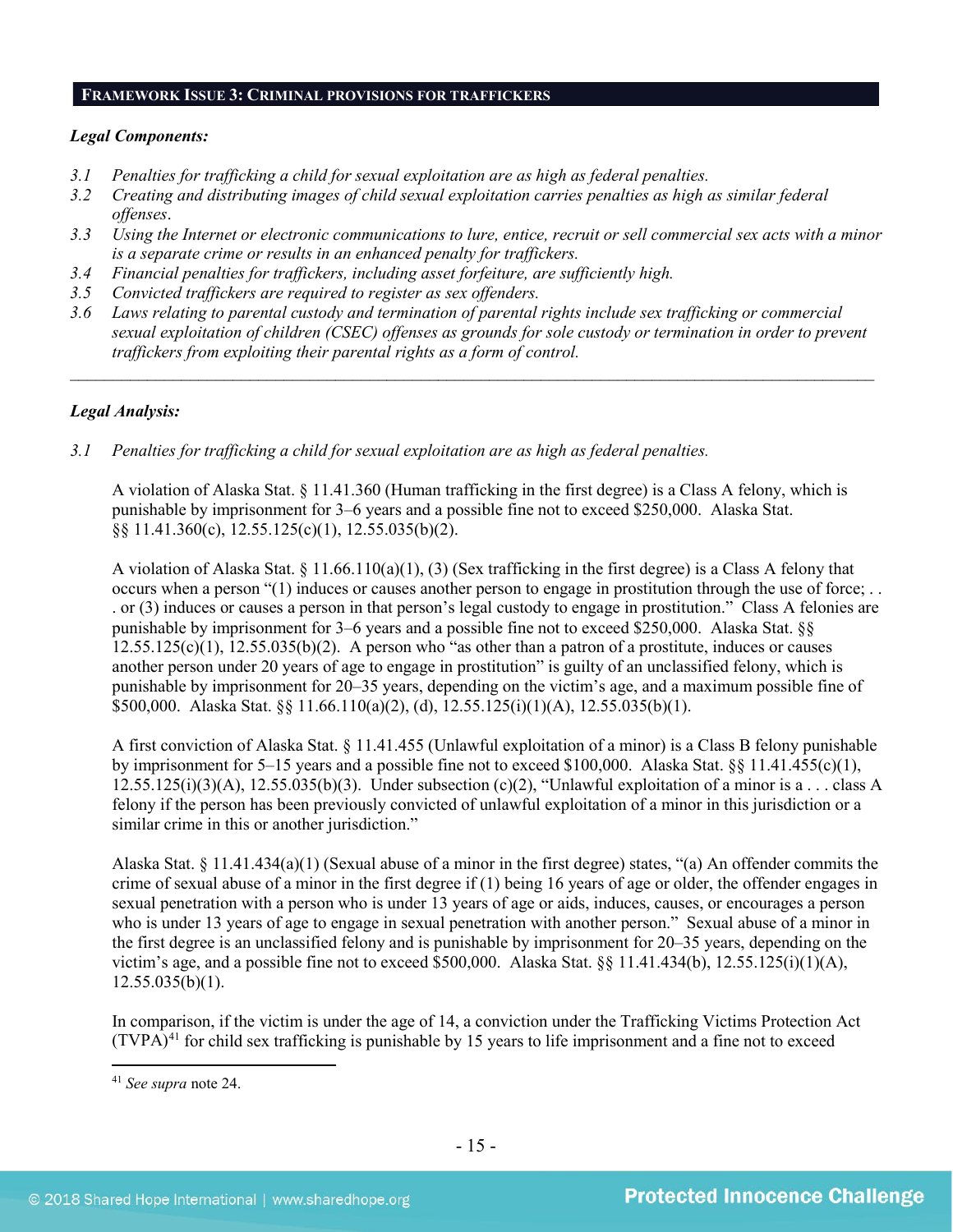\$250,000. 18 U.S.C. §§ 1591(b)(1), 3559(a)(1), 3571(b)(3). If the victim is between the ages of 14–17, a conviction is punishable by 10 years to life imprisonment and a fine not to exceed \$250,000. 18 U.S.C. §§ 1591(b)(2), 3559(a)(1), 3571(b)(3). A conviction is punishable by mandatory life imprisonment, however, if the trafficker has a prior conviction for a federal sex offense<sup>[42](#page-15-0)</sup> against a minor. 18 U.S.C. § 3559(e)(1).

### *3.2 Creating and distributing images of child sexual exploitation carries penalties as high as similar federal offenses*.

Alaska Stat. § 11.61.123 (Indecent viewing or photography) states,

(a) A person commits the crime of indecent viewing or photography if, in the state, the person knowingly views, or produces a picture of, the private exposure of the genitals, anus, or female breast of another person and the view or production is without the knowledge or consent of

(1) the parent or guardian of the person viewed, or who is shown in the picture, if the person who is viewed or shown is under 16 years of age; and

(2) the person viewed or shown in the picture, if the person viewed or shown is at least 13 years of age.

(b) Each viewing of a person, and each production of a picture of a person, whose genitals, anus, or female breast are viewed or are shown in a picture constitutes a separate violation of this section.<sup>43</sup>

If the victim is a minor, a violation is a Class C felony that is punishable by 0–2 years imprisonment and a possible fine not to exceed \$50,000. Alaska Stat. §§ 11.61.123(f)(1), 12.55.125(e)(1),<sup>[44](#page-15-2)</sup> 12.55.035(b)(3).

Alaska Stat. § 11.41.455 (Unlawful exploitation of a minor) is a Class B felony that is punishable by 5–15 imprisonment for years and a possible fine not to exceed \$100,000. Alaska Stat.  $\S$  11.41.455(c)(1), 12.55.125(i)(3)(A), 12.55.035(b)(4). Pursuant to Alaska Stat. § 11.41.455(c)(2), the crime is a "class A felony if the person has been previously convicted of unlawful exploitation of a minor in this jurisdiction or a similar crime in this or another jurisdiction."

In comparison, if the victim is under the age of 14, a conviction under the TVPA for child sex trafficking is punishable by 15 years to life imprisonment and a fine not to exceed \$250,000. 18 U.S.C. §§ 1591(b)(1),  $3559(a)(1)$ ,  $3571(b)(3)$ . If the victim is between the ages of  $14-17$ , a conviction is punishable by 10 years to life imprisonment and a fine not to exceed \$250,000. 18 U.S.C. §§ 1591(b)(2), 3559(a)(1), 3571(b)(3). A conviction is punishable by mandatory life imprisonment, however, if the trafficker has a prior conviction for a federal sex offense[45](#page-15-3) against a minor. 18 U.S.C. § 3559(e)(1). Additionally, a federal conviction for distribution of images of child sexual exploitation (ICSE)<sup>[46](#page-15-4)</sup> is generally punishable by imprisonment for 5–20 years and a fine not to exceed \$250,000.<sup>47</sup> Subsequent convictions, however, are punishable by imprisonment

<span id="page-15-0"></span> <sup>42</sup> *See supra* note [25.](#page-8-7)

<span id="page-15-1"></span><sup>43</sup> *See supra* note [35.](#page-12-5)

<span id="page-15-2"></span><sup>44</sup> *See supra* note [7.](#page-2-6)

<span id="page-15-3"></span><sup>45</sup> *See supra* note [25.](#page-8-7)

<span id="page-15-4"></span><sup>&</sup>lt;sup>46</sup> 18 U.S.C. §§ 2252(a)(1), (a)(2), (a)(3) (Certain activities relating to material involving the sexual exploitation of minors),  $2252A(a)(2)$ ,  $(a)(3)$  (Certain activities relating to material constituting or containing child pornography), 1466A(a) (Obscene visual representations of the sexual abuse of children).

<span id="page-15-5"></span><sup>&</sup>lt;sup>47</sup> 18 U.S.C. §§ 2252(b) (stating that a conviction under subsection (a)(1), (a)(2), or (a)(3) is punishable by imprisonment for 5–20 years and a fine), 2252A(b)(1) (a conviction is punishable by imprisonment for 5–20 years and a fine), 1466A(a), (b) (stating that a conviction under subsection (a) is "subject to the penalties provided in section 2252A(b)(1)," imprisonment for 5–20 years and a fine, while a conviction under subsection (b) is "subject to the penalties provided in section 2252A(b)(2)," imprisonment up to 10 years, a fine, or both); *see also* 18 U.S.C §§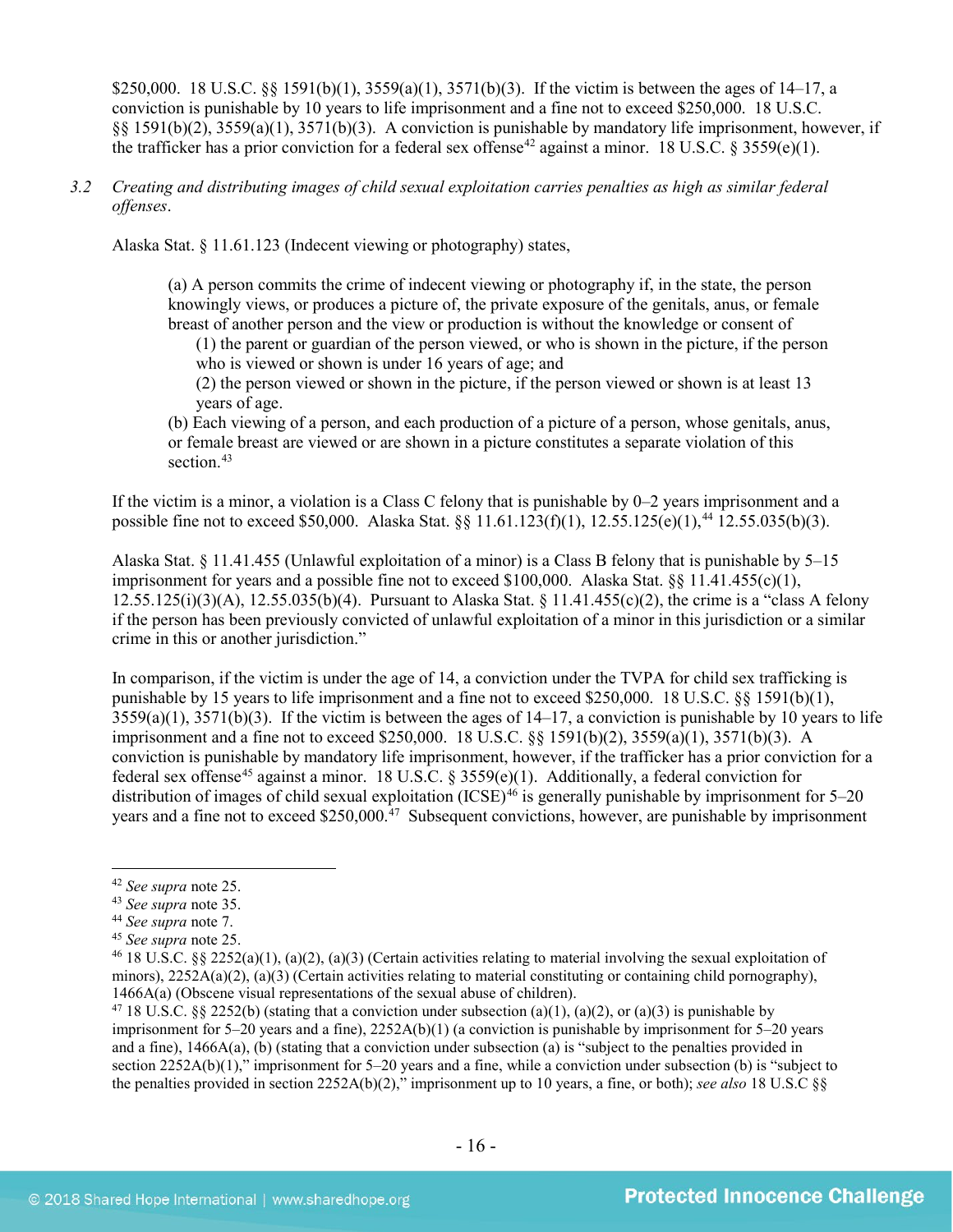up to 40 years and a fine not to exceed \$250,000.<sup>[48](#page-16-0)</sup>

*3.3 Using the Internet or electronic communications to lure, entice, recruit or sell commercial sex acts with a minor is a separate crime or results in an enhanced penalty for traffickers.*

Alaska Stat. § 11.41.452(a) (Online enticement of a minor) provides that "[a] person commits the crime of online enticement of a minor if the person, being 18 years of age or older, knowingly uses a computer to communicate with another person to entice, solicit, or encourage the person to engage in an act described in AS 11.41.455(a)(1)–(7) [Unlawful exploitation of a minor] and (1) the other person is a child under 16 years of age; or (2) the person believes that the other person is a child under 16 years of age." This offense does not protect all minors under the age of 18. Online enticement is a Class B felony that is punishable by imprisonment for 5– 15 years and a possible fine not to exceed \$100,000.[49](#page-16-1) Alaska Stat. §§ 11.41.452(d), 12.55.125(i)(3)(A), 12.55.035(b)(3).

#### *3.4 Financial penalties for traffickers, including asset forfeiture, are sufficiently high*.

A convicted trafficker under Alaska Stat. § 11.41.360 (Human trafficking in the first degree) commits a Class A felony and is subject to a possible fine not exceeding \$250,000. Alaska Stat.  $\S$ § 11.41.360(c), 12.55.035(b)(2). Unlawful exploitation of a minor under Alaska Stat. § 11.41.455 (Unlawful exploitation of a minor), a Class B felony, is punishable by a maximum penalty of \$100,000. Alaska Stat.  $\S$  11.41.455(c)(1), 12.55.035(b)(3).

A violation of Alaska Stat.  $\S 11.66.110(a)(2)$  (Sex trafficking in the first degree) is an unclassified felony and carries a possible fine not to exceed \$500,000. Alaska Stat. §§ 11.66.110(d), 12.55.035(b)(1). A trafficker convicted under Alaska Stat. § 11.66.120 (Sex trafficking in the second degree) may be assessed a Class B felony with a possible maximum fine of \$100,000. Alaska Stat. §§ 11.66.120(b), 12.55.035(b)(3).

Asset forfeiture is mandatory in sex trafficking cases. Alaska Stat. § 11.66.145 (Forfeiture) requires mandatory asset forfeiture of "[p]roperty used to institute, aid, or facilitate, or received or derived from, a violation of AS .  $\ldots$  11.66.110 - 11.66.135 [Sex trafficking in the first through fourth degrees]  $\ldots$ ."

In addition, Alaska Stat. § 11.41.468 (Forfeiture of property used in sexual offense) provides for discretionary asset forfeiture at the conclusion of a criminal trial, stating "[p]roperty<sup>[50](#page-16-2)</sup> used to aid a violation of AS  $11.41.410$ - 11.41.458 [Sexual assault in the first through fourth degrees; Sexual abuse of a minor in the first through fourth degrees; Incest; Online enticement of a minor; Unlawful exploitation of a minor; and Indecent exposure in the first degree] or to aid the solicitation of, attempt to commit, or conspiracy to commit a violation of AS 11.41.410 - 11.41.458 may be forfeited to the state upon the conviction of the offender."

Traffickers convicted of distributing images of child sexual exploitation (ICSE) are also subject to discretionary asset forfeiture at the conclusion of their criminal trials. Alaska Stat. § 11.61.129 (Forfeiture of property used in

<span id="page-16-2"></span><sup>50</sup> *See supra* note [31.](#page-10-2)

 $3559(a)(1)$  (classifying all of the above listed offenses as felonies),  $3571(b)(3)$  (providing a fine up to \$250,000 for any felony conviction).

<span id="page-16-0"></span><sup>&</sup>lt;sup>48</sup> 18 U.S.C. §§ 2252(b) (stating if a person has a prior conviction under subsection (a)(1), (a)(2), or (a)(3) or a list of other statutes, a conviction is punishable by a fine and imprisonment for  $15-40$  years),  $2252A(b)(1)$  (stating if a person has a prior conviction under subsection (a)(2), (a)(3), or a list of other statutes, a conviction is punishable by a fine and imprisonment for 15–40 years), 1466A(a), (b) (stating that the penalty scheme for section 2252A(b) applies); *see also* 18 U.S.C §§ 3559(a)(1) (classifying all of the above listed offenses as felonies), 3571(b)(3) (providing a fine up to \$250,000 for any felony conviction).

<span id="page-16-1"></span> $49$  However, Alaska Stat. § 11.41.452(e) provides that "[o]nline enticement is a class A felony if the defendant was, at the time of the offense, required to register as a sex offender or child kidnapper under AS 12.63 or a similar law of another jurisdiction."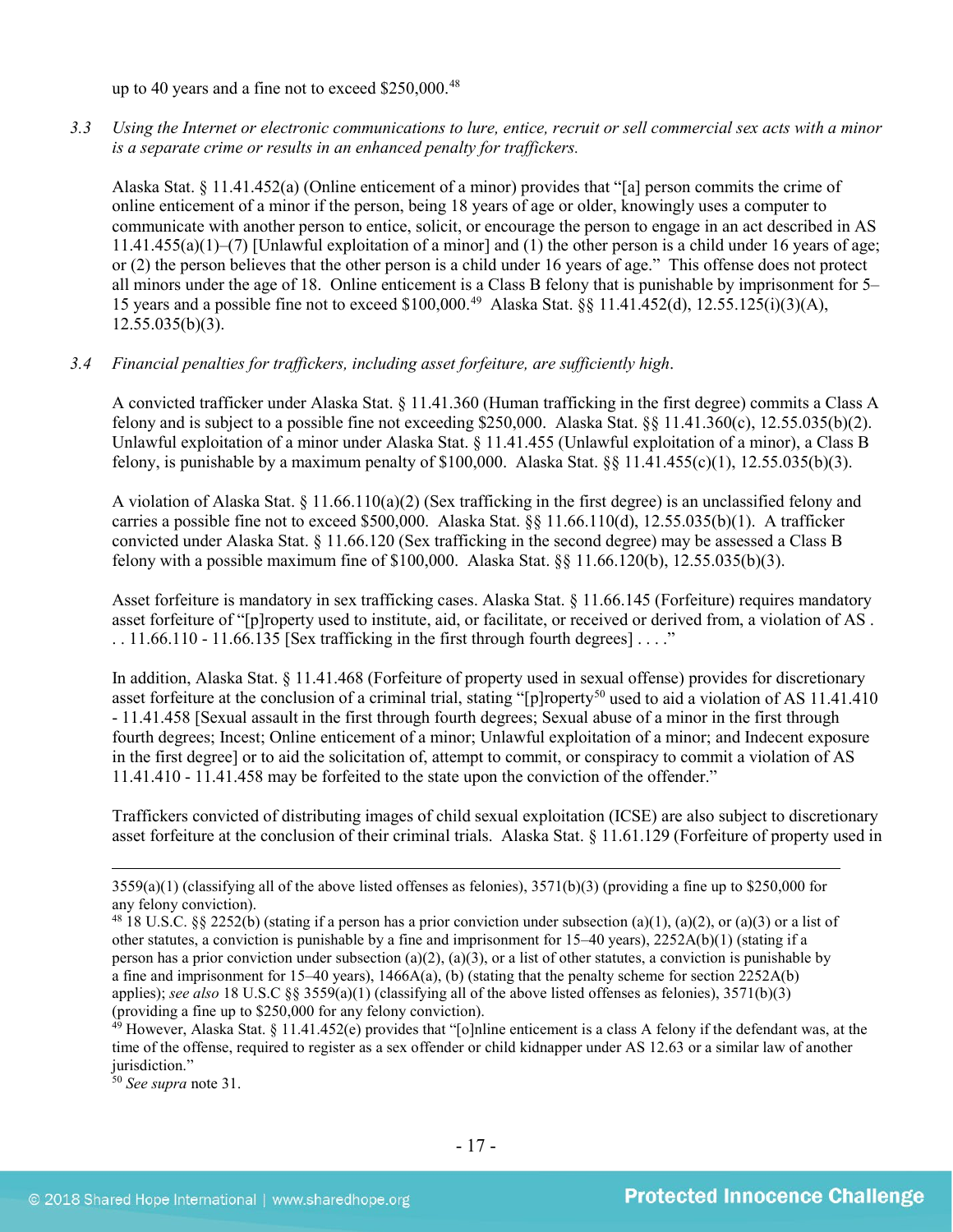indecent viewing or photography or child pornography) states, "Property<sup>[51](#page-17-0)</sup> used to aid a violation of AS 11.61.123 - 11.61.128 [Indecent viewing or photography; Distribution of child pornography; Possession of child pornography; and Distribution of indecent material to minors] or to aid the solicitation of, attempt to commit, or conspiracy to commit a violation of AS 11.61.123 - 11.61.128 may be forfeited to the state upon the conviction of the offender."

In addition, a court will order a trafficker to pay restitution. Alaska Stat. § 12.55.045(a) (Restitution and compensation) provides in part that:

[t]he court shall, when presented with credible evidence, unless the victim or other person expressly declines restitution, order a defendant convicted of an offense to make restitution as provided in this section, including restitution to the victim or other person injured by the offense, to a public, private, or private nonprofit organization that has provided or is or will be providing counseling, medical, or shelter services to the victim or other person injured by the offense, or as otherwise authorized by law.

The court considers the following two factors in determining the restitution amount and payment method: "(1) public policy that favors requiring criminals to compensate for damages and injury, including loss of income, to their victims; and (2) financial burden placed on the victim and those who provide services to the victim and other persons injured by the offense as a result of the criminal conduct of the defendant." Alaska Stat. § 12.55.045(a)(1), (2).

#### *3.5 Convicted traffickers are required to register as sex offenders.*

Under Alaska Stat. § 12.63.010(a) (Registration of sex offenders and related requirements), "A sex offender or child kidnapper who is physically present in the state shall register as provided in this section." Alaska Stat. § 12.63.100(5) (Definitions) defines "sex offender" as "a person convicted of a sex offense . . . in this state or another jurisdiction regardless of whether the conviction occurred before, after, or on January 1, 1999."

Alaska Stat. § 12.63.100(6)(C)<sup>[52](#page-17-1)</sup> defines "sex offense" to include:

a crime, or an attempt, solicitation, or conspiracy to commit a crime, under the following statutes or a similar law of another jurisdiction:

(i) AS 11.41.410 - 11.41.438 [Sexual assault in the first through fourth degree; sexual abuse of a minor in the first through third degree];

(ii) AS  $11.41.440(a)(2)$  [Sexual abuse of a minor in the fourth degree];

(iii) AS 11.41.450 - 11.41.458 [Incest; online enticement of a minor; unlawful exploitation of a minor; and indecent exposure in the first degree];

(iv) AS 11.41.460 [Indecent exposure in the second degree] if the indecent exposure is before a person under 16 years of age and the offender has a previous conviction for that offense;

(v) AS 11.61.125 - 11.61.128 [Distribution of child pornography; possession of child pornography; and distribution of indecent material to minors];

(vi) AS 11.66.110 [Sex trafficking in the first degree] or  $11.66.130(a)(2)(B)$  [Sex trafficking in the third degree] if the person who was induced or caused to engage in prostitution was 20 years of age at the time of the offense;

 $(ix)$  AS 11.66.100(a)(2) [Prostitution: offers a fee in return for sexual conduct] if the offender is subject to punishment under AS 11.66.100(e) [Prostitution];

. . . .

. . . .

<span id="page-17-0"></span><sup>51</sup> *See supra* note [32.](#page-11-3) 52 *See supra* note [40.](#page-13-1)

<span id="page-17-1"></span>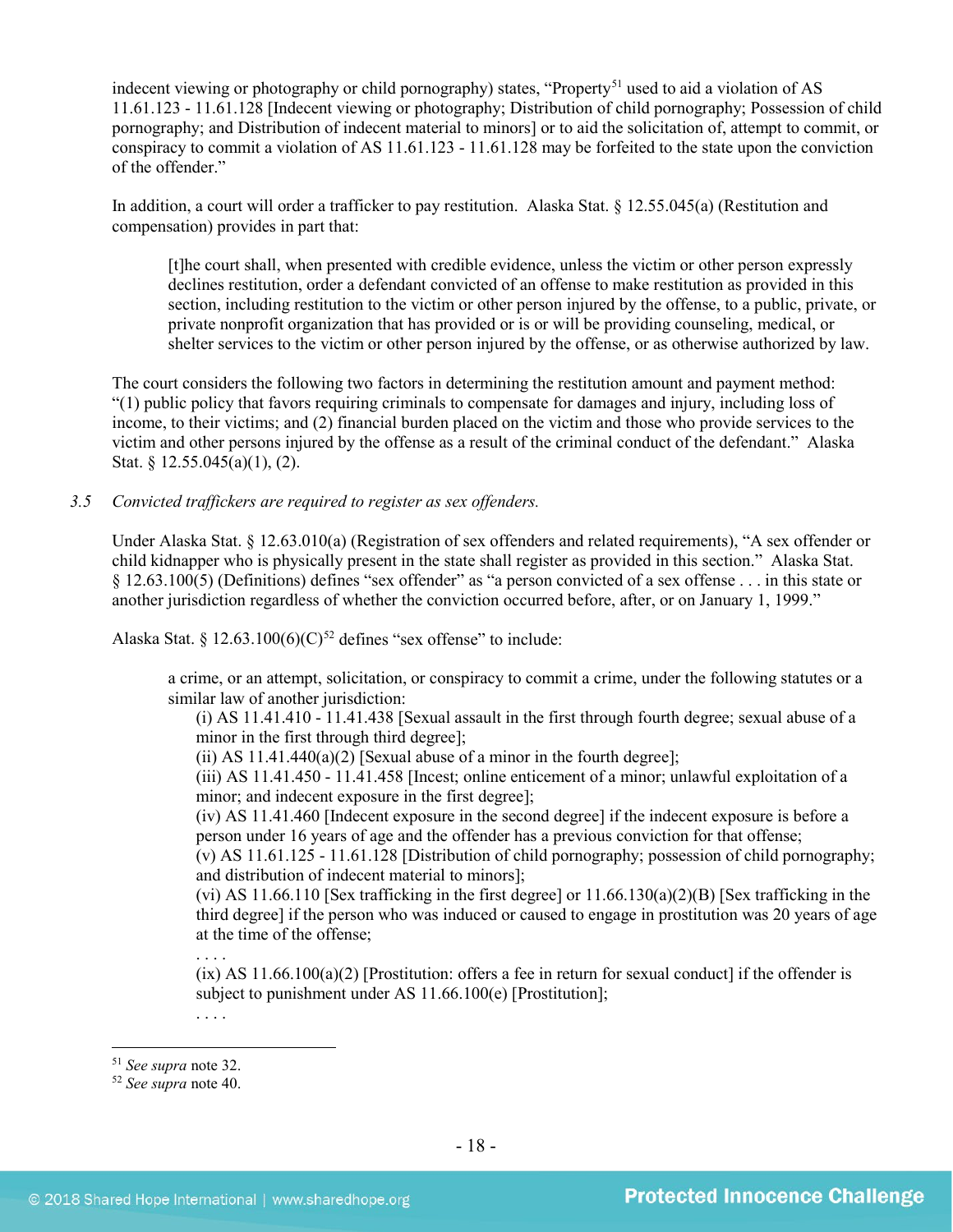"Aggravated sex offense" is defined in Alaska Stat.  $\S 12.63.100(1)(C)$  (Definitions) as including "a crime, or an attempt, solicitation, or conspiracy to commit a crime, under AS 11.41.410 [Sexual assault in the first degree], 11.41.434 [Sexual abuse of a minor in the first degree], or a similar law of another jurisdiction or a similar provision under a former law of this state."

*3.6 Laws relating to parental custody and termination of parental rights include sex trafficking or commercial sexual exploitation of children (CSEC) offenses as grounds for sole custody or termination in order to prevent traffickers from exploiting their parental rights as a form of control.* 

Alaska Stat. § 47.10.088(a) (Involuntary termination of parental rights and responsibilities) states,

Except as provided in AS 47.10.080(o) [Concerning incarcerated parent], the rights and responsibilities of the parent regarding the child may be terminated for purposes of freeing a child for adoption or other permanent placement if the court finds by clear and convincing evidence that

(1) the child has been subjected to conduct or conditions described in AS 47.10.011 [Children in need of aid];

(2) the parent

(A) has not remedied the conduct or conditions in the home that place the child at substantial risk of harm; or

(B) has failed, within a reasonable time, to remedy the conduct or conditions in the home that place the child in substantial risk so that returning the child to the parent would place the child at substantial risk of physical or mental injury; and

(3) the department has complied with the provisions of AS 47.10.086 concerning reasonable efforts.

Alaska Stat. § 47.10.011 (Children in need of aid) provides, subject to certain limitations, that:

[T]he court may find a child to be a child in need of aid if it finds by a preponderance of the evidence that the child has been subjected to any of the following: . . . (5) the child is habitually absent from home or refuses to accept available care and the child's conduct places the child at substantial risk of physical or mental injury; . . . (7) the child has suffered sexual abuse, or there is a substantial risk that the child will suffer sexual abuse, as a result of conduct by or conditions created by the child's parent, guardian, or custodian or by the failure of the parent, guardian, or custodian to adequately supervise the child; . . . .

Alaska Stat. § 47.10.990(31) defines "sexual abuse" as "the conduct described in AS 11.41.410 - 11.41.460 [Sexual assault in the first through fourth degrees; sexual abuse of a minor in the first through fourth degrees; incest; online enticement of a minor; unlawful exploitation of a minor; indecent exposure]; conduct constituting 'sexual exploitation' as defined in AS 47.17.290, and conduct prohibited by AS 11.66.100 - 11.66.150 [Prostitution, Sex trafficking in the first through fourth degrees]." "Sexual exploitation" is defined in Alaska Stat. § 47.17.290(16) as including "(A) allowing, permitting, or encouraging a child to engage in prostitution prohibited by AS 11.66.100 - 11.66.150 [Prostitution, Sex trafficking in the first through fourth degrees], by a person responsible for the child's welfare; (B) allowing, permitting, encouraging, or engaging in activity prohibited by AS 11.41.455(a), by a person responsible for the child's welfare."

However, the grounds for termination of parental rights provided under Alaska Stat. § 47.10.011 (Children in need of aid) would not extend to children of a convicted trafficker unless those children had also been subjected to sexual abuse or sexual exploitation by the trafficker.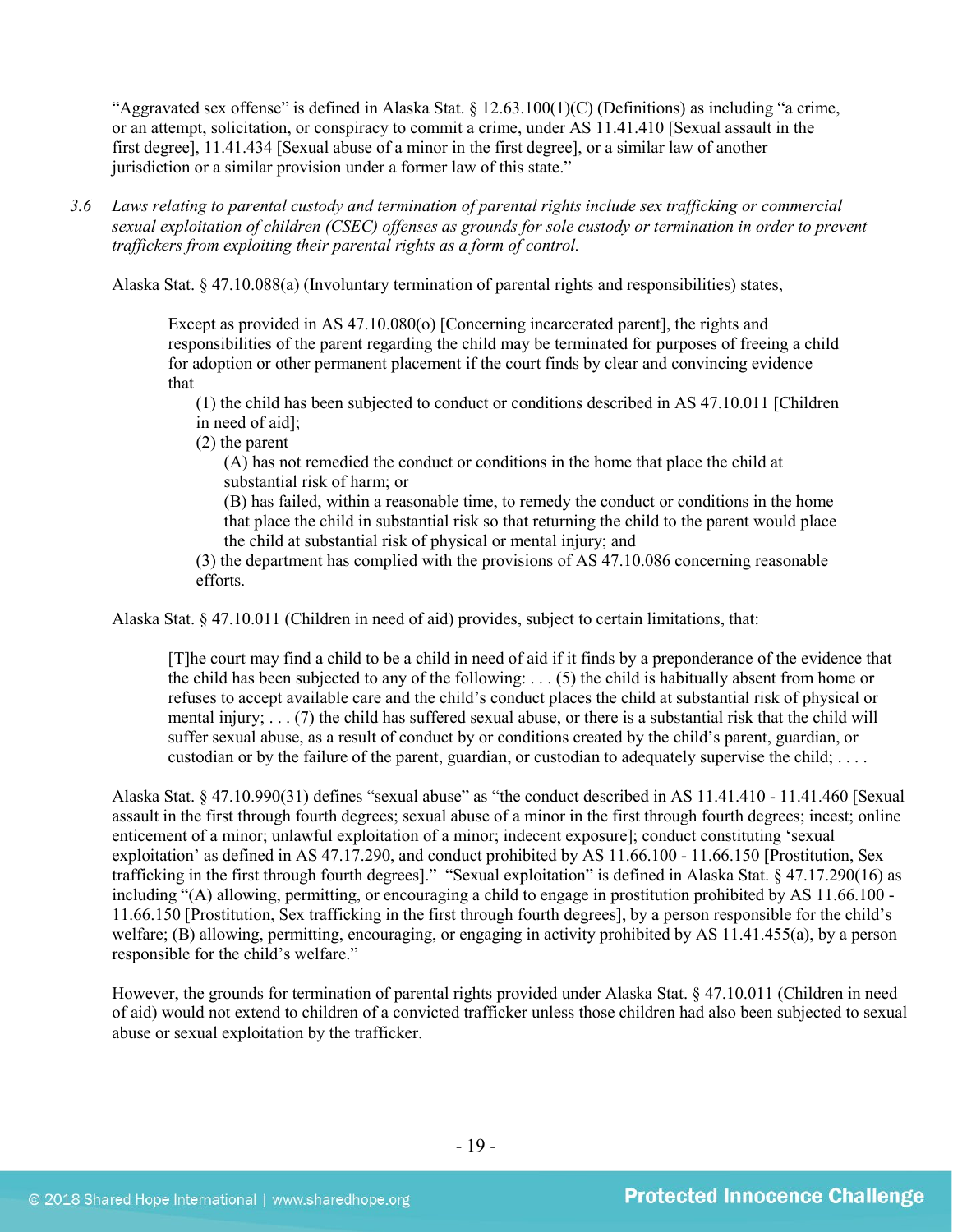# **FRAMEWORK ISSUE 4: CRIMINAL PROVISIONS FOR FACILITATORS**

# *Legal Components:*

- *4.1 The acts of assisting, enabling, or financially benefitting from child sex trafficking are included as criminal offenses in the state sex trafficking statute.*
- *4.2 Financial penalties, including asset forfeiture laws, are in place for those who benefit financially from or aid and assist in committing domestic minor sex trafficking.*
- *4.3 Promoting and selling child sex tourism is illegal.*
- *4.4 Promoting and selling images of child sexual exploitation carries penalties as high as similar federal offenses. \_\_\_\_\_\_\_\_\_\_\_\_\_\_\_\_\_\_\_\_\_\_\_\_\_\_\_\_\_\_\_\_\_\_\_\_\_\_\_\_\_\_\_\_\_\_\_\_\_\_\_\_\_\_\_\_\_\_\_\_\_\_\_\_\_\_\_\_\_\_\_\_\_\_\_\_\_\_\_\_\_\_\_\_\_\_\_\_\_\_\_\_\_\_*

# *Legal Analysis:*

*4.1 The acts of assisting, enabling, or financially benefitting from child sex trafficking are included as criminal offenses in the state sex trafficking statute*.

The state human trafficking law establishes the offense of benefiting from the crime of sex trafficking. Alaska Stat. § 11.41.365(a) (Human trafficking in the second degree) states, "A person commits the crime of human trafficking in the second degree if the person obtains a benefit from the commission of human trafficking under AS 11.41.360 [Human trafficking in the first degree], with reckless disregard that the benefit is a result of the trafficking." A violation of Alaska Stat. § 11.41.365 is a Class B felony, which is punishable by imprisonment for 0–2 years and a possible fine not to exceed \$100,000. Alaska Stat. §§ 11.41.365(b), 12.55.125(d)(1), 12.55.035(b)(3).

Facilitators of sex trafficking may also be prosecuted under Alaska Stat. § 11.66.120(a) (Sex trafficking in the second degree), which makes it a crime when a person "(1) manages, supervises, controls, or owns, either alone or in association with others, a prostitution enterprise other than a place of prostitution; (2) procures or solicits a patron for a prostitute; or (3) offers, sells, advertises, promotes, or facilitates travel that includes commercial sexual conduct as enticement for the travel . . . ." Sex trafficking in the second degree is a Class B felony and is punishable by imprisonment for 0–2 years and a possible fine not to exceed \$100,000. Alaska Stat. §§ 11.66.120(b), 12.55.125(d)(1), 12.55.035(b)(3).

Also, a facilitator could be charged under Alaska Stat. § 11.66.130(a)<sup>[53](#page-19-0)</sup> (Sex trafficking in the third degree), which states

A person commits the crime of sex trafficking in the third degree if the person

- (1) receives compensation for prostitution services rendered by another; and
- (2) with the intent to promote prostitution,
	- (A) manages, supervises, controls, or owns, either alone or in association with others, a place of prostitution;
		- (B) as other than a patron of a prostitute, induces or causes another person who is 20 years of age or older to engage in prostitution;
	- (C) receives or agrees to receive money or other property under an agreement or understanding that the money or other property is derived from prostitution; or
	- (D) engages in conduct that institutes, aids, or facilitates a prostitution enterprise.

<span id="page-19-0"></span> <sup>53</sup> *See supra* note [6.](#page-1-5)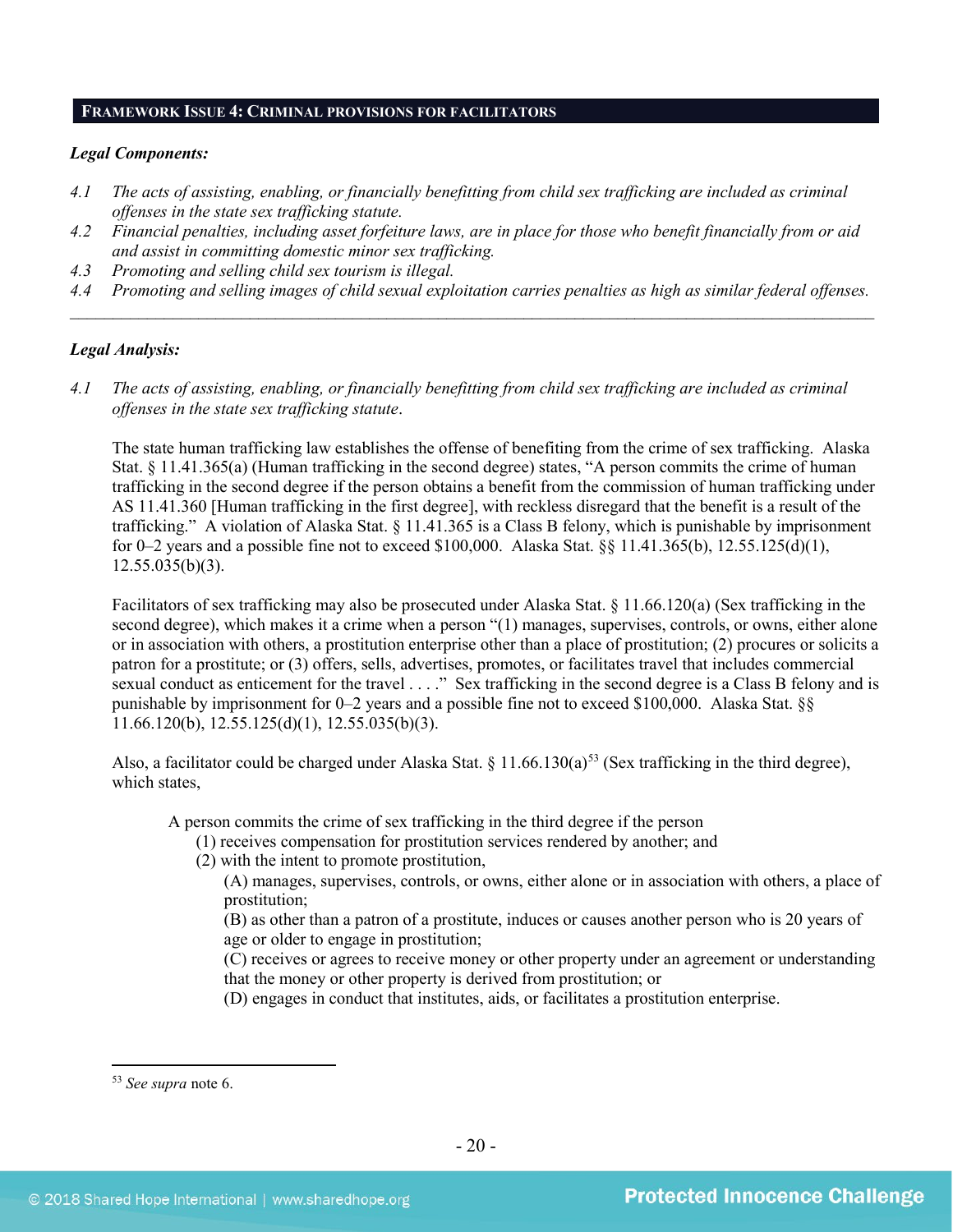A facilitator convicted under Alaska Stat. § 11.66.130 will be guilty of a Class C felony, which is punishable by 0–2 years imprisonment and a possible fine not to exceed \$50,000. Alaska Stat. §§ 11.66.130(c), 12.55.125(e)(1), [54](#page-20-0) 12.55.035(b)(4).

Furthermore, a facilitator of prostitution may also be found guilty under Alaska Stat. § 11.66.135(a)<sup>[55](#page-20-1)</sup> (Sex trafficking in the fourth degree) if he "(1) receives compensation for prostitution services rendered by another; and (2) engages in conduct that institutes, aids, or facilitates prostitution under circumstances not proscribed under AS  $11.66.130(a)(2)(D)$ ." This crime is a Class A misdemeanor, which is punishable by up to 1 year imprisonment<sup>[56](#page-20-2)</sup> and a possible fine not to exceed \$25,000. Alaska Stat. §§ 11.66.135(c), 12.55.135(a),<sup>[57](#page-20-3)</sup>  $12.55.035(b)(5)$ .

*4.2 Financial penalties, including asset forfeiture laws, are in place for those who benefit financially from or aid and assist in committing domestic minor sex trafficking.*

A facilitator convicted under Alaska Stat. § 11.41.365 (Human trafficking in the second degree) may be assessed a maximum fine of \$100,000. Alaska Stat. §§ 11.41.365(b), 12.55.035(b)(3). In addition, a facilitator convicted under Alaska Stat. § 11.66.110 (Sex trafficking in the first degree) may face a possible maximum fine of \$500,000, and a conviction under Alaska Stat. § 11.66.120 (Sex trafficking in the second degree) may result in a maximum fine of \$100,000. Alaska Stat. §§ 11.66.110(d), 11.66.120(b), 12.55.035(b)(1), (3).

A court will also order a facilitator to pay restitution. Alaska Stat. § 12.55.045(a) (Restitution and compensation) provides that "[t]he court shall, when presented with credible evidence, unless the victim or other person expressly declines restitution, order a defendant convicted of an offense to make restitution as provided in this section, including restitution to the victim or other person injured by the offense, to a public, private, or private nonprofit organization that has provided or is or will be providing counseling, medical, or shelter services to the victim or other person injured by the offense, or as otherwise authorized by law."

The court considers the following two factors in determining the restitution amount and payment method: "(1) public policy that favors requiring criminals to compensate for damages and injury, including loss of income, to their victims; and (2) financial burden placed on the victim and those who provide services to the victim and other persons injured by the offense as a result of the criminal conduct of the defendant." Alaska Stat. § 12.55.045(a).

In addition, facilitators may be subject to mandatory forfeiture under Alaska Stat. § 11.66.145 (Forfeiture). The statute provides that "[p]roperty<sup>[58](#page-20-4)</sup> used to institute, aid, or facilitate, or received or derived from, a violation of AS 11.66.100(e) or 11.66.110 - 11.66.135 [Sex trafficking in the first through fourth degrees] may be forfeited at sentencing."

Likewise, facilitators convicted under Alaska Stat. § 11.61.125 (Distribution of child pornography) may also be subject to discretionary asset forfeiture at the conclusion of their criminal trials. Alaska Stat. § 11.61.129(a) (Forfeiture of property used in indecent viewing or photography or child pornography) states, "Property[59](#page-20-5) used to aid a violation of AS 11.61.123 - 11.61.128 [Indecent viewing or photography; distribution of child pornography; possession of child pornography; and distribution of indecent material to minors] or to aid the

- <span id="page-20-2"></span><sup>56</sup> *See supra* note [9.](#page-2-9)
- <span id="page-20-3"></span><sup>57</sup> *See supra* note [10.](#page-2-7)
- <span id="page-20-4"></span><sup>58</sup> *See supra* note [31.](#page-10-2)

<span id="page-20-0"></span> <sup>54</sup> *See supra* note [7.](#page-2-6)

<span id="page-20-1"></span><sup>55</sup> *See supra* note [8.](#page-2-8)

<span id="page-20-5"></span><sup>59</sup> See *supra* note [32.](#page-11-3)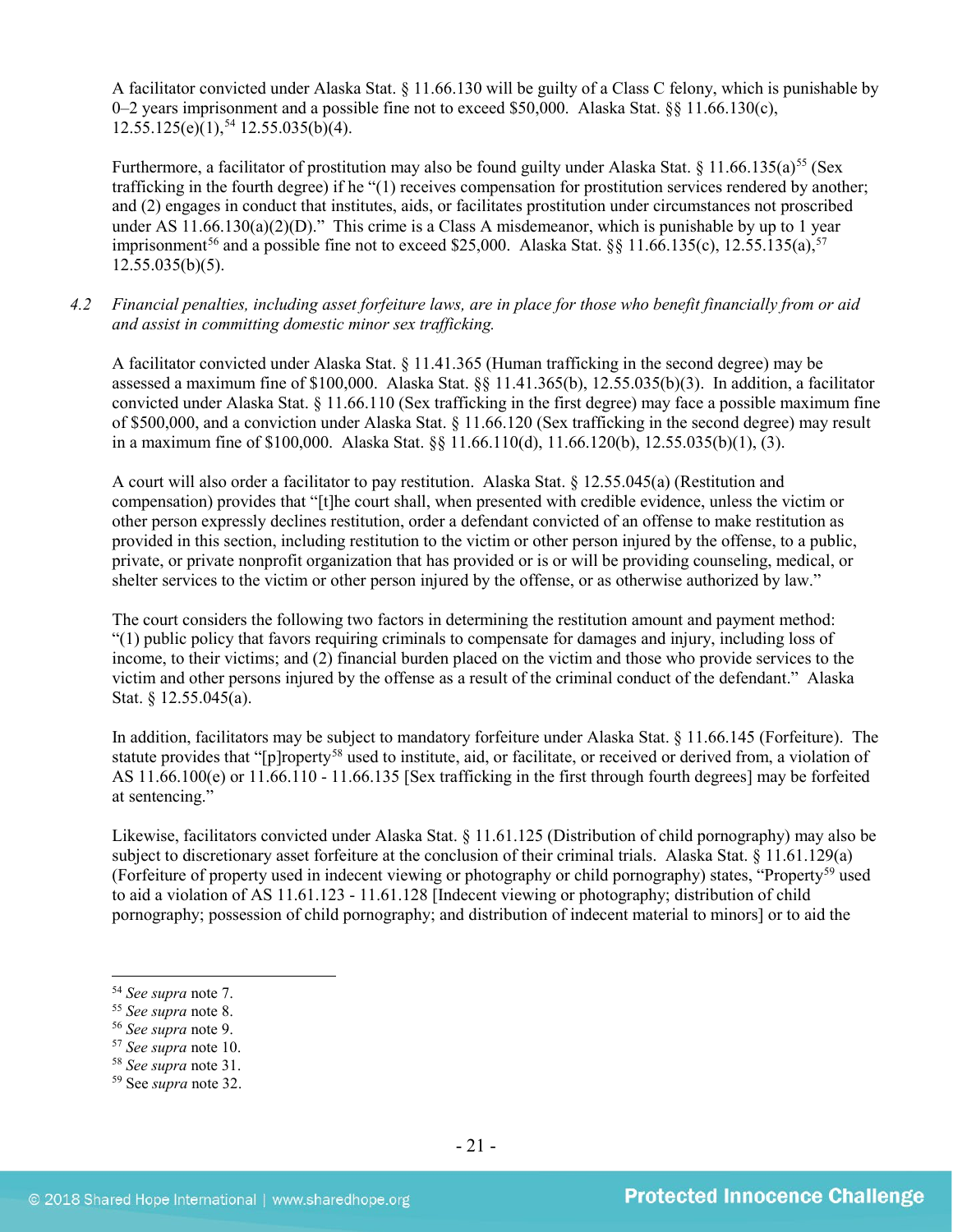solicitation of, attempt to commit, or conspiracy to commit a violation of AS 11.61.123 - 11.61.128 may be forfeited to the state upon the conviction of the offender."

# *4.3 Promoting and selling child sex tourism is illegal*.

Alaska Stat. § 11.66.120(a)(3) (Sex trafficking in the second degree) makes it a Class B felony when a person "offers, sells, advertises, promotes, or facilitates travel that includes commercial sexual conduct as enticement for the travel," and the provision defines "commercial sexual conduct" to mean "sexual conduct for which anything of value is given or received by any person." Alaska Stat. § 11.66.120(b). However, Alaska Stat. § 11.66.120(a)(3) is not specific to minors nor does it include a heightened penalty for minors. In addition, Alaska Stat. § 11.66.120(a)(3) does not eliminate the requirement of force, fraud, or coercion for sex trafficking when the victim is a minor.

4.3.1 Recommendation: Enact a law that prohibits selling or offering to sell travel services that include or facilitate travel for the purpose of engaging in commercial sexual exploitation of a minor or prostitution of a minor, if the travel is sold or occurs in Alaska.

#### *4.4 Promoting and selling images of child sexual exploitation carries penalties as high as similar federal offenses*.

Under Alaska Stat. § 11.61.125 (Distribution of child pornography), "A person commits the crime of distribution of child pornography if the person distributes in this state or advertises, promotes, solicits, or offers to distribute in this state any material that is proscribed under AS 11.61.127 [Possession of child pornography]."[60](#page-21-0) Subsection (c) explains, "The possession of 100 or more films, audio, video, electronic, or electromagnetic recordings, photographs, negatives, slides, books, newspapers, magazines, or other materials, including a combination of these items totaling 100 or more, is prima facie evidence of distribution and intent to distribute under (a) of this section." A violation of Alaska Stat. § 11.61.125 is a Class B felony that may be punishable by imprisonment for  $2-12$  years<sup>[61](#page-21-1)</sup> and a possible fine not to exceed \$100,000. Alaska Stat.  $\S$ § 11.61.125(e)(1), 12.55.125(i)(4)(A), 12.55.035(b)(3).

<span id="page-21-0"></span> $^{60}$  "Distribution" is defined in Alaska Stat. § 11.61.125(d) as including "whether or not for monetary or other consideration: delivering, selling, renting, leasing, lending, giving, circulating, exhibiting, presenting, providing, exchanging, placing on a computer network or computer system, and providing billing collection, or other ancillary services for or otherwise supporting these activities."

<span id="page-21-1"></span><sup>61</sup> *See supra* note [3.](#page-1-4)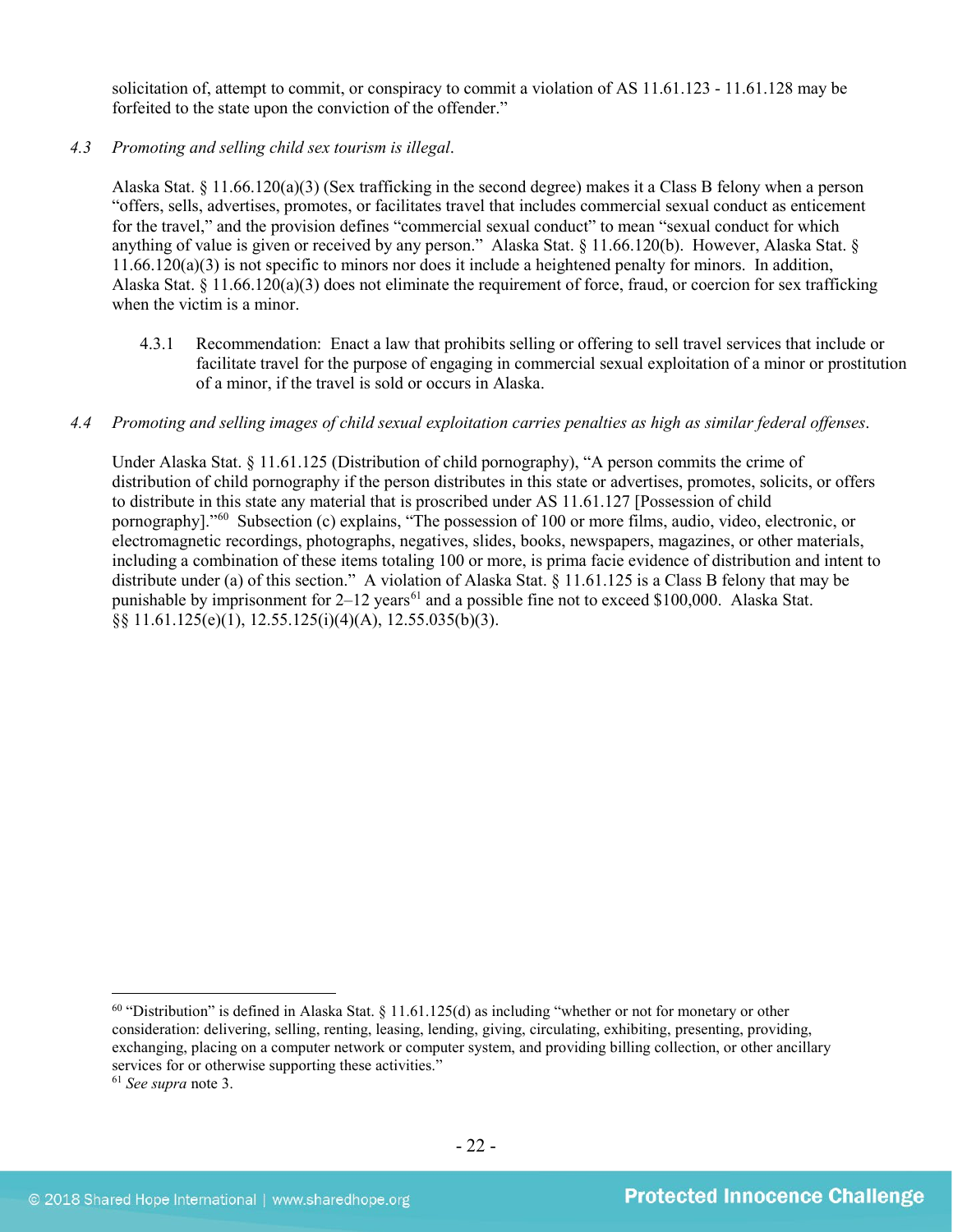# **FRAMEWORK ISSUE 5: PROTECTIVE PROVISIONS FOR THE CHILD VICTIMS**

# *Legal Components:*

- *5.1 Victims under the core child sex trafficking offense include all commercially sexually exploited children.*
- *5.2 The state sex trafficking statute expressly prohibits a defendant from asserting a defense based on the willingness of a minor under 18 to engage in the commercial sex act.*
- *5.3 State law prohibits the criminalization of minors under 18 for prostitution offenses.*
- *5.4 State law provides a non-punitive avenue to specialized services through one or more points of entry.*
- *5.5 Child sex trafficking is identified as a type of abuse and neglect within child protection statutes.*
- *5.6 The definition of "caregiver" or another related term in the child welfare statutes is not a barrier to a sex trafficked child accessing the protection of child welfare.*
- *5.7 Crime victims' compensation is specifically available to a child victim of sex trafficking or commercial sexual exploitation of children (CSEC).*
- *5.8 Victim-friendly procedures and protections are provided in the trial process for minors under 18.*
- *5.9 Child sex trafficking victims may vacate delinquency adjudications and expunge related records for prostitution and other offenses arising from trafficking victimization, without a waiting period.*
- *5.10 Victim restitution and civil remedies for victims of domestic minor sex trafficking or commercial sexual exploitation of children (CSEC) are authorized by law.*
- *5.11 Statutes of limitations for civil and criminal actions for child sex trafficking or commercial sexual exploitation of children (CSEC) offenses are eliminated or lengthened to allow prosecutors and victims a realistic opportunity to pursue criminal action and legal remedies.*

*\_\_\_\_\_\_\_\_\_\_\_\_\_\_\_\_\_\_\_\_\_\_\_\_\_\_\_\_\_\_\_\_\_\_\_\_\_\_\_\_\_\_\_\_\_\_\_\_\_\_\_\_\_\_\_\_\_\_\_\_\_\_\_\_\_\_\_\_\_\_\_\_\_\_\_\_\_\_\_\_\_\_\_\_\_\_\_\_\_\_\_\_\_\_*

# *Legal Analysis:*

*5.1 Victims under the core child sex trafficking offense include all commercially sexually exploited children.* [62](#page-22-0)

Alaska does not define all commercially sexually exploited children as victims of child sex trafficking; only commercially sexually exploited children who are under the control of a third party will be recognized as child sex trafficking victims. While Alaska Stat. § 11.66.110 (Sex trafficking in the first degree) does not require proof of force, fraud, or coercion when the victim is a minor,  $63$  it does not provide criminal liability for buyers of sex with a minor.<sup>[64](#page-22-2)</sup> Consequently, third party control is required to establish the crime of child sex trafficking, excluding commercially sexually exploited children who are not under the control of a trafficker from the definition of a child sex trafficking victim and related protections and services.

5.1.1 Recommendation: Amend the definition of Alaska Stat. § 11.66.110(a) (Sex trafficking in the first degree) so that all commercially sexually exploited children are identifiable as victims and eligible for protections pursuant to their victim status.

<span id="page-22-0"></span> <sup>62</sup> *See generally* SHARED HOPE INTERNATIONAL, "Eliminating the Third Party Control Barrier to Identifying Juvenile Sex Trafficking Victims," JuST Response Policy Paper (2015), http://sharedhope.org/wpcontent/uploads/2015/08/Policy-Paper\_Eliminating-Third-Party-Control\_Final1.pdf (discussing need to include all commercially sexually exploited children within sex trafficking definitions and corresponding need to include buyer conduct in core sex trafficking offenses regardless of whether victim is under control of a third party).

<span id="page-22-1"></span><sup>63</sup> *See supra* discussion in Component 1.1.

<span id="page-22-2"></span><sup>64</sup> *See supra* discussion of buyer applicability in Component 2.1.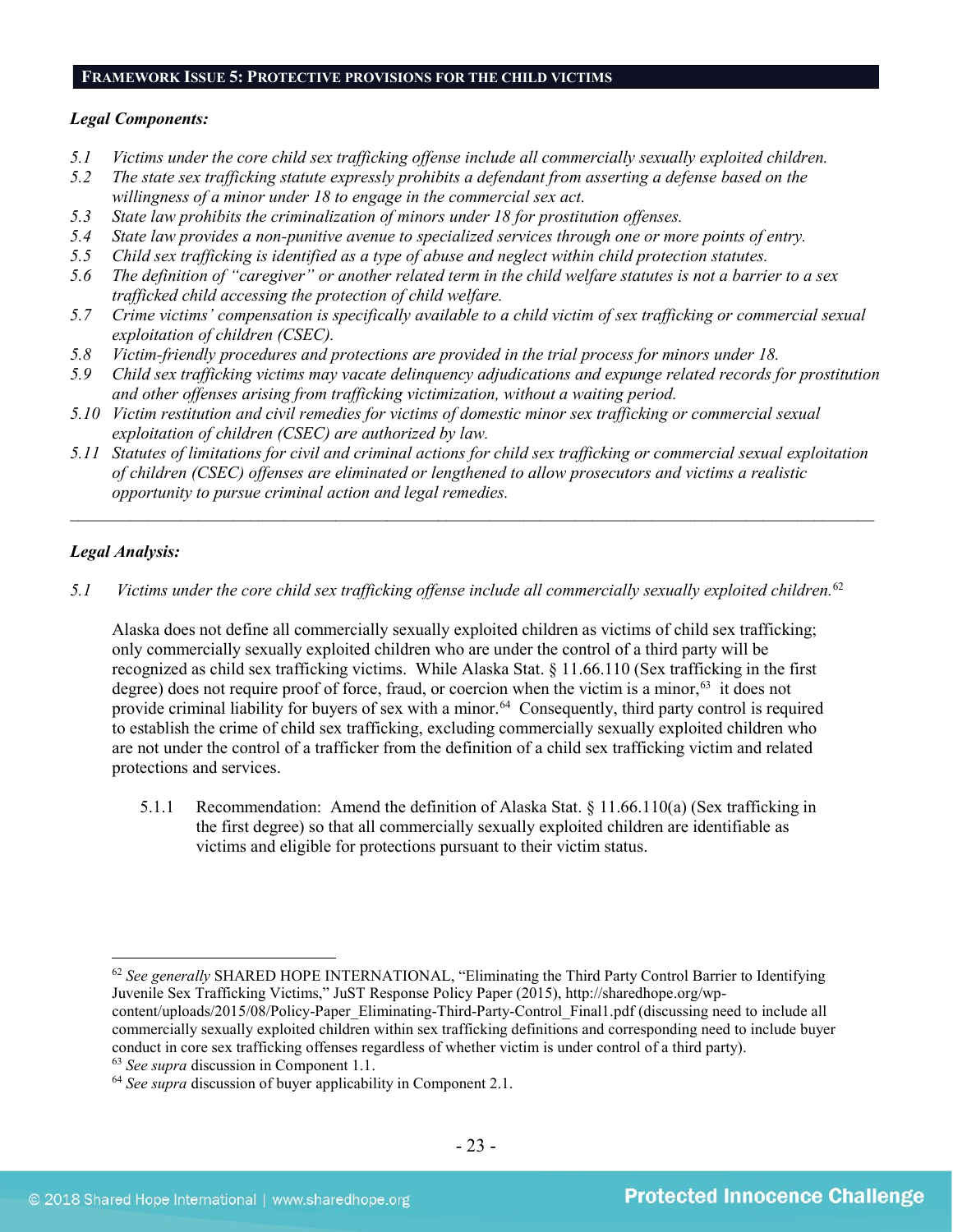*5.2 The state sex trafficking statute expressly prohibits a defendant from asserting a defense based on the willingness of a minor under 18 to engage in the commercial sex act.*

Alaska Stat. § 11.41.360 (Human trafficking in the first degree), § 11.41.365 (Human trafficking in the second degree), and § 11.66.110 (Sex trafficking in the first degree) do not prohibit a defendant from raising a defense based on the willingness of the minor to engage in the commercial sex act.

5.2.1 Recommendation: Enact a provision specifically prohibiting a defendant from asserting a defense to human trafficking and sex trafficking based on the minor's willingness to engage in the sex act.<sup>[65](#page-23-0)</sup>

# *5.3 State law prohibits the criminalization of minors under 18 for prostitution offenses.[66](#page-23-1)*

Alaska Stat. § 11.66.100(a) (Prostitution) applies to both minors and adults. Pursuant to Alaska Stat. § 11.66.100(a), "A person commits the crime of prostitution if the person (1) engages in or agrees or offers to engage in sexual conduct in return for a fee; or (2) offers a fee in return for sexual conduct." Alaska Stat. § 11.66.100 $(c)$  only protects child sex trafficking victims from prosecution under limited circumstances,  $67$  stating,

A person may not be prosecuted under  $(a)(1)$  of this section if the

(1) person witnessed or was a victim of, and reported to law enforcement in good faith, one or more of the following crimes $68$ :

http://go.sharedhope.org/stateimpactmemo.

<span id="page-23-2"></span> $67$  The analysis in this component is predicated on the recommendation in 5.1 being simultaneously or previously enacted.

<span id="page-23-3"></span><sup>68</sup> Alaska Stat. § 11.66.100(c)(1) also provides protection from criminalization to witnesses and victims of the following offenses:

(A) murder in the first degree under AS 11.41.100;

(B) murder in the second degree under AS 11.41.110;

(C) manslaughter under AS 11.41.120;

(E) assault in the first degree under AS 11.41.200;

- (G) assault in the third degree under AS 11.41.220;
- (H) assault in the fourth degree under AS 11.41.230;
- (I) sexual assault in the first degree under AS 11.41.410;
- (J) sexual assault in the second degree under AS 11.41.420;

(K) sexual assault in the third degree under AS 11.41.425;

(L) sexual assault in the fourth degree under AS 11.41.427;

(M) sexual abuse of a minor in the first degree under AS 11.41.434;

(N) sexual abuse of a minor in the second degree under AS 11.41.436;

(O) sexual abuse of a minor in the third degree under AS 11.41.438;

(P) sexual abuse of a minor in the fourth degree under AS 11.41.440;

(Q) robbery in the first degree under AS 11.41.500;

(R) robbery in the second degree under AS 11.41.510;

(S) extortion under AS 11.41.520;

(T) coercion under AS 11.41.530;

(U) distribution of child pornography under AS 11.61.125;

(V) possession of child pornography under AS 11.61.127;

<span id="page-23-0"></span><sup>&</sup>lt;sup>65</sup> The recommendation in this component is predicated on the recommendation in 5.1 being simultaneously or previously enacted.

<span id="page-23-1"></span> $66$  For more information regarding recent federal legislation impacting this component see:

<sup>(</sup>D) criminally negligent homicide under AS 11.41.130;

<sup>(</sup>F) assault in the second degree under AS 11.41.210;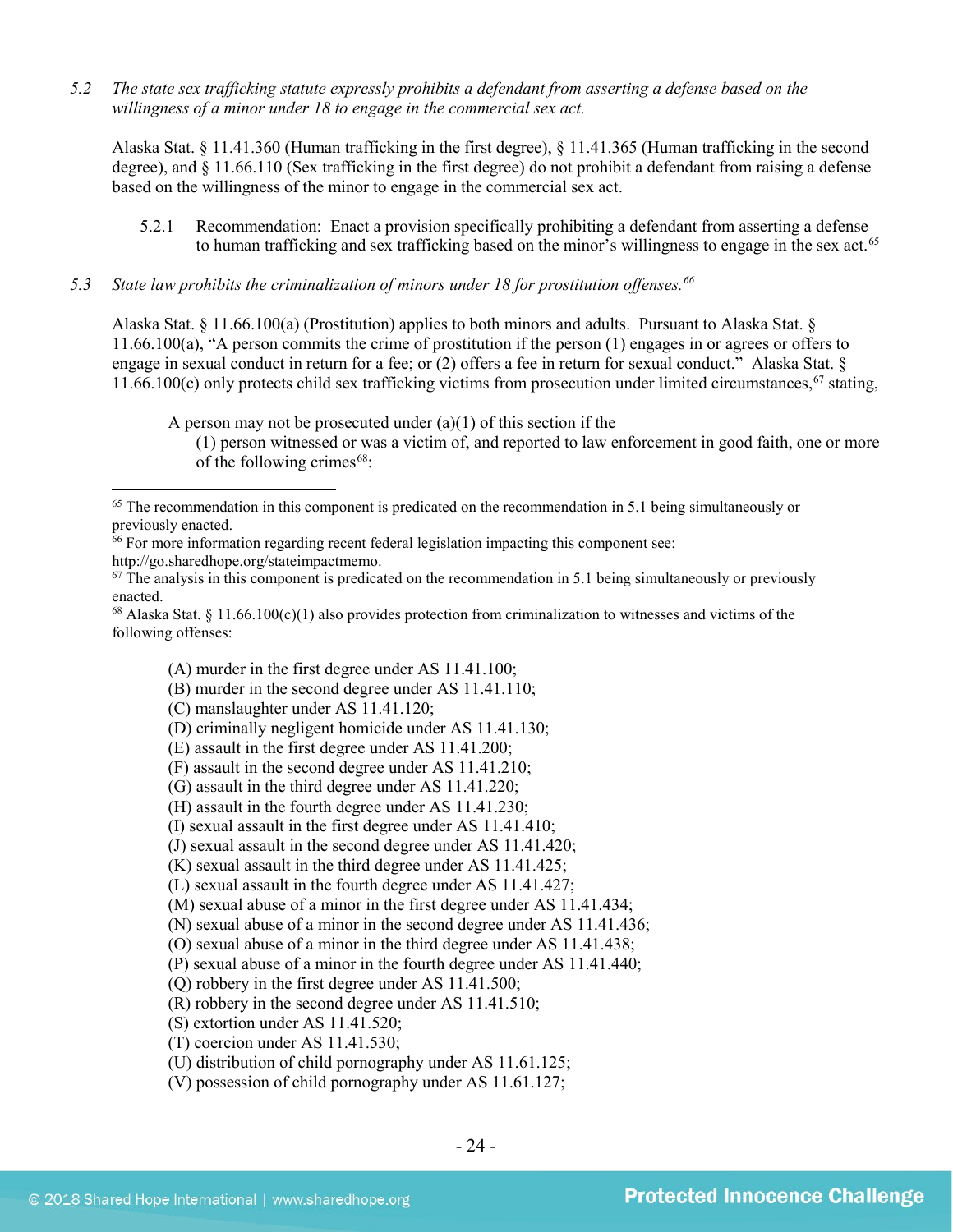. . . .

(W) sex trafficking in the first degree under AS 11.66.110;

(X) sex trafficking in the second degree under AS 11.66.120;

(Y) sex trafficking in the third degree under AS 11.66.130; or

(Z) sex trafficking in the fourth degree under AS 11.66.135;

(2) evidence supporting the prosecution under  $(a)(1)$  of this section was obtained or discovered as a result of the person reporting the crime to law enforcement; and

(3) person cooperated with law enforcement personnel.

While Alaska Stat. § 11.66.100(c) is an incentive for victims of trafficking to pursue help from the police, it does not protect all minors under 18 from criminalization for prostitution offenses.

- 5.3.1 Recommendation: Amend state law to ensure that all minors are protected from criminalization for prostitution offenses, regardless of whether the victim files a report or cooperates with law enforcement personnel. [69](#page-24-0)
- *5.4 State law provides a non-punitive avenue to specialized services through one or more points of entry.*

Alaska law does not provide juvenile sex trafficking victims with a statutory avenue to services that are responsive to the unique trauma and harms associated with trafficking victimization. Further, state law does not provide a mandatory mechanism to prevent delinquency adjudications for offenses committed pursuant to the victimization.

- 5.4.1 Recommendation: Enact a protective response for juvenile sex trafficking victims that provides an avenue to specialized services and a mandatory mechanism to prevent delinquency adjudications.<sup>[70](#page-24-1)</sup>
- *5.5 Child sex trafficking is identified as a type of abuse and neglect within child protection statutes. [71](#page-24-2)*

Under Alaska Stat. § 11.41.455<sup>[72](#page-24-3)</sup> (Unlawful exploitation of a minor), the definition of abuse includes sex trafficking and CSEC based on the definition of sexual exploitation. For purposes of the chapter on "children in need of aid," Alaska Stat. § 47.10.011(a) (Children in need of aid) provides, subject to certain limitations, that "the court may find a child to be a child in need of aid if it finds by a preponderance of the evidence that the child has been subjected to any of the following: . . . (5) the child is habitually absent from home or refuses to accept available care and the child's conduct places the child at substantial risk of physical or mental injury; ... (7) the child has suffered sexual abuse, or there is a substantial risk that the child will suffer sexual abuse, as a

 $\overline{a}$ 

. . . .

<span id="page-24-0"></span><sup>69</sup> *See generally* SHARED HOPE INTERNATIONAL, "Seeking Justice: Legal approaches to eliminate criminal liability for child sex trafficking victims" (2018), https://sharedhope.org/wp-content/uploads/2018/08/ANALYSIS-OF-STATUTORY-APPROACHES\_ver7.pdf (discussing need to eliminate a minor's criminal liability for prostitution and other offenses committed pursuant to trafficking victimization and to establish a statutory avenue to specialized services).

<span id="page-24-1"></span> $70$  The recommendation in this component is predicated on the recommendation in 5.1 being simultaneously or previously enacted.

<span id="page-24-2"></span> $71$  For more information regarding recent federal legislation impacting this component see: http://go.sharedhope.org/stateimpactmemo.

<span id="page-24-3"></span><sup>&</sup>lt;sup>72</sup> Alaska Stat. § 47.17.290(16) defines sexual exploitation as including "(A) allowing, permitting, or encouraging a child to engage in prostitution prohibited by AS 11.66.100 [Prostitution] - 11.66.150 [Sex trafficking in the first through fourth degrees], by a person responsible for the child's welfare; (B) allowing, permitting, encouraging, or engaging in activity prohibited by AS 11.41.455(a), by a person responsible for the child's welfare."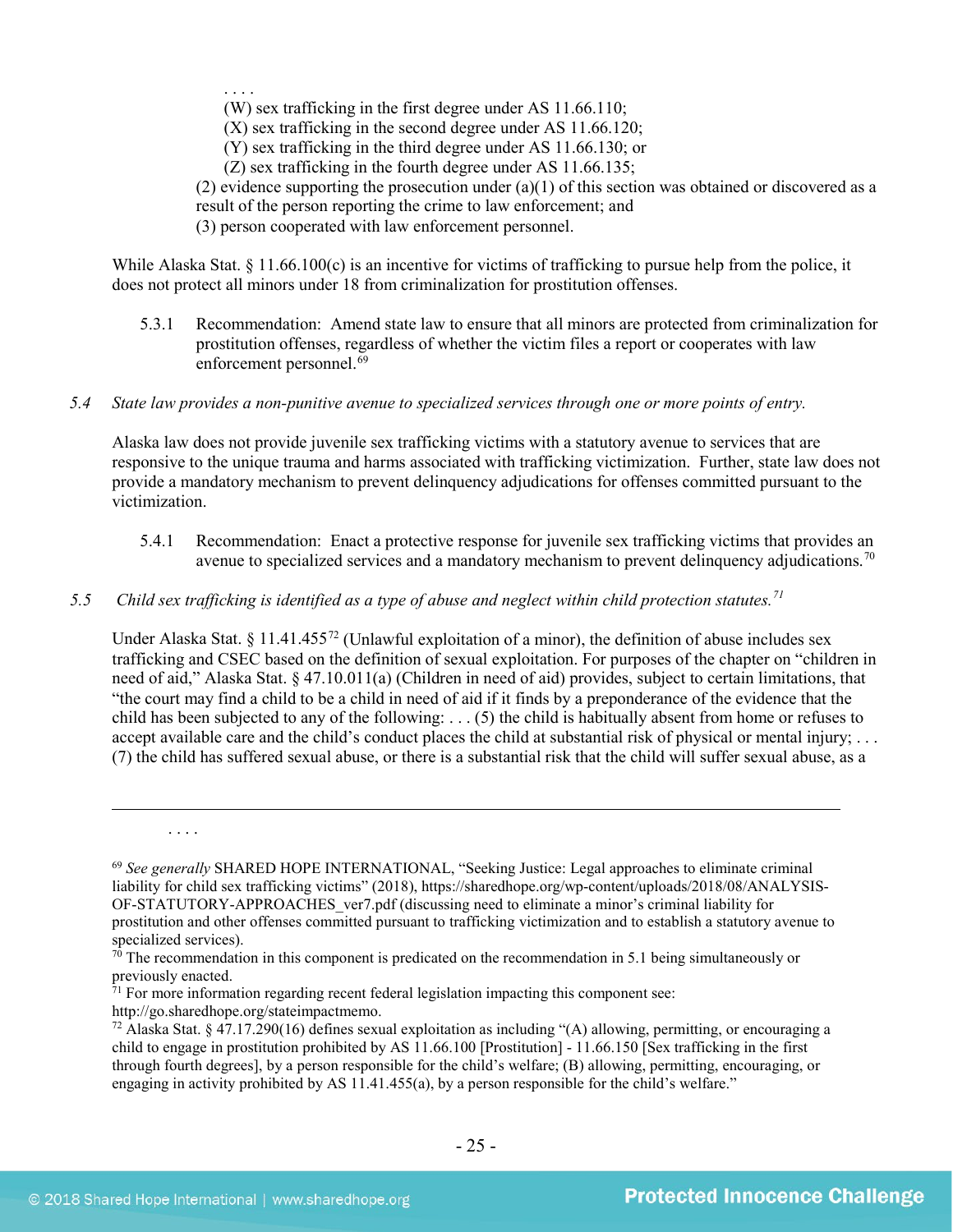result of conduct by or conditions created by the child's parent, guardian, or custodian or by the failure of the parent, guardian, or custodian to adequately supervise the child . . . ."

Alaska Stat. § 47.10.014 allows "neglect" of a child to be found by a court, for purposes of chapter 10 (Children in need of aid), "if the parent, guardian, or custodian fails to provide the child with adequate food, clothing, shelter, education, medical attention, or other care and control necessary for the child's physical and mental health and development, though financially able to do so or offered financial or other reasonable means to do so."

Under Alaska Stat. § 47.17.290(2), "child abuse or neglect" is defined as "the physical injury or neglect, mental injury,<sup>[73](#page-25-0)</sup> sexual abuse, sexual exploitation,<sup>[74](#page-25-1)</sup> or maltreatment of a child under the age of 18 by a person under circumstances that indicate that the child's health or welfare is harmed or threatened thereby." Alaska Stat. § 47.17.290(10) defines "neglect" as "the failure by a person responsible for the child's welfare to provide necessary food, care, clothing, shelter, or medical attention for a child." [75](#page-25-2)

# *5.6 The definition of "caregiver" or another related term in the child welfare statutes is not a barrier to a sex trafficked child accessing the protection of child welfare.*

For the chapter on "child protection," which contains statutes on mandatory child abuse reporters, Alaska Stat. § 47.17.290(12) defines "person responsible for the child's welfare" as the "the child's parent, guardian, foster parent, a person responsible for the child's care at the time of the alleged child abuse or neglect, or a person responsible for the child's welfare in a public or private residential agency or institution."

For purposes of the chapter on "children in need of aid," Alaska Stat. § 47.10.011(a) (Children in need of aid) provides, subject to certain limitations, that:

<span id="page-25-4"></span>the court may find a child to be a child in need of aid if it finds by a preponderance of the evidence that the child has been subjected to any of the following: . . . (5) the child is habitually absent from home or refuses to accept available care and the child's conduct places the child at substantial risk of physical or mental injury;  $\ldots$  (7) the child has suffered sexual abuse,<sup>[76](#page-25-3)</sup> or there is a substantial risk that the child will suffer sexual abuse, as a result of conduct by or conditions created by the child's parent, guardian, or custodian or by the failure of the parent, guardian, or custodian to adequately supervise the child . . . .

"[S]exual exploitation" includes

<span id="page-25-0"></span> $<sup>73</sup>$  "Mental injury" is defined as "injury to the emotional well-being, or intellectual or psychological capacity of a</sup> child, as evidenced by an observable and substantial impairment in the child's ability to function." Alaska Stat. § 47.17.290(2).

<span id="page-25-1"></span><sup>&</sup>lt;sup>74</sup> Pursuant to Alaska Stat. § 47.17.290(16) (Definitions),

<sup>(</sup>A) allowing, permitting, or encouraging a child to engage in prostitution prohibited by AS 11.66.100 - 11.66.150 [includes prostitution and sex trafficking], by a person responsible for the child's welfare; (B) allowing, permitting, encouraging, or engaging in activity prohibited by AS 11.41.455 [Unlawful exploitation of a minor] (a), by a person responsible for the child's welfare.

<span id="page-25-2"></span> $75$  The analysis in this component is predicated upon the recommendation in 5.1 being simultaneously or previously enacted.

<span id="page-25-3"></span><sup>76</sup> "Sexual abuse" is defined in Alaska Stat. § 09.55.650(c) as "an act committed by the defendant against the plaintiff maintaining the cause of action if the defendant's conduct would have violated a provision of AS 11.41.410 - 11.41.440 [sexual assault in the first through fourth degrees; Sexual abuse of a minor in the first through fourth degrees] or 11.41.450 - 11.41.458 [Incest; Online enticement of a minor; Unlawful exploitation of a minor; and Indecent exposure in the first degree] . . . at the time it was committed."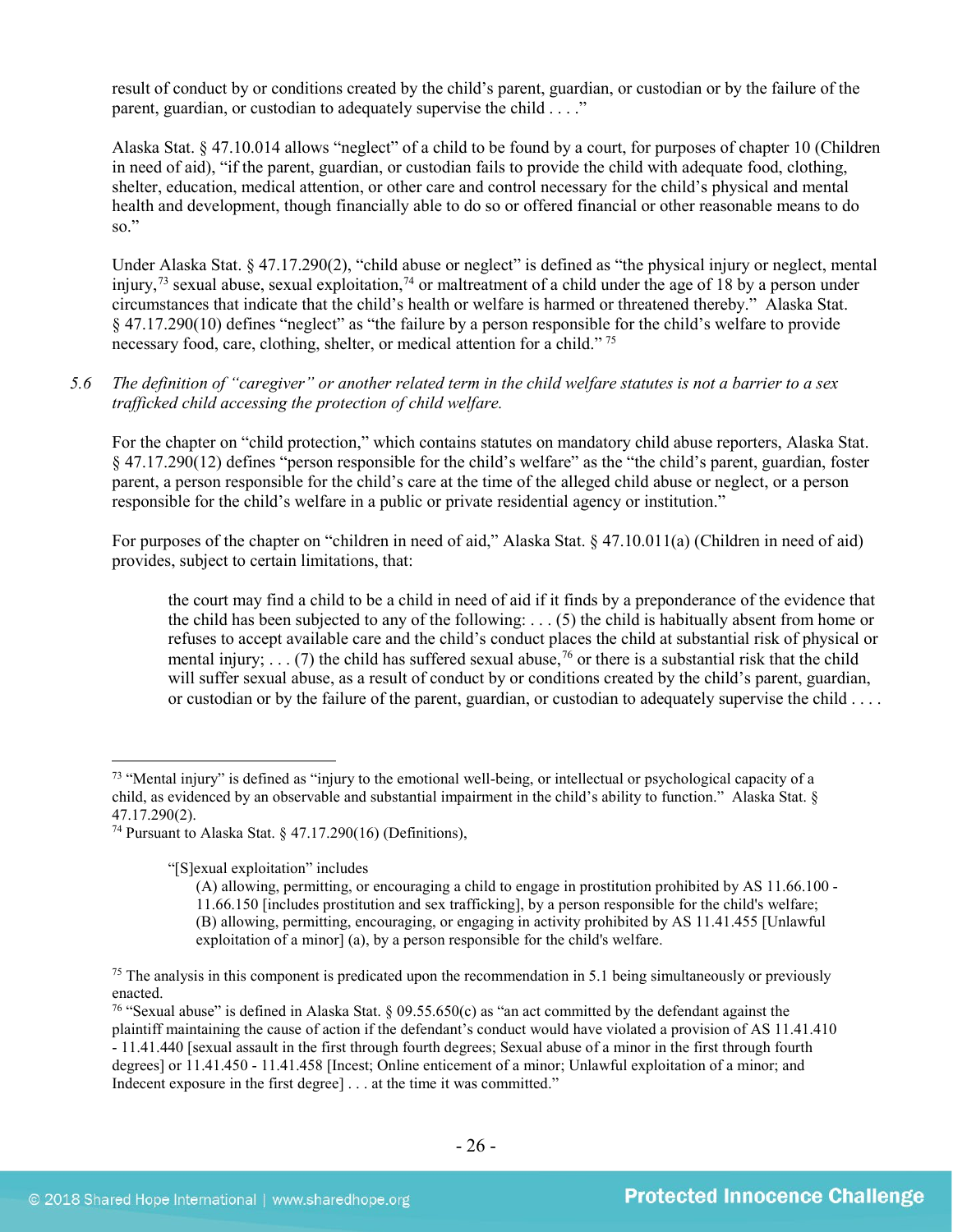"Custodian" is defined in Alaska Stat. § 47.10.990(7), as "a natural person 18 years of age or older to whom a parent or guardian has transferred temporary physical care, custody, and control of the child for a period of time."

- 5.6.1 Recommendation: Amend Alaska Stat. § 47.10.990(7) (Definitions) to allow child welfare protection for juvenile sex trafficking victims irrespective of the perpetrator of the abuse.
- *5.7 Crime victims' compensation is specifically available to a child victim of sex trafficking or commercial sexual exploitation of children (CSEC).*

Pursuant to Alaska Stat. § 18.67.101<sup>[77](#page-26-0)</sup> (Incidents and offenses to which this chapter applies), the Alaska Violent Crimes Compensation Board:

may order the payment of compensation in accordance with the provisions of this chapter for personal injury or death that resulted from (1) an attempt on the part of the applicant to prevent the commission of crime, or to apprehend a suspected criminal, or aiding or attempting to aid a police officer to do so, or aiding a victim of crime; or (2) the commission or attempt on the part of one other than the applicant to commit any of the following offenses: . . . (F) sexual assault in any degree; (G) sexual abuse of a minor; ... (I) threats to do bodily harm; ... (L) sex trafficking in violation of AS 11.66.110 or 11.66.130(a)(2)(B); (M) human trafficking in any degree; or (N) unlawful exploitation of a minor.

The Violent Crimes Compensation program contains ineligibility criteria that could operate to bar a domestic minor sex trafficking victim's claim for compensation. Alaska Stat. § 18.67.080(c) (Awarding compensation) provides,

In determining whether to make an order under this section, the board shall consider all circumstances determined to be relevant, including provocation, consent, or any other behavior of the victim that directly or indirectly contributed to the victim's injury or death, the prior case or social history, if any, of the victim, the victim's need for financial aid, and any other relevant matters. In applying this subsection,

(1) the board may not deny an order based on the factors in this subsection, unless those factors relate significantly to the occurrence that caused the victimization and are of such a nature and quality that a reasonable or prudent person would know that the factors or actions could lead to the crime and the victimization;

(2) with regard to circumstances in which the victim consented to, provoked, or incited the criminal act, the board may consider those circumstances only if the board finds that it is more probable than not that those circumstances occurred and were the cause of the crime and the victimization;

(4) if a claim is based on a crime involving domestic violence or on a crime of sexual abuse of a minor or sexual assault and the offender is

(A) convicted of one of those crimes, notwithstanding  $(1)$ – $(3)$  of this subsection, the board may not deny an order based on considerations of provocation, the use of alcohol or drugs by the victim, or the prior social history of the victim; or

(B) not convicted of one of those crimes, the board may not deny an order based on the involvement or behavior of the victim.

. . . .

<span id="page-26-0"></span> $77$  The text of under Alaska Stat.  $\frac{818.67.101}{1}$  cited here and elsewhere in this report includes amendments made by the enactment of Senate Bill 54 during the 2017-2018 Regular Session of the Alaska Legislature (effective November 29, 2017).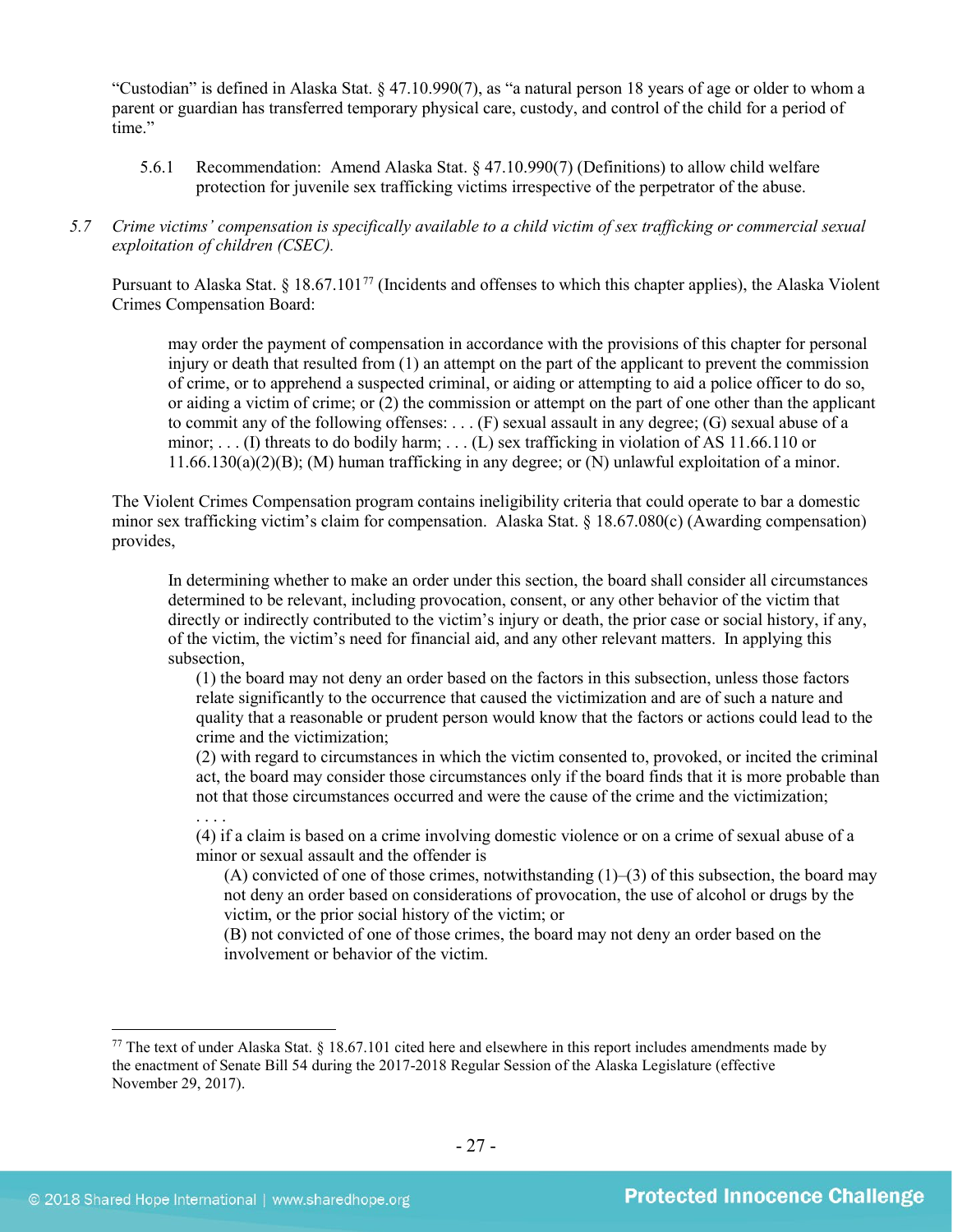In addition, Alaska Stat. § 18.67.130 (Limitations on awarding compensation) sets limits on the victim's ability to receive compensation. Under subsection (a)(1), an application must be made within two years of the injury. Alaska Stat. § 18.67.130(a)(1). Pursuant to subsection (a)(2), the victim cannot receive compensation under Alaska Stat. § 18.67.080 unless, "the personal injury or death was the result of an incident or offense listed in AS 18.67.101 that had been reported to the police within five days of its occurrence or, if the incident or offense could not reasonably have been reported within that period, within five days of the time when a report could reasonably have been made." Alaska Stat. § 18.67.130(a)(2). Subsection (a)(3) states that victim compensation will not be granted unless "in the discretion of the board, the applicant has cooperated with law enforcement and prosecution officials to further prosecution of the offender if appropriate and to avoid further injury by the offender to the applicant and injury to persons in the care of the applicant who are exposed to possible injury by the offender." The provision goes on to say that compensation will not be awarded in the event that the victim "violated a penal law of the state, which violation caused or contributed to the victim's injuries or death." Alaska Stat. § 18.67.130(b)(3).

5.7.1 Recommendation: Amend Alaska Stat. § 18.67.080 (Awarding compensation) and §  $18.67.130(a)(1)–(2)$ , (b) (Limitations on awarding compensation) to include an exception to ineligibility factors for child victims of human trafficking, prostitution offenses, and commercial sexual exploitation of children in recognition of the challenges these victims face through traumabonding, denial, and delayed disclosure.[78](#page-27-0)

## *5.8 Victim-friendly procedures and protections are provided in the trial process for minors under 18.*

Several victim-friendly criminal justice procedures and protections are statutorily provided in Alaska. Alaska Stat. § 11.66.140 (Corroboration of certain testimony not required) provides that in cases of sex trafficking in the first through fourth degrees, "it is not necessary that the testimony of the person whose prostitution is alleged to have been compelled or promoted be corroborated by the testimony of any other witness or by documentary or other types of evidence."

In criminal proceedings, Alaska Stat. § 12.45.046(a) (Testimony of children in criminal proceedings) provides victim-sensitive protections for victims and witnesses under 16. The court may appoint a guardian ad litem and "may order that the testimony of the child be taken by closed circuit television or through one-way mirrors if the court determines that the testimony by the child victim or witness under normal court procedures would result in the child's inability to effectively communicate."[79](#page-27-1) If the court determines that one-way mirrors should be used, "[t]he attorneys may pose questions to the child and have visual contact with the child during questioning, but the mirrors shall be placed to provide a physical shield so that the child does not have visual contact with the defendant and jurors." Alaska Stat. § 12.45.046(e). Further, pursuant to Alaska Stat. § 12.45.046(f), if the court determines that the child victim should proceed under relatively normal courtroom procedures, the court may still do the following:

- (1) the child's chronological age;
- (2) the child's level of development;
- (3) the child's general physical health;
- (4) any physical, emotional, or psychological injury experienced by the child; and

<span id="page-27-0"></span> $78$  The recommendation in this component is predicated on the recommendation in 5.1 being simultaneously or previously enacted.

<span id="page-27-1"></span><sup>&</sup>lt;sup>79</sup> Alaska Stat. § 12.45.046(b) states that in determining whether the child's testimony will be taken by closed circuit television or one-way mirrors, the court is to consider factors it determines to be relevant, including,

<sup>(5)</sup> the mental or emotional strain that will be caused by requiring the child to testify under normal courtroom procedures.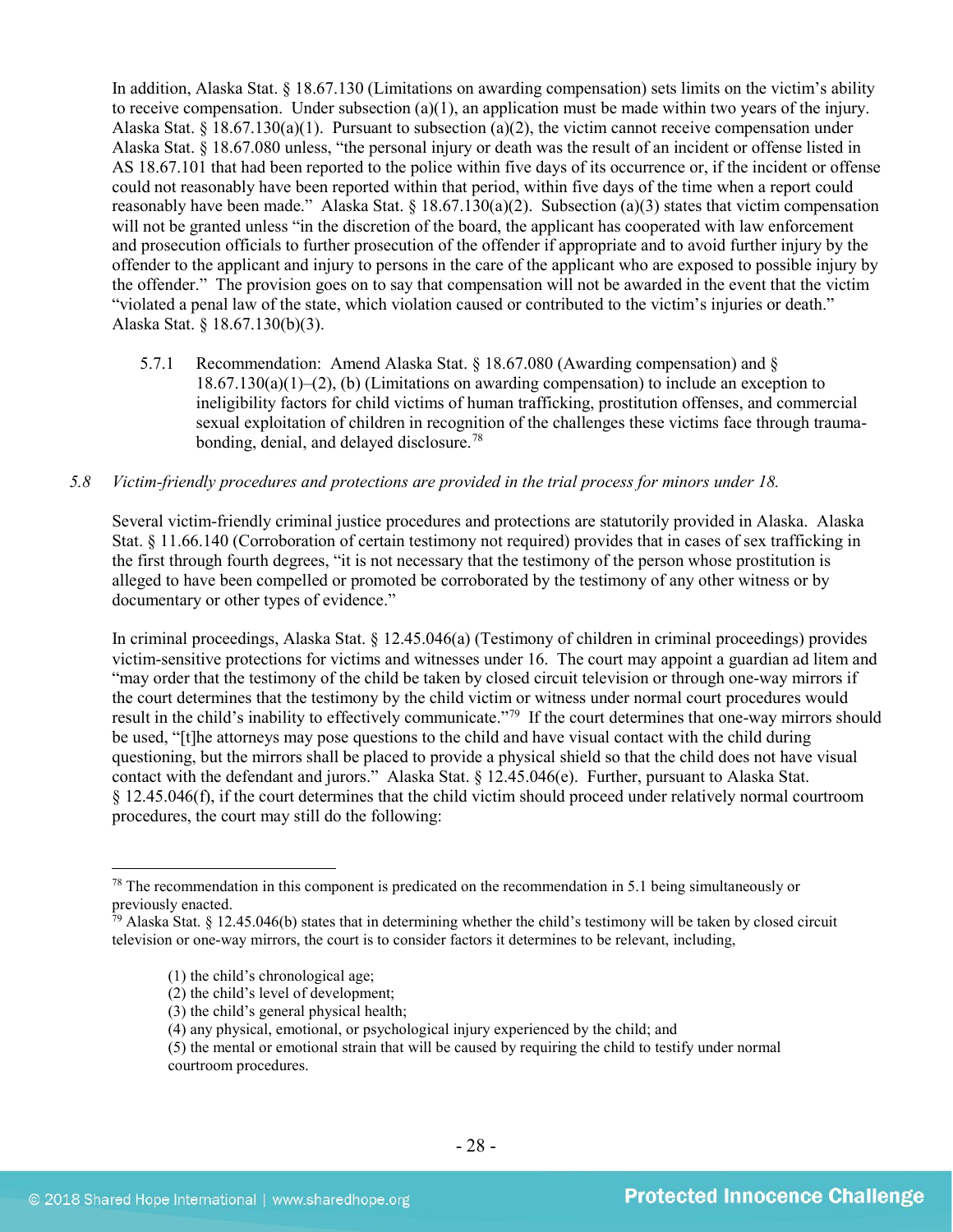(1) allow the child to testify while sitting on the floor or on an appropriately sized chair; (2) schedule the procedure in a room that provides adequate privacy, freedom from distraction, informality, and comfort appropriate to the child's developmental age; and (3) order a recess when the energy, comfort, or attention span of the child warrants

Additionally, under Alaska R. Crim. P. 38.3 (Video conference testimony), the testimony of a witness can be made by contemporaneous two-way video conference during the trial if, "the requesting party establishes that testimony by two-way video conference is necessary to further an important public policy."

Alaska Stat. § 12.45.045 (Evidence of past sexual conduct in trials of certain sexual offenses) states in part,

(a) In prosecutions for the crimes of sexual assault in any degree, sexual abuse of a minor in any degree, or unlawful exploitation of a minor, or an attempt to commit any of these crimes, evidence of the previous sexual conduct of the complaining witness,<sup>[80](#page-28-0)</sup> occurring either before or after the offense charged, may not be admitted nor may reference be made to it in the presence of the jury except as provided in this section. When the defendant seeks to admit the evidence for any purpose, the defendant shall apply for an order of the court not later than 5 days before the trial or at a later time as the court may, for good reasons, permit. The defendant may, for good cause shown, apply for an order during trial if the request is based on information learned after the deadline or during the trial. After the application is made, the court shall conduct a hearing in camera to determine the admissibility of the evidence. If the court finds that evidence offered by the defendant regarding the sexual conduct of the complaining witness is relevant, and that the probative value of the evidence offered is not outweighed by the probability that its admission will create undue prejudice, confusion of the issues, or unwarranted invasion of the privacy of the complaining witness, the court shall make an order stating what evidence may be introduced and the nature of the questions that may be permitted. The defendant may then offer evidence under the order of the court.

(b) In the absence of a persuasive showing to the contrary, evidence of the complaining witness' sexual conduct occurring more than one year before the date of the offense charged is presumed to be inadmissible under this section.

This provision does not apply to the state human trafficking statutes, Alaska Stat. § 11.41.360 and § 11.41.365, nor to the sex trafficking statutes, Alaska Stat. §§ 11.66.110–11.66.135. Therefore, victims of these crimes may be subjected to traumatic cross-examinations in the trials of their traffickers, buyer-exploiters, or both.

When a court finds that a child is a "child-in-need-of-aid," additional victim-friendly provisions may apply, including the appointment of a guardian ad litem or attorney in proceedings under the "children in need of aid" chapter.<sup>81</sup> Alaska Stat. § 47.10.050(a). Further, Alaska Stat. § 47.10.070(c) (Hearings) provides that in "childin-need-of-aid" cases, the following hearings are closed to the public:

(1) the initial court hearing after the filing of a petition to commence the child-in-need-of-aid case;

<span id="page-28-0"></span><sup>&</sup>lt;sup>80</sup> "Complaining witness" is defined as "the alleged victim of the crime charged, the prosecution of which is subject to this section." Alaska Stat. § 12.45.045(c).

<span id="page-28-1"></span><sup>&</sup>lt;sup>81</sup> A court may determine that a child is a "child-in-need-of-aid" if it makes a finding by a preponderance of the evidence that the child has been subjected to one of several situations, including the following: "the child has suffered sexual abuse, or there is a substantial risk that the child will suffer sexual abuse, as a result of conduct by or conditions created by the child's parent, guardian, or custodian or by the failure of the parent, guardian, or custodian to adequately supervise the child . . . ." Alaska Stat. § 47.10.011.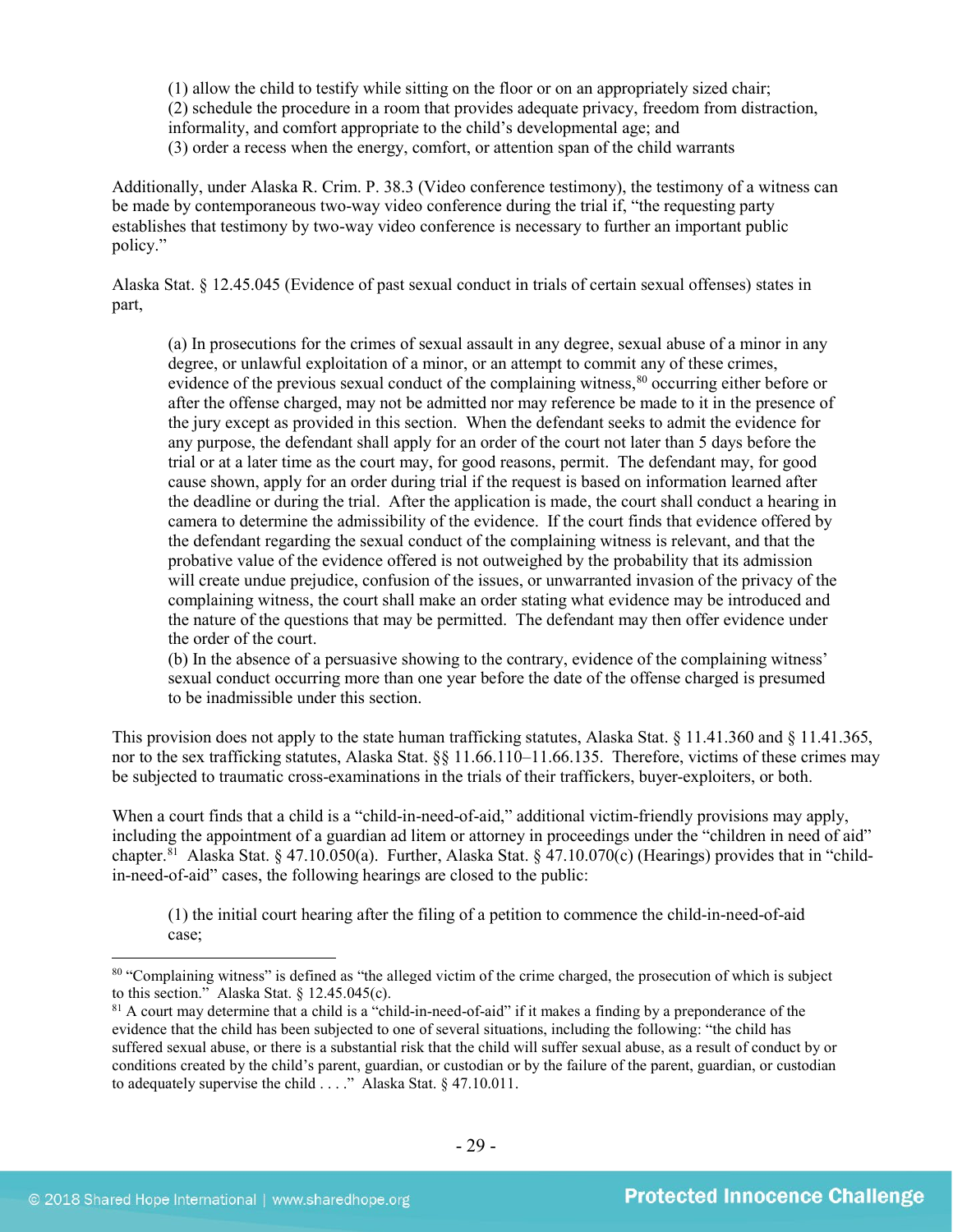(2) a hearing following the initial hearing in which a parent, child, or other party to the case is present but has not had an opportunity to obtain legal representation;

(3) a hearing, or a part of a hearing, for which the court issues a written order finding that allowing the hearing, or part of the hearing, to be open to the public would reasonably be expected to

(A) stigmatize or be emotionally damaging to a child;

(B) inhibit a child's testimony in that hearing;

(C) disclose matters otherwise required to be kept confidential by state or federal statute or regulation, court order, or court rule; or

(D) interfere with a criminal investigation or proceeding or a criminal defendant's right to a fair trial in a criminal proceeding . . . .

*5.9 Child sex trafficking victims may vacate delinquency adjudications and expunge related records for prostitution and other offenses arising from trafficking victimization, without a waiting period.*

Alaska law does not provide a mechanism for minors to vacate delinquency adjudications related to trafficking victimization, but juvenile records may be sealed after a minor turns 18. Specifically, Alaska Stat. § 47.12.300(d) (Court records) provides that the court shall order a minor's records sealed "within 30 days of the date of a minor's 18th birthday or, if the court retains jurisdiction of a minor past the minor's 18th birthday, within 30 days of the date on which the court releases jurisdiction over the minor." This extends to all "records pertaining to that minor in a proceeding under this chapter [Delinquent minors] sealed, as well as records of all . . . criminal proceedings against the minor, and punishments assessed against the minor." Alaska Stat. § 47.12.300(d). This provision does not apply if the minor was tried as an adult or if the records were made public. Alaska Stat. § 47.12.300(d), (f).

However, sealed records may be still used pursuant to Alaska Stat. § 47.12.300(d), which states, "the court may order their use for good cause shown or may order their use by an officer of the court in making a presentencing report for the court." Accordingly, child sex trafficking victims may face collateral consequences associated with having accessible delinquency records.

- 5.9.1 Recommendation: Enact a law that allows child sex trafficking victims to vacate delinquency adjudications and expunge related records for prostitution and other offenses arising from trafficking victimization, without a waiting period.<sup>[82](#page-29-0)</sup>
- *5.10 Victim restitution and civil remedies for victims of domestic minor sex trafficking or commercial sexual exploitation of children (CSEC) are authorized by law.*

Alaska Stat. § 12.55.045(a) (Restitution and compensation) provides that a court shall order a convicted defendant to make restitution to the victim of the offense, including "to a public, private, or private nonprofit organization that has provided or is or will be providing counseling, medical, or shelter services to the victim." Furthermore, the statute states that restitution does not limit the defendant's civil liability and that it may be ordered by means other than a monetary payment. Alaska Stat. § 12.55.045(b), (h).

If a civil claim is based on the sexual abuse of a minor who is under the age of 16 at the time of the offense, Alaska Stat. § 09.55.650(a) (Claim based on sexual abuse to a minor under 16 years of age) states that the victim "may maintain an action for recovery of damages against the perpetrator of the act or acts of sexual

<span id="page-29-0"></span> $82$  The recommendation in this component is predicated upon the recommendation in 5.1 being simultaneously or previously enacted.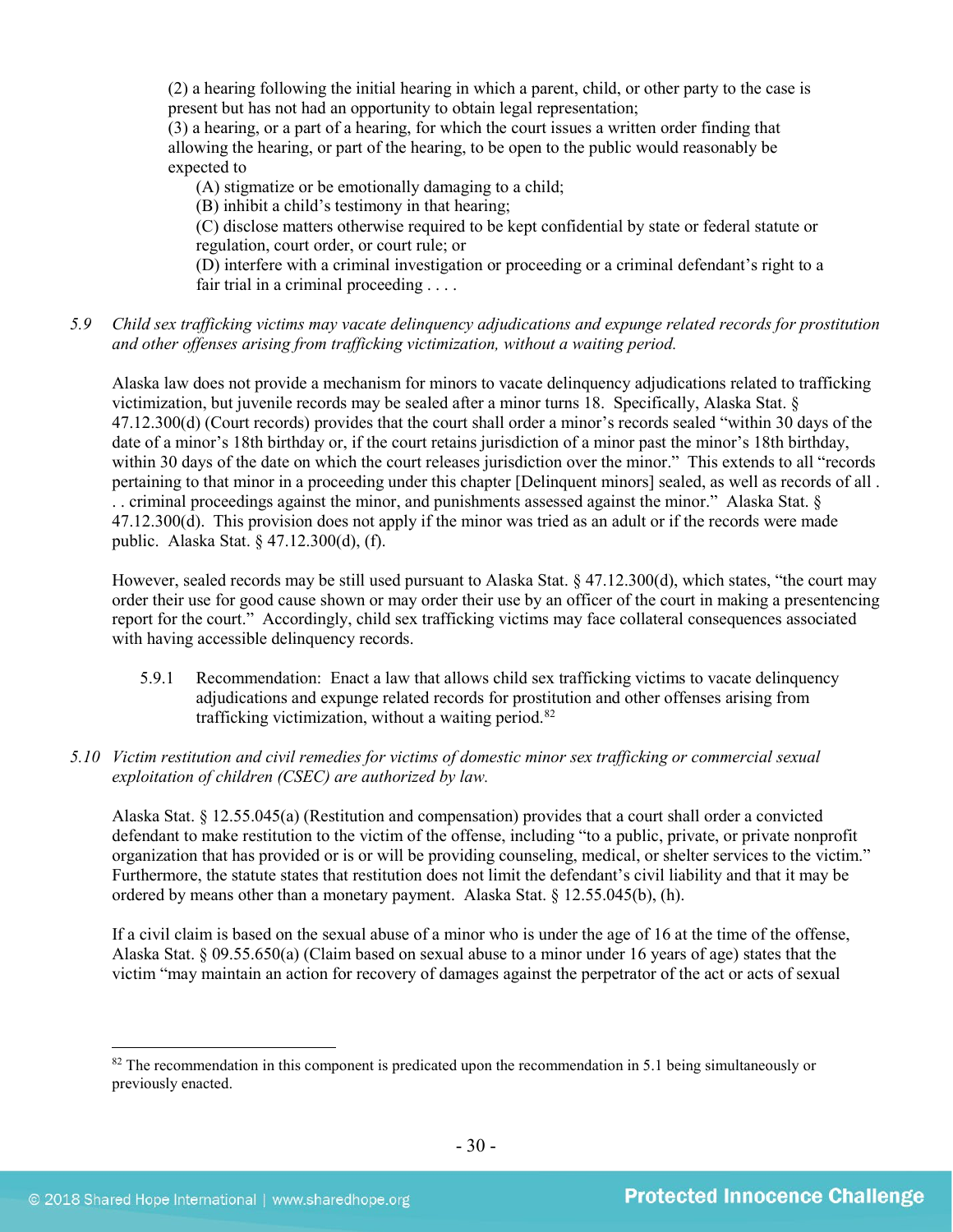abuse based on the perpetrator's intentional conduct for an injury or condition suffered as a result of the sexual abuse<sup>"[83](#page-30-0)</sup>

*5.11 Statutes of limitations for civil and criminal actions for child sex trafficking or commercial sexual exploitation of children (CSEC) offenses are eliminated or lengthened to allow prosecutors and victims a realistic opportunity to pursue criminal action and legal remedies.*

Alaska Stat. § 12.10.010 outlines the statutes of limitations for criminal procedures. Prosecutions for "felony sexual abuse of a minor" and for violations of Alaska Stat. §§ 11.66.110–11.66.130 (Sex trafficking in the first through third degrees), § 11.41.360 (Human trafficking in the first degree), § 11.41.365 (Human trafficking in the second degree), or  $\S 11.61.125$  (Distribution of child pornography) may be brought at any time if the victim was younger than 18 when the offense was committed. Alaska Stat.  $\S$  12.10.010(a)(5), (7), (9).

In the Code of Civil Procedure, Alaska Stat. § 09.10.065(a) (Commencement of actions for acts constituting sexual offenses) provides, "(a) A person may bring an action at any time for conduct that would have, at the time the conduct occurred, violated provisions of any of the following offenses: (1) felony sexual abuse of a minor; (2) felony sexual assault; (3) unlawful exploitation of a minor; (4) felony sex trafficking; or (5) felony human trafficking." Under Alaska Stat. § 09.10.065(b), "Unless the action is commenced within three years of the accrual of the claim for relief, a person may not bring an action for conduct that would have, at the time the conduct occurred, violated the provisions of any of the following offenses: (1) misdemeanor sexual abuse of a minor; (2) misdemeanor sexual assault; (3) incest; or (4) felony indecent exposure."

Pursuant to Alaska Stat. § 09.10.140(a)<sup>[84](#page-30-1)</sup> (Disabilities of minority and incompetency):

Except as provided under (c) of this section, if a person entitled to bring an action mentioned in this chapter is at the time the cause of action accrues either (1) under the age of majority, or (2) incompetent by reason of mental illness or mental disability, the time of a disability identified in (1) or (2) of this subsection is not a part of the time limit for the commencement of the action. Except as provided in  $(b)$ <sup>[85](#page-30-2)</sup> of this section, the period within which the action may be brought is not extended in any case longer than two years after the disability ceases.

Under Alaska Stat. § 09.10.070:

P.3d 1130, 1136 (Alas. 2007) because it "violates the due process rights of minors to access the court." *Id.*

<span id="page-30-0"></span> <sup>83</sup> *See supra* note [76.](#page-25-4)

<span id="page-30-1"></span><sup>84</sup> Alaska Stat. § 09.10.140(c) was found unconstitutional by the Supreme Court of Alaska in *Sands v. Green*, 156

<span id="page-30-2"></span><sup>85</sup> Alaska Stat. § 09.10.140(b) states,

An action based on a claim of sexual abuse under AS 09.55.650 that is subject to AS 09.10.065(b) may be brought more than three years after the plaintiff reaches the age of majority if it is brought under the following circumstances:

<sup>(1)</sup> if the claim asserts that the defendant committed one act of sexual abuse on the plaintiff, the plaintiff shall commence the action within three years after the plaintiff discovered or through use of reasonable diligence should have discovered that the act caused the injury or condition; (2) if the claim asserts that the defendant committed more than one act of sexual abuse on the plaintiff, the plaintiff shall commence the action within three years after the plaintiff discovered or through use of reasonable diligence should have discovered the effect of the injury or condition attributable to the series of acts; a claim based on an assertion of more than one act of sexual abuse is not limited to plaintiff's first discovery of the relationship between any one of those acts and the injury or condition, but may be based on plaintiff's discovery of the effect of the series of acts.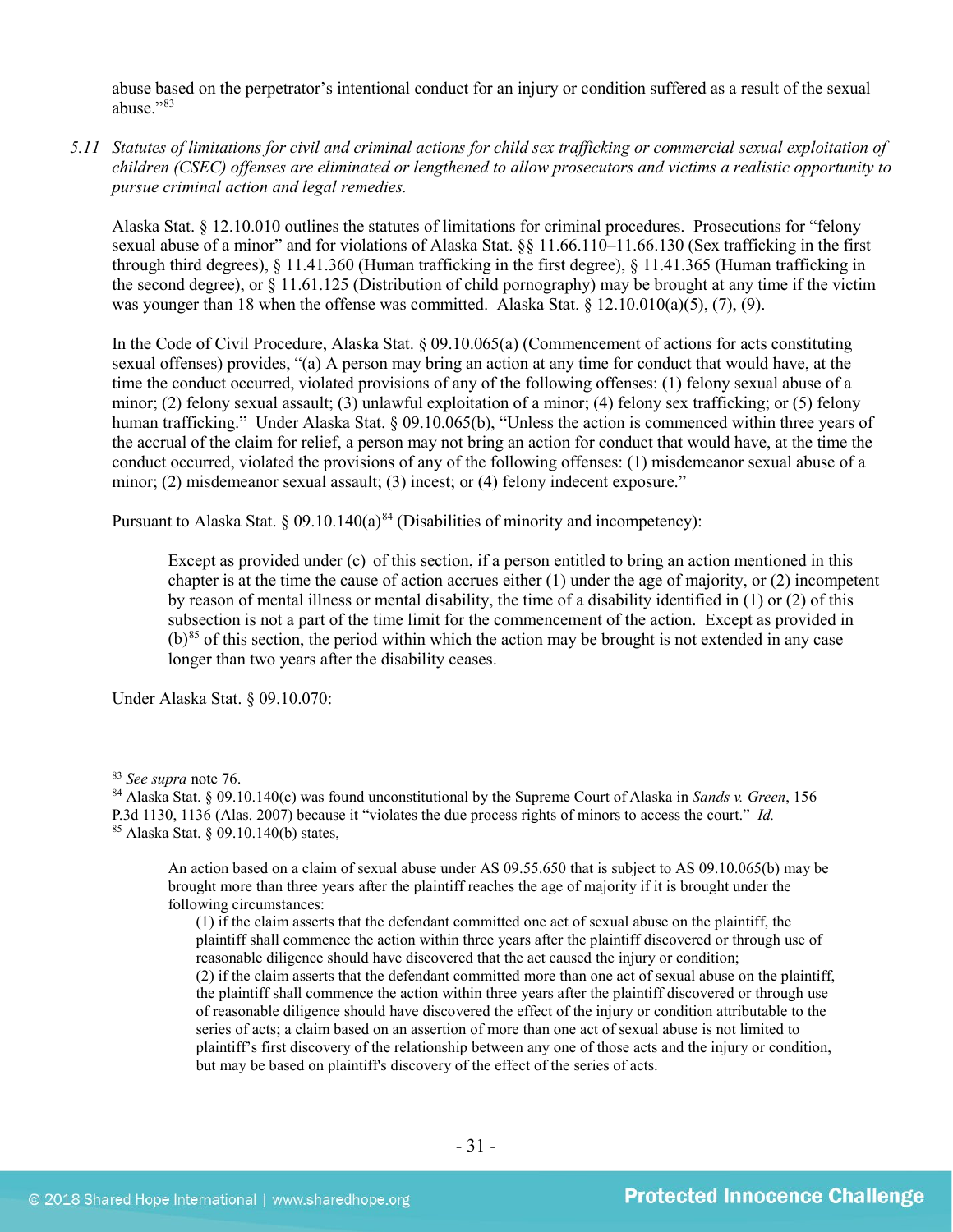Except as otherwise provided by law, a person may not bring an action (1) for libel, slander, assault, battery, seduction, or false imprisonment, (2) for personal injury or death, or injury to the rights of another not arising on contract and not specifically provided otherwise; (3) for taking, detaining, or injuring personal property, including an action for its specific recovery; (4) upon a statute for a forfeiture or penalty to the state; or (5) upon a liability created by statute, other than a penalty or forfeiture; unless the action is commenced within two years of the accrual of the cause of action.

All other actions that do not fall under any of the categories above must be commenced within 10 years after the cause of action pursuant to Alaska Stat. § 09.10.100.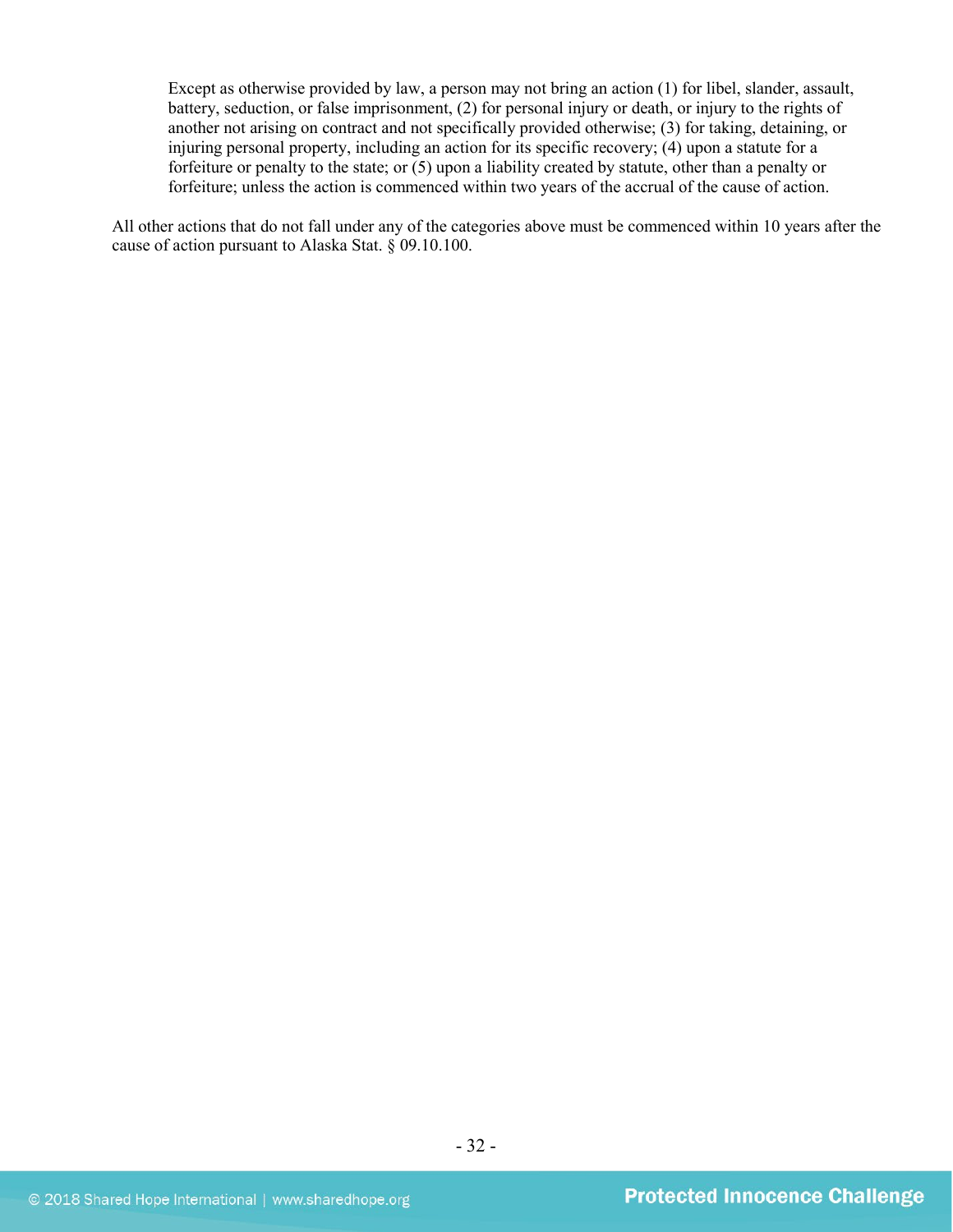#### **FRAMEWORK ISSUE 6: CRIMINAL JUSTICE TOOLS FOR INVESTIGATION AND PROSECUTIONS**

#### *Legal Components:*

- *6.1 Training on human trafficking and domestic minor sex trafficking for law enforcement is statutorily mandated or authorized.*
- *6.2 Single party consent to audiotaping is permitted in law enforcement investigations.*
- *6.3 Wiretapping is an available tool to investigate domestic minor sex trafficking and commercial sexual exploitation of children (CSEC).*
- *6.4 Using a law enforcement decoy to investigate buying or selling commercial sex is not a defense to soliciting, purchasing, or selling sex with a minor.*
- *6.5 Using the Internet or electronic communications to investigate buyers and traffickers is a permissible investigative technique.*
- *6.6 State law requires reporting of missing children and located missing children.*

#### *Legal Analysis:*

*6.1 Training on human trafficking and domestic minor sex trafficking for law enforcement is statutorily mandated or authorized.*

*\_\_\_\_\_\_\_\_\_\_\_\_\_\_\_\_\_\_\_\_\_\_\_\_\_\_\_\_\_\_\_\_\_\_\_\_\_\_\_\_\_\_\_\_\_\_\_\_\_\_\_\_\_\_\_\_\_\_\_\_\_\_\_\_\_\_\_\_\_\_\_\_\_\_\_\_\_\_\_\_\_\_\_\_\_\_\_\_\_\_\_\_\_\_*

Law enforcement training on child sex trafficking is not mandated or authorized, but such training could fall under the required training for child abuse and neglect, which is defined to include child sex trafficking.<sup>[86](#page-32-0)</sup> Alaska Stat. § 47.17.020(a)(3) provides that "peace officers and officers of the Department of Corrections" are required to report immediately if, in the course of their employment duties, they "have reasonable cause to suspect that a child has suffered harm as a result of child abuse or neglect . . . ." Alaska Stat. § 47.17.022(a) states, "A person employed by the state or by a school district who is required under this chapter to report abuse or neglect of children shall receive training on the recognition and reporting of child abuse and neglect." Additionally, each department of the state that employs people who are required to report abuse must "file a current copy of its training curriculum and materials with the Council on Domestic Violence and Sexual Assault. A department or school district may seek the technical assistance of the council or the Department of Health and Social Services in the development of its training program." Alaska Stat. § 47.17.022(d).

Alaska also directs the creation and implementation of training for peace officers and law enforcement agencies in the use of protocols and sexual assault examination kits. Alaska Stat. § 18.68.030.

*6.2 Single party consent to audiotaping is permitted in law enforcement investigations.*

Alaska Stat. § 42.20.310(a)(1) (Eavesdropping) prohibits the use of an eavesdropping device "to hear or record all or any part of an oral conversation without the consent of a party to the conversation."[87](#page-32-1) The requirement for consent "of a party" indicates that audiotaping with a single party's consent is legal.

Alaska Stat. § 12.37.400 (Police use of body wire) states,

<span id="page-32-0"></span> <sup>86</sup> *See supra* component 5.5 for definition of "child abuse or neglect."

<span id="page-32-1"></span><sup>87</sup> Alaska Stat. § 42.20.310(b) defines "eavesdropping device" as "any device capable of being used to hear or record oral conversation whether the conversation is conducted in person, by telephone, or by any other means; provided that this definition does not include devices used for the restoration of the deaf or hard-of-hearing to normal or partial hearing."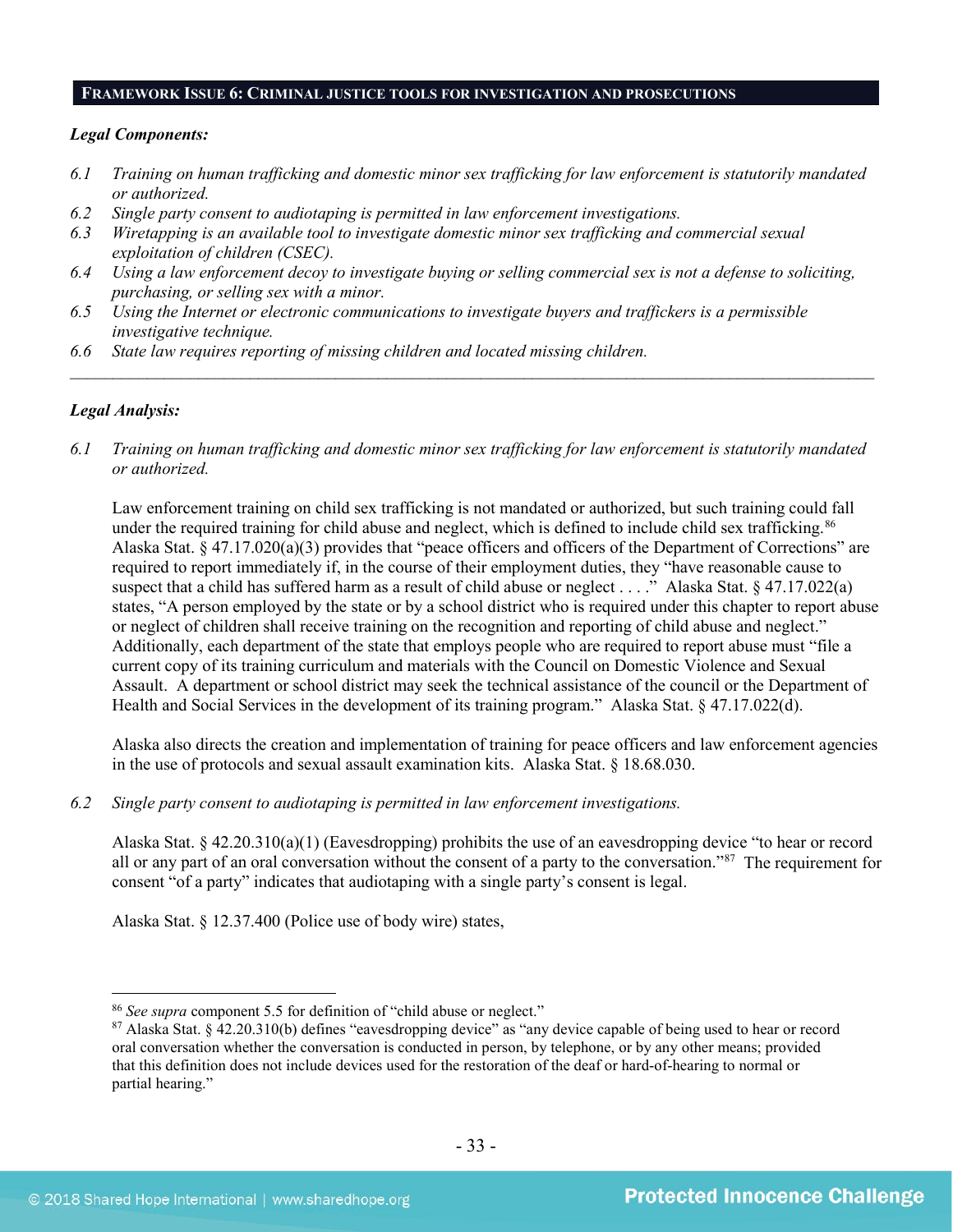(a) A peace officer may intercept an oral communication by use of an electronic, mechanical, or other eavesdropping device that is concealed on or carried on the person of the peace officer and that transmits that oral communication by means of radio to a receiving unit that is monitored by other peace officers, if

(1) the interception and monitoring occurs

(A) during the investigation of a crime or the arrest of a person for a crime; and

(B) for the purpose of ensuring the safety of the peace officer conducting the investigation or making the arrest;

(2) the peace officer intercepting the conversation is a party to the oral communication and has consented to the interception; and

(3) the communication intercepted is not recorded.

(b) A peace officer monitoring a receiving unit under (a) of this section, or any other person intercepting an oral communication transmitted under (a) of this section, is not competent to testify in a criminal proceeding involving a party to the oral communication about the contents of the oral communication that was intercepted or the fact that the communication occurred.

*6.3 Wiretapping is an available tool to investigate domestic minor sex trafficking and commercial sexual exploitation of children (CSEC).* 

Wiretapping is an available tool to investigate domestic minor sex trafficking, but not CSEC. Alaska Stat. § 12.37.010 (Authorization to intercept communications) states,

The attorney general, or a person designated in writing or by law to act for the attorney general, may authorize, in writing, an ex parte application to a court of competent jurisdiction for an order authorizing the interception of a private communication if the interception may provide evidence of, or may assist in the apprehension of persons who have committed, are committing, or are planning to commit, the following offenses:

(1) murder in the first or second degree under AS 11.41.100 - 11.41.110;

(2) kidnapping under AS 11.41.300;

(3) a class A or unclassified felony drug offense under AS 11.71.

- (4) sex trafficking in the first or second degree under AS 11.66.110 and 11.66.120; or
- (5) human trafficking in the first degree under AS 11.41.360.

Under Alaska Stat. § 12.37.030(b) (Requirements for an order authorizing a communications interception),

In addition to exercising authority under  $(a)^{88}$  $(a)^{88}$  $(a)^{88}$  of this section, on consideration of an application relating to a private communication of a minor, the court may enter an ex parte order authorizing the

(4) normal investigative procedures with respect to the offense have been tried and have failed or reasonably appear to be either unlikely to succeed if tried or too dangerous to employ; and

<span id="page-33-0"></span><sup>&</sup>lt;sup>88</sup> Pursuant to Alaska Stat. § 12.37.030(a) (Requirements for an order authorizing a communications interception),

Upon consideration of an application, the court may enter an ex parte order authorizing the interception of a private communication if the court determines, on the basis of the application, that

<sup>(1)</sup> there is probable cause to believe that the person whose communication is to be intercepted is committing, has committed, or is planning to commit an offense listed in AS 12.37.010;

<sup>(2)</sup> there is probable cause to believe that a communication concerning the offense may be obtained through the interception;

<sup>(3)</sup> there is probable cause to believe that the facility from which, or the place where, the communication is to be intercepted, is, has been, or is about to be used in connection with the commission of the offense, or is leased to, listed in the name of, or commonly used by, the person whose communication is to be intercepted;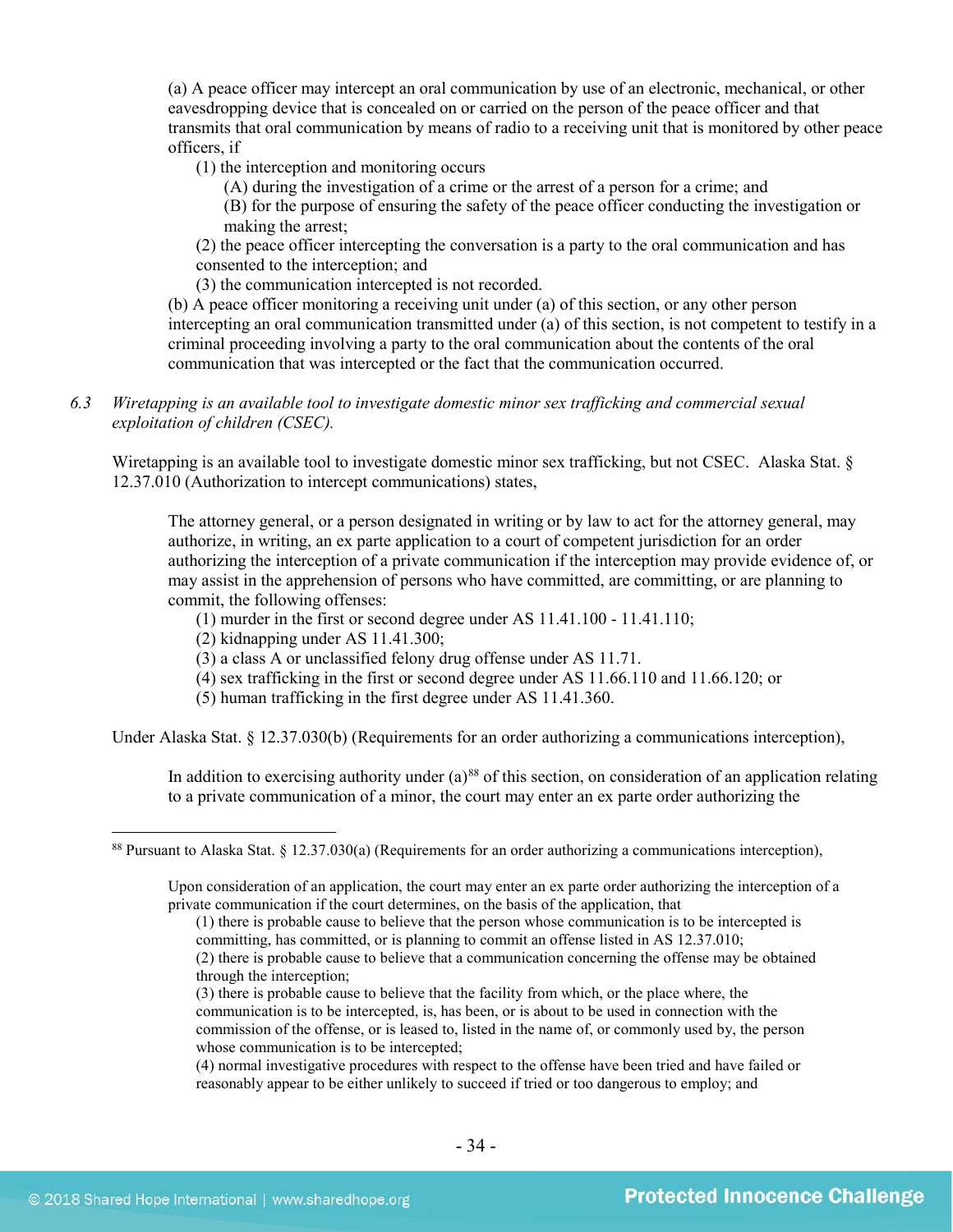interception of the private communication. The court may enter the order only if the court determines, after making appropriate findings of fact and on the basis of the application, that there is probable cause to believe that

- (1) a party to the private communication
	- (A) has committed, is committing, or is about to commit a felony or misdemeanor;
	- (B) has been, is, or is about to be a victim of a felony or misdemeanor; or
	- (C) has been, is, or is about to be a witness to a felony or misdemeanor;
- (2) the health or safety of a minor is in danger; or

(3) a parent of a minor has consented in good faith to the interception of a communication of the minor based on the parent's objectively reasonable belief that it is necessary for the welfare of the minor and is in the best interest of the minor.<sup>89</sup>

- 6.3.1 Recommendation: Amend Alaska Stat. § 12.37.010 (Authorization to intercept communications) to allow wiretapping in investigations for the offenses of Alaska Stat. § 11.41.455 (Unlawful exploitation of a minor).
- *6.4 Using a law enforcement decoy to investigate buying or selling commercial sex is not a defense to soliciting, purchasing, or selling sex with a minor.*

Alaska Stat. § 11.41.452(b) (Online enticement of a minor), a CSEC offense, prohibits a defense based on the use of a law enforcement decoy posing as a minor, stating, "In a prosecution under  $(a)(2)$  of this section, it is not a defense that the person enticed, solicited, or encouraged was not actually a child under 16 years of age."

Nevertheless, a defendant may still be able to assert a defense based on a law enforcement decoy posing as a minor to investigate other buyer-applicable offenses through reverse sting operations, which are the most likely situations in which a defendant would try to use such a defense.

*6.5 Using the Internet or electronic communications to investigate buyers and traffickers is a permissible investigative technique.*

Although it does not specifically apply to commercial sexual exploitation of minors, Alaska Stat. § 11.41.452(a) (Online enticement of a minor) makes it a crime if an individual 18 or older "knowingly uses a computer to communicate with another person to entice, solicit, or encourage the person to engage in an act described in AS  $11.41.455(a)(1)$ –(7) and (1) the other person is a child under 16 years of age; or (2) the person believes that the other person is a child under 16 years of age." Subsection (b) explicitly prohibits the use of the defense "that the person enticed, solicited, or encouraged was not actually a child under 16 years of age." Although not expressly promoting law enforcement decoys as an investigative technique, the statute does not prohibit such techniques.

*6.6 State law requires reporting of missing children and located missing children.* 

Law enforcement must promptly report both missing children and located missing children. Alaska Stat. § 47.10.141(a) (Runaway and missing minors) provides that upon receiving a request to locate a missing child:

> (5) if the application, other than an application for an extension, is for an order to intercept a communication of a person, or involving a communications facility, that was the subject of a previous application, the current application is based upon new evidence or information different from and in addition to the evidence or information offered to support the previous application.

<span id="page-34-0"></span><sup>89</sup> Alaska Stat. § 42.20.390(8) (Definitions) defines "minor" as "a child under 18 years of age who has not had the disabilities of a minor removed as described in AS 09.55.590 [Removal of disabilities of minority]."